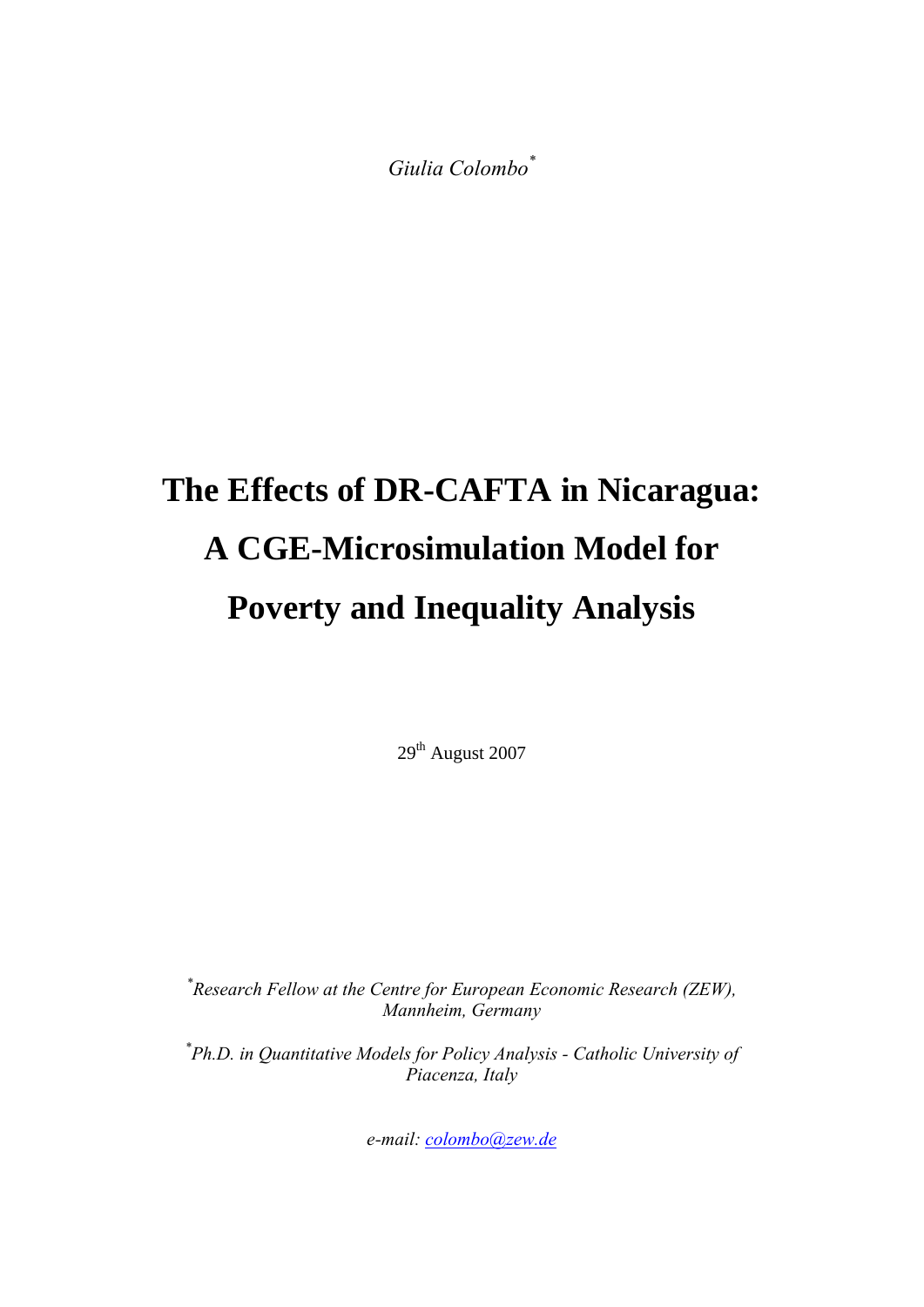#### **Author's coordinates:**

Giulia Colombo\*

\* Research Fellow Centre for European Economic Research (ZEW) Department of Labour Markets, Human Resources and Social Policy L 7, 1 - 68161 Mannheim Germany Tel.: +49 621 1235-367 Fax: +49 621 1235-225 e-mail: colombo@zew.de internet: www.zew.de

\* Ph.D. Student Ph.D. Programme "Quantitative Models for Policy Analysis" Catholic University of Piacenza Department of Economic and Social Sciences Via Emilia Parmense, 84 - 29100 Piacenza Italy e-mail: [giulia.colombo1@unicatt.it](mailto:giulia.colombo1@unicatt.it) internet: www.unicatt.it

#### **Acknowledgments for data providing**

I would like to thank Marco Vinicio Sánchez Cantillo (UN-ECLAC, United Nations, Economic Commission for Latin America and the Caribbean, Social Development Unit, ECLAC Subregional Headquarters in Mexico, Mexico, D.F) and Rob Vos (UN-DESA, United Nations, Department of Economic and Social Affairs, Division of Politics and Development Analysis, and Affiliated Professor of Finance and Development at the Institute of Social Studies, The Hague), who kindly supplied me with the Social Accounting Matrix for Nicaragua for the year 2000, and the "Instituto Nacional de Estadísticas y Censos" of Nicaragua and The World Bank (Poverty and Human Resources Development Research Group, LSMS Data) for making the household survey for Nicaragua ("Encuesta Nacional de Hogares sobre Medición de Nivel de Vida", EMNV 2001) available.

The author is the only responsible for all the ideas and results appearing in the paper.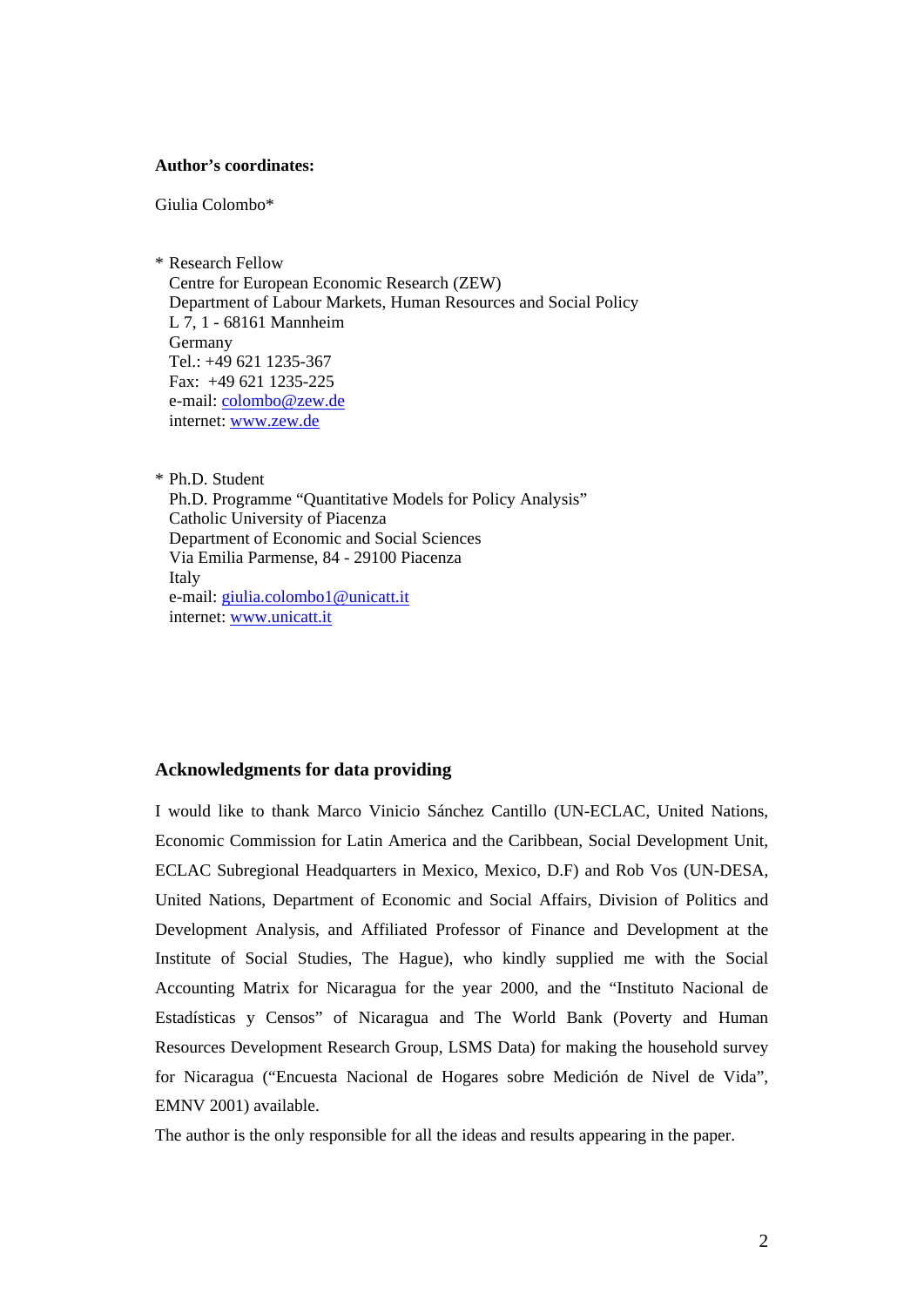## **Abstract**

In this paper, we build a CGE-microsimulation model for the economy of Nicaragua, following the Top-Down approach (see Bourguignon *et al.*, 2003), that is, the reform is simulated first at the macro level with the CGE model, and then it is passed onto the microsimulation model through a vector of changes in some chosen variables, such as prices, wage rates, and unemployment levels. The main reason for this choice is that with such an approach, one can develop the two models (CGE and microsimulation) separately, thus being able to make use of behavioural micro-econometric equations, which are instead of more difficult introduction into a fully integrated model. Moreover, the so called top-down approach appears to be particularly suited to the policy reform we are willing to simulate with the model: the Free Trade Agreement of Central America with the USA is mainly a macroeconomic reform, which on the other hand can have important effects on the distribution of income. With such a model we try to study the possible changes in the distribution of income deriving from the Free Trade Agreement with USA. Our analysis finds only small changes both in the main macroeconomic variables and in the distribution of income and poverty indices.

**JEL classification:** C68, C15, C35, D31

**Keywords:** CGE models, microsimulation, income distribution.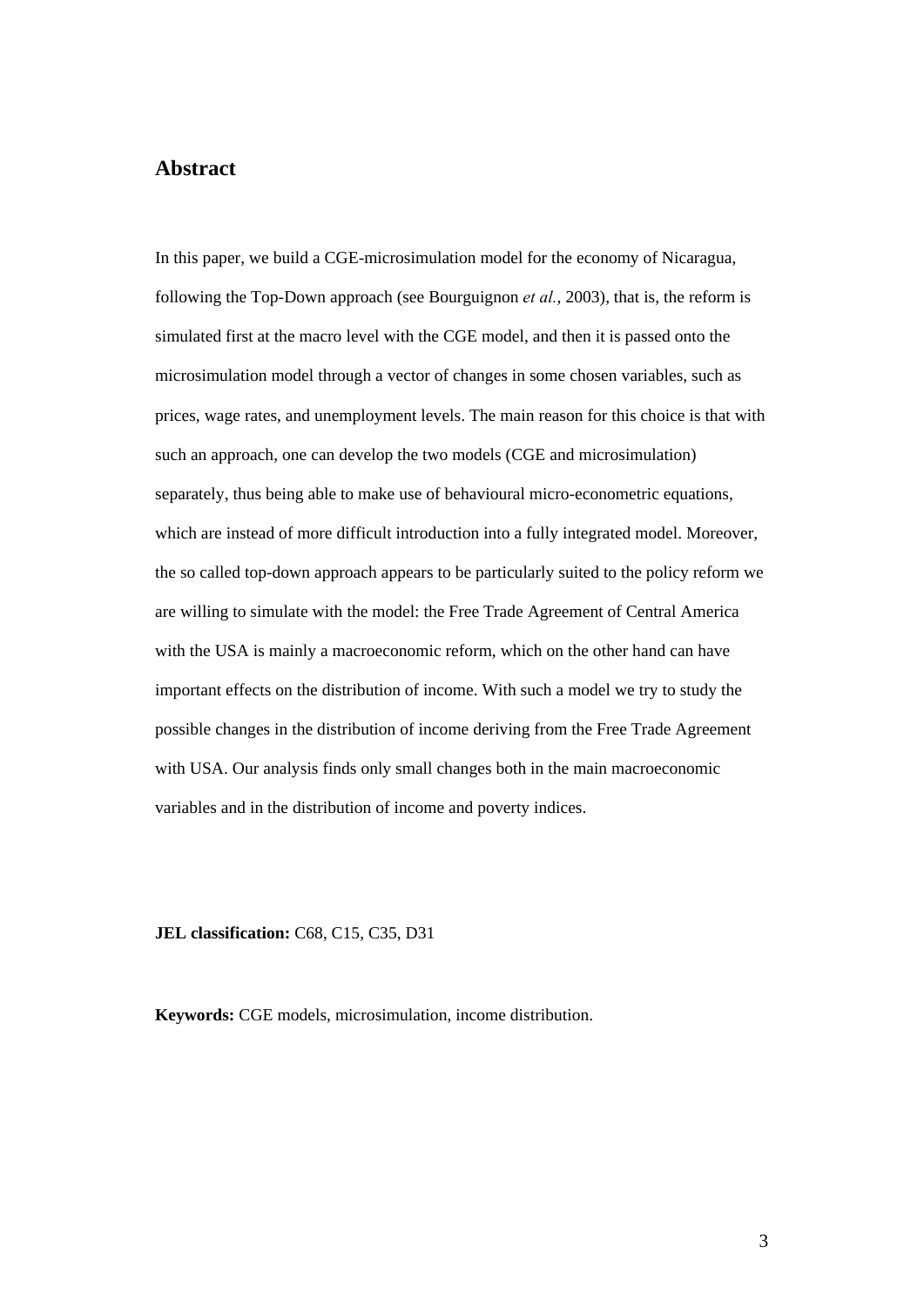# **CONTENTS**

| 1. |                  |
|----|------------------|
| 2. | <b>THE MODEL</b> |
|    |                  |
|    |                  |
|    |                  |
| 3. |                  |
| 4. |                  |

|--|--|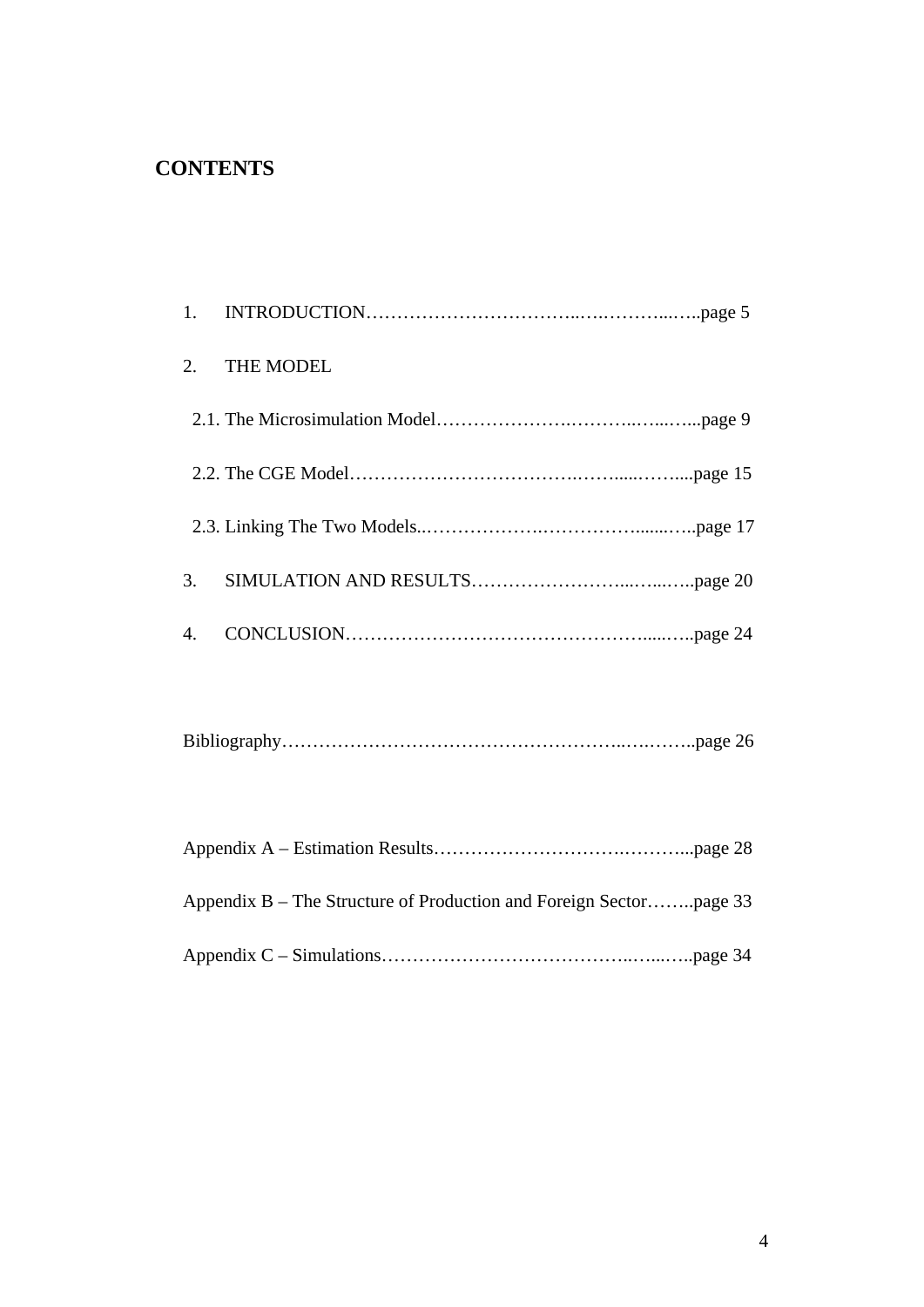# **1. Introduction**

In the literature that studies income inequality and poverty, we can observe a recent development of models that link together a macroeconomic model (usually a CGE model) and a microsimulation model. The reason for this lays in the fact that poverty and inequality are typically microeconomic issues, while the policy reforms or the shocks that are commonly simulated have often a strong macroeconomic impact on the economy under study. Indeed, the main advantage of linking these two models is that one is able to take into account full agents' heterogeneity and the complexity of income distribution, while being able at the same time to consider the macroeconomic effects of the policy reforms. In this paper, we build a CGE-microsimulation model for the economy of Nicaragua, following the Top-Down approach (see Bourguignon *et al.*, 2003), that is, the reform is simulated first at the macro level with the CGE model, and then it is passed onto the microsimulation model through a vector of changes in some chosen variables, such as prices, wage rates, and unemployment levels. The main reason for this choice is that with such an approach, one can develop the two models (CGE and microsimulation) separately, thus being able to make use of behavioural micro-econometric equations, which are instead of more difficult introduction into a fully integrated model (see for instance Cockburn, 2001, and Cororaton and Cockburn, 2005).

Moreover, the so called top-down approach appears to be particularly suited to the policy reform we are willing to simulate with the model: the Free Trade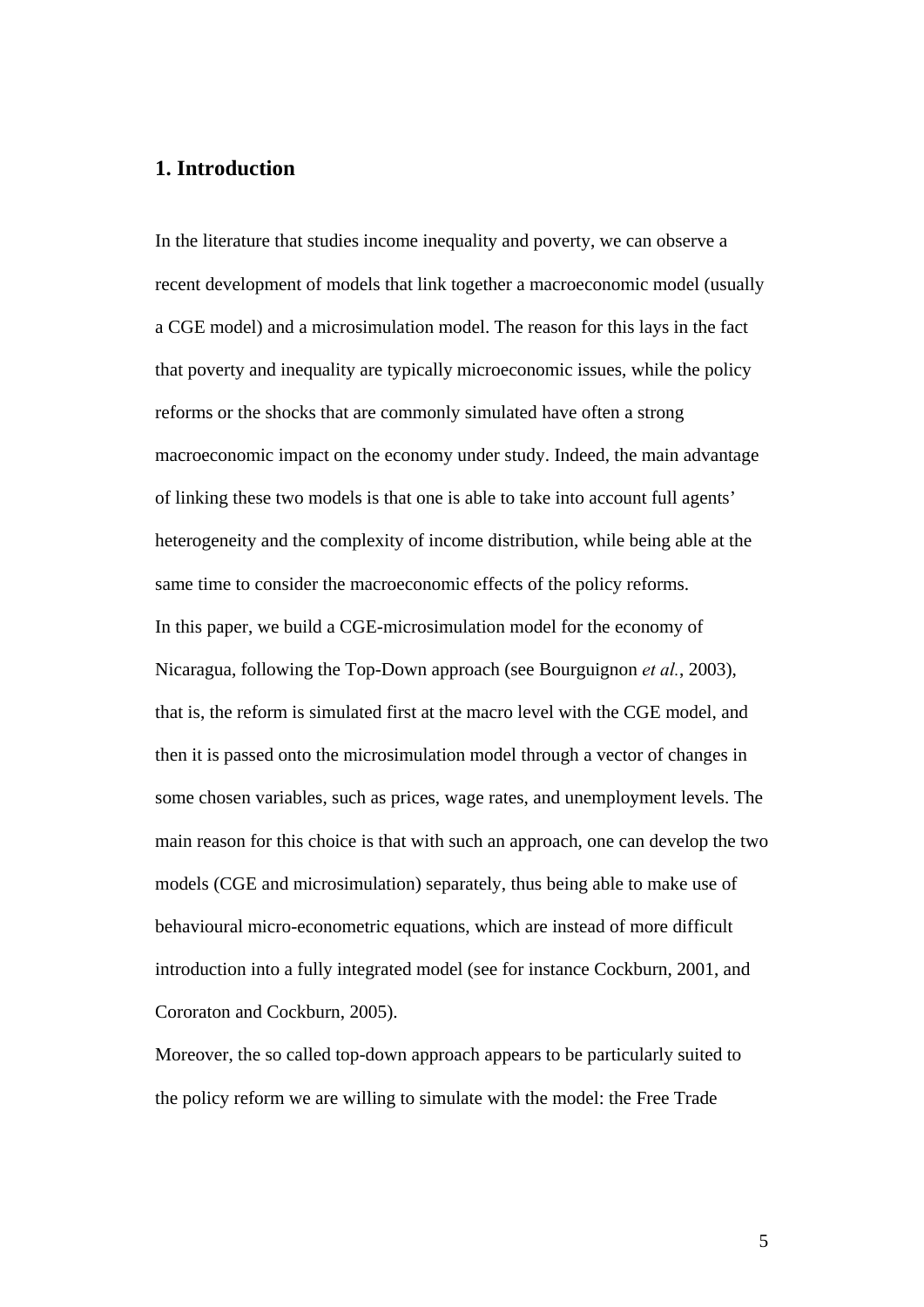Agreement of Central America with the USA is mainly a macroeconomic reform, which on the other hand can have important effects on the distribution of income.

The Free Trade Agreement (CAFTA) between the countries of the American isthmus and the United States was signed in May 2004 (in August the Dominican Republic joined the Treaty, known from that moment on under the name DR-CAFTA). The Nicaraguan Congress ratified the Agreement in October 2005, and it came into force the  $1<sup>st</sup>$  April 2006.

United States are a very important trade partner for Nicaragua. According to Sánchez and Vos (2005), in 2000 42% of Nicaraguan exports were directed to the US market, while 22% of Nicaraguan imports came from the USA. The majority of commercial exchanges between the two countries concerns agricultural products. The Trade Agreement provides for a gradual reduction of tariff rates on imports from USA, to be carried on in the first ten years that follow the introduction of the Treaty. Anyway, for most products the biggest reduction will be in the first year. On the other side, Nicaraguan exports toward USA will benefit of gradual increases in the quotas of entry into the US market<sup>[1](#page-5-0)</sup>. The introduction of DR-CAFTA in Nicaragua was controversial. The promoters of the Agreement claimed an improvement in competitiveness and efficiency in production, and also new investment in advanced technology by USA was

<span id="page-5-0"></span><sup>&</sup>lt;sup>1</sup> For a more detailed description of the new trade regulation enforced with the DR-CAFTA, see Sánchez and Vos (2006).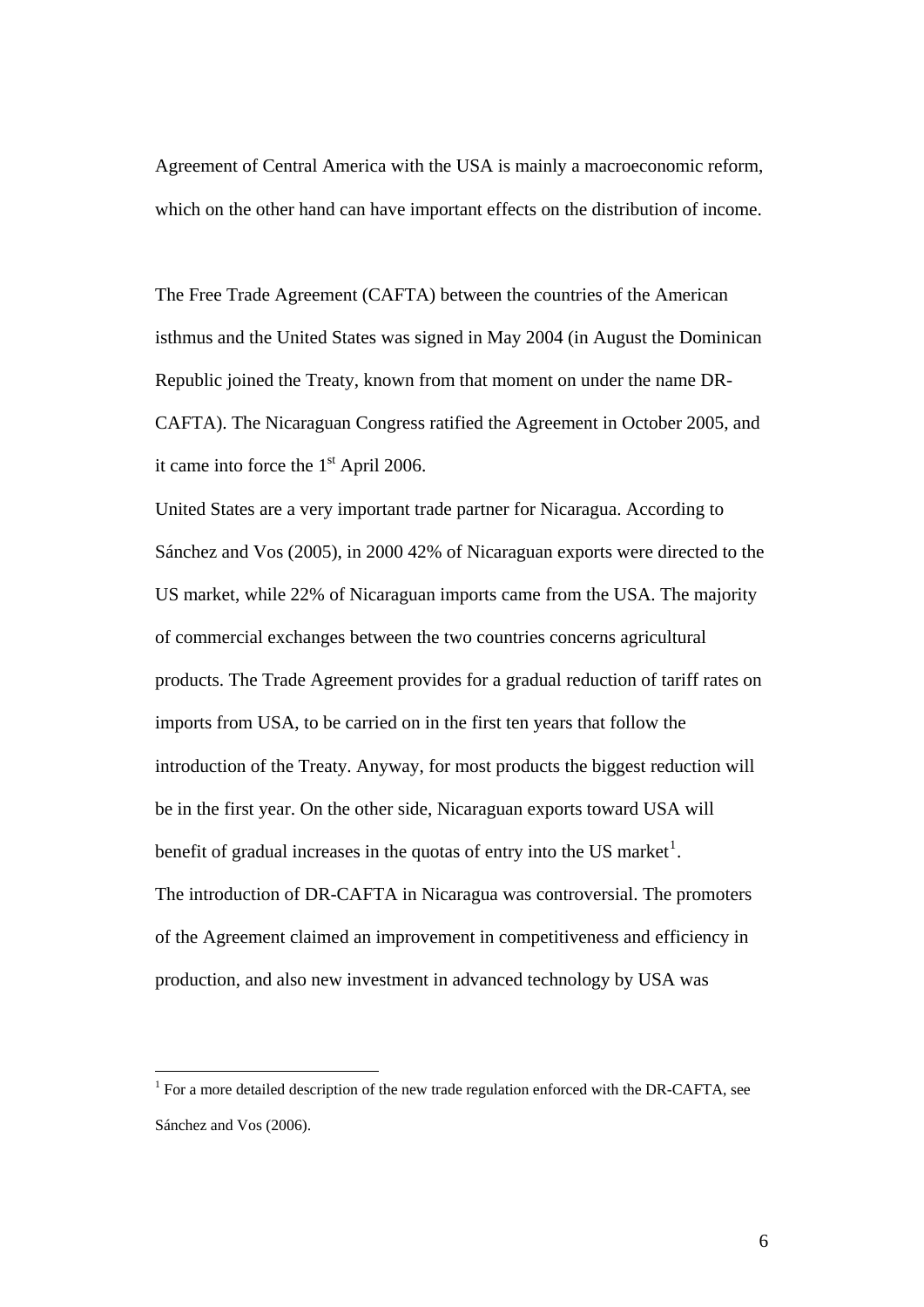expected<sup>[2](#page-6-0)</sup>. On the other side, the opposers of the DR-CAFTA are afraid that it will bring about a high number of losers, especially among those working in the traditional sectors, such as the agricultural sector and the small enterprises, which will not be able to compete with the US producers.

As our model is only a one-country study, we are not going to model the changes in the regime adopted in USA with respect to goods and commodities coming from Nicaragua, as well as we will not take into consideration the quotas imposed on imports from USA, but only the changes in the tariff rates raised on the imported goods from USA. With such a model we try to study the possible changes in the distribution of income deriving from the Free Trade Agreement with the USA. The core of the microsimulation model follows the discrete choice labour supply approach, and it is based on a multinomial logit specification, while the CGE model is basically a standard one.

The rest of the paper is organized as follows. Section two describes the model in detail, for each of its modules: the microsimulation and the CGE models, and how the two models are linked together. The third section deals with the results of the simulation, and section four concludes.

 $\overline{a}$ 

<span id="page-6-0"></span> $2^2$  The largest US investments in Nicaragua are in the energy, communications, manufacturing, fisheries, and shrimp farming sectors.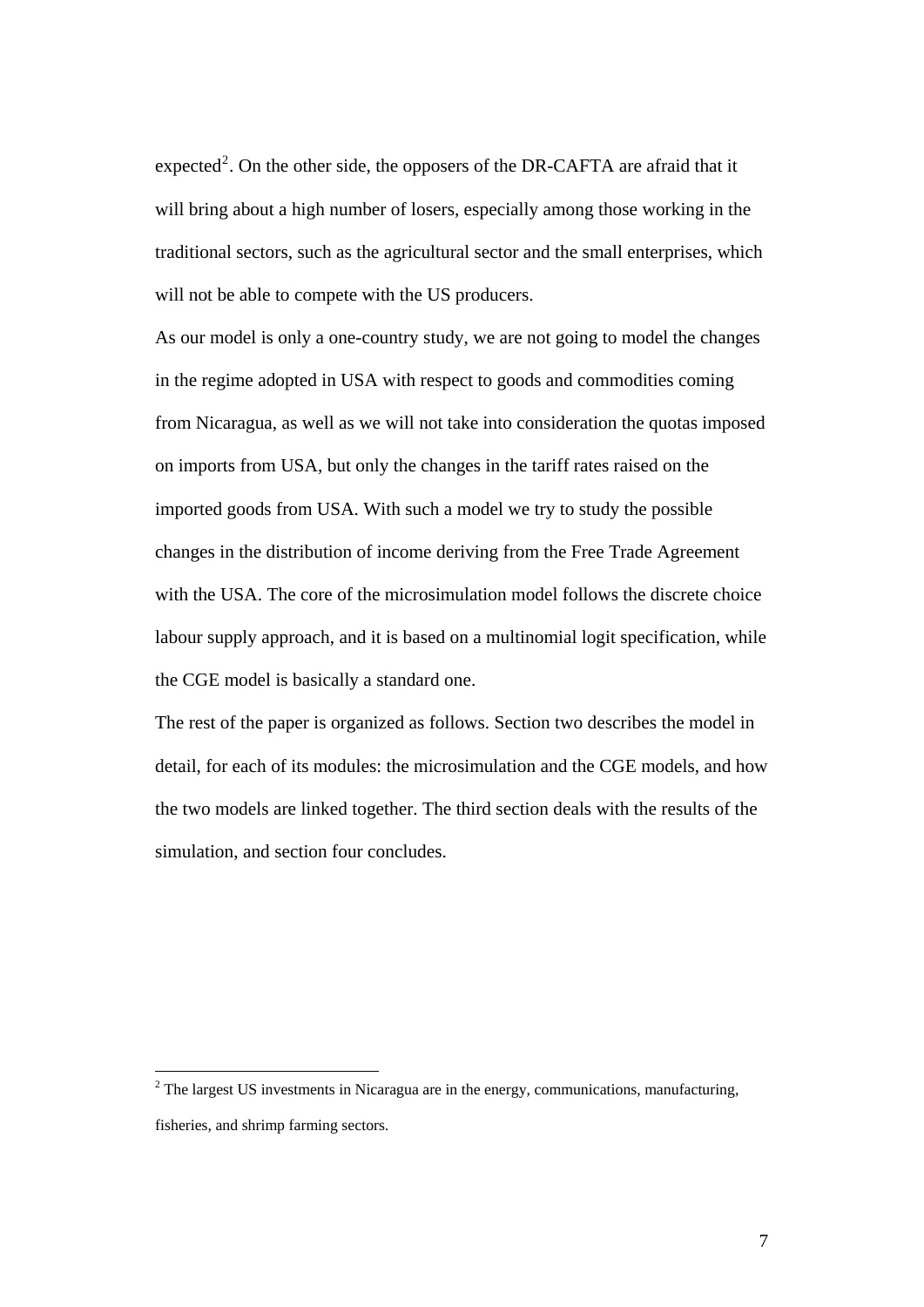#### **Nicaraguan Economy**

 $\overline{a}$ 

Nicaragua is one of the poorest countries in the Latin America and the Caribbean region. Almost half of Nicaraguan population lives under the poverty line, while more than 25% of people in the rural areas are extremely poor<sup>[3](#page-7-0)</sup>. The distribution of income shows a Gini index which is estimated to be 43.1 (World Bank, 2006) when computed on consumption, and 57.9 (ECLAC estimate, 2006) when computed on income.

Agriculture employs about 30% of the workforce and accounts for about one fifth of the gross domestic product. The main commercial crops are coffee, cotton, and sugarcane; these, together with meat, are the largest exports.

During the 1980s Nicaragua's economy underwent a strong recession, due both to the civil war, which caused the destruction of much of the country's infrastructure, and to the economic blockade staged by the USA from 1985 onwards.

At the beginning of the 1990s began a significant process toward macroeconomic stabilization. Pacification, international aid, continued foreign investment and the re-establishing of trading relationships with US have contributed to the stabilization process. Moreover, important trade reforms were carried over in

<span id="page-7-0"></span> $3$  Around 46% of the population lives below the poverty line established by the 2001 Living Standards Measurement Survey and 15% of the population lives in extreme poverty (The World Bank, 2003). These indicators are even higher according to other estimates, such as those contained in the Statistical Yearbook published by the Economic Commission for Latin America and the Caribbean (ECLAC, 2006). The differences in the estimates come from different levels of the poverty line, and from the different reference variable adopted (consumption or income).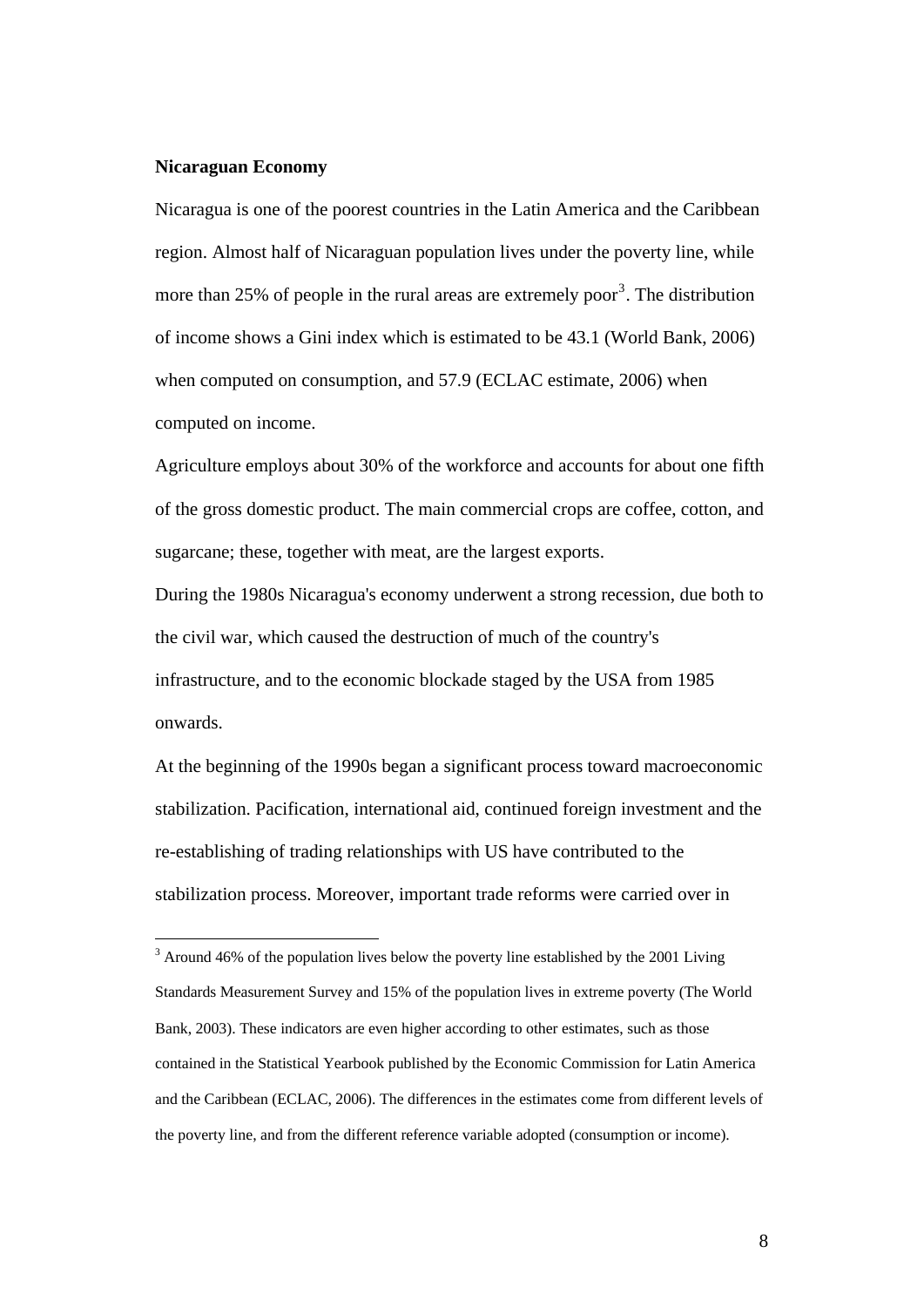those years: most of the quantitative restrictions to imports and exports were removed, and there was a net reduction of tariffs on imports, together with a liberalization of the financial sector.

At the end of the 1990s the economy suffered a slowdown, due to the financing of the reconstruction after the damage caused by Hurricane Mitch in the fall of 1998, and to a simultaneous fall in the price of coffee and an increase in the price of oil. Nicaragua continues to be dependent on international aid and debt relief under the Heavily Indebted Poor Countries (HIPC) initiative.

# **2. The Model**

#### **2.1. The Microsimulation Model**

The main role of the microsimulation module in the linked framework is to provide a detailed computation of net incomes at the household level, through a detailed description of the tax-benefit system of the economy, and to estimate individual behavioural responses to the policy change.

The data source for the building and estimation of the microsimulation model is the "Encuesta Nacional de Hogares sobre Medición de Nivel de Vida" (EMNV) of 2001, supplied by the Instituto Nacional de Estadísticas y Censos and The World Bank (Poverty and Human Resources Development Research Group, LSMS Data).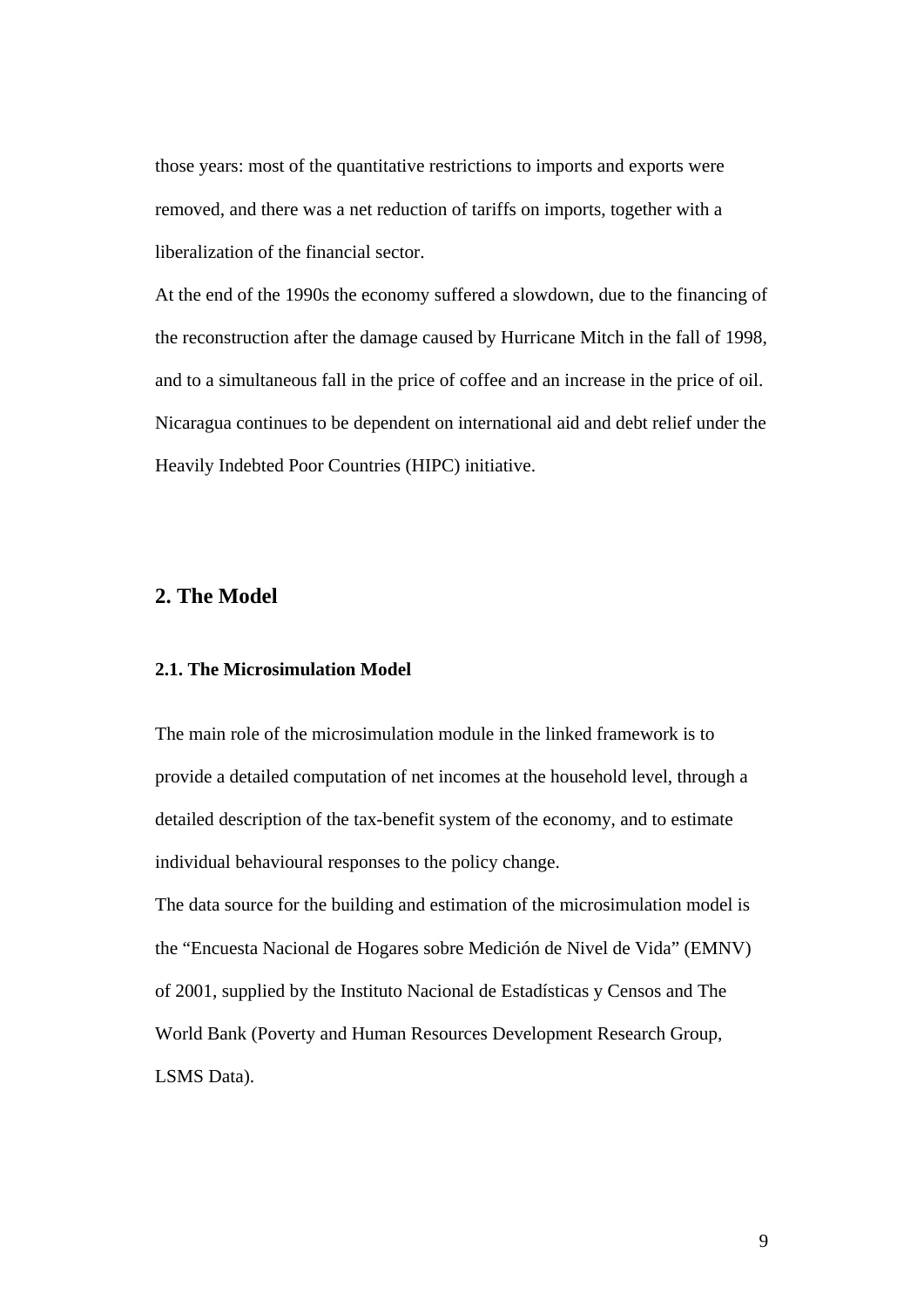The survey includes information regarding income and expenditures of 4191 families, in which live 22810 individuals. Of these individuals, 12645 are at working age (15-65). Moreover, we have information on 2079 non agricultural activities and 1547 farm activities.

The microsimulation model follows the discrete choice labour supply approach, and it is estimated through a multinomial logit specification (see Bourguignon *et al.*, 2003 and Bussolo and Lay, 2003). Each agent can choose among three labour market alternatives: being inactive, being a wage worker or being self-employed. The equations of the model are the following:

Regression model for log-  
wage earnings: 
$$
Log(YL_{mi}) = a_{l(mi)} + b_{l(mi)} \cdot X_{mi} + c_{l(mi)} \cdot \lambda_{mi} + v_{mi}
$$
 (1)

 $1<sub>0</sub>$ 

Choice of labour market status:

$$
LM_{mi} = \alpha_{g(mi)} + \beta_{g(mi)} \cdot Z_{mi} + \varepsilon_{mi}
$$
 (2)

Household *m*'s income generation model: *<sup>m</sup> <sup>m</sup>*

$$
Y_{m} = \sum_{i=1}^{NC_{m}} Y L_{mi} \cdot W_{mi} + Y E_{m} - t axes_{m}
$$
 (3)

Household specific consumer  $PCI_m = \sum_{s=1}^{N}$ 

$$
PCI_m = \sum_{s=1}^{N} \eta_{ms} \cdot P_{ms} \tag{4}
$$

Households' real income:

$$
Y_m = \frac{Y_m}{PCI_m} \tag{5}
$$

The *first equation* of the model computes the logarithm of labour income of member *i* of household *m* as a linear function of his/her personal characteristics (vector  $X_{mi}$ ) and of  $\lambda_{mi}$ , which represents the inverse Mills ratio estimated for the selection model. The residual term  $v_{mi}$  describes the effects of unobserved components on wage earnings. The equation is estimated separately for eight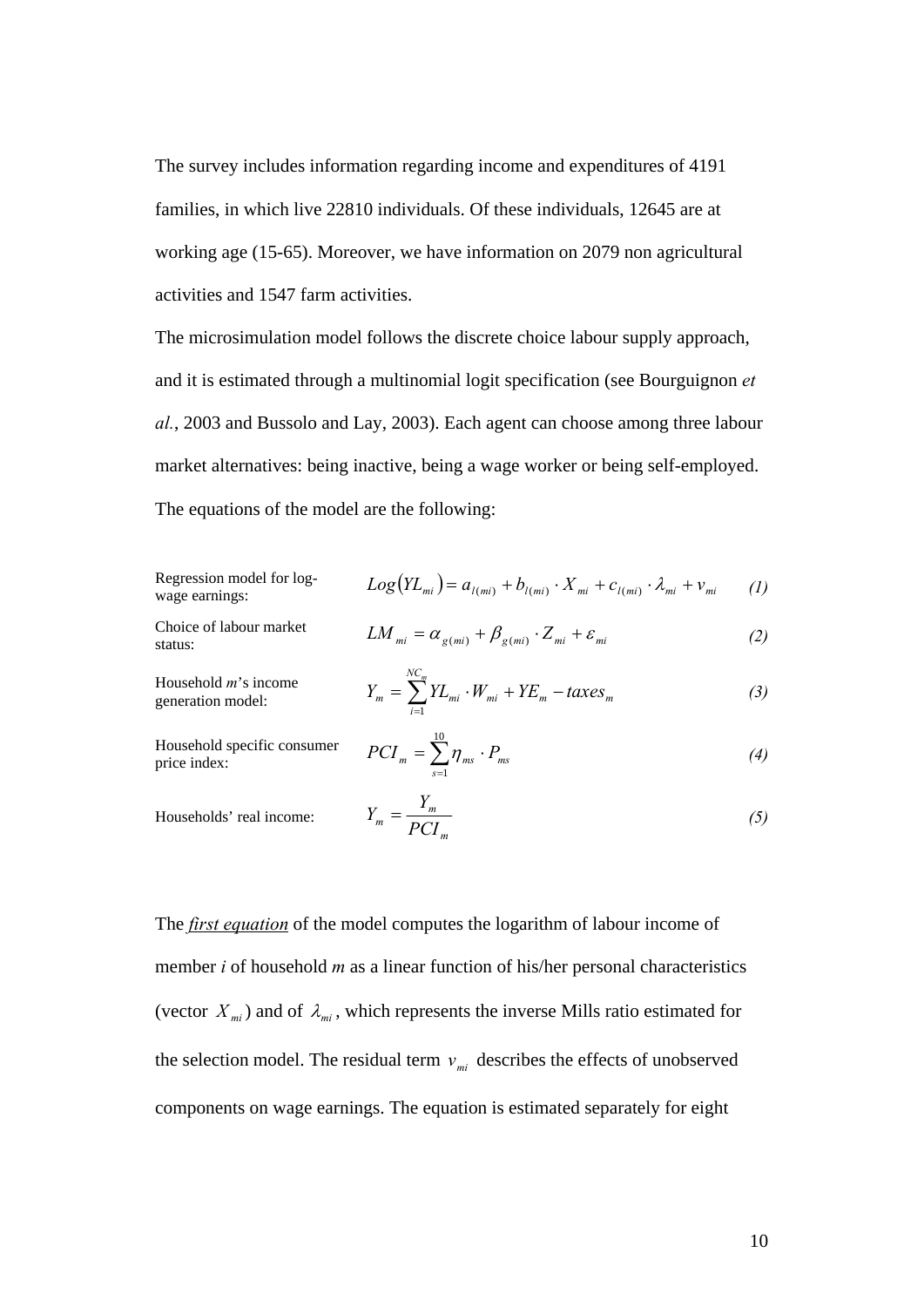different labour market segments, differentiated according to occupation (wage worker or self-employed), gender and skill level. The index function *l*(*mi*) assigns individual *i* of household *m* to a specific labour market segment<sup>[4](#page-10-0)</sup>.

The *second equation* represents the choice of labour status made by household members. Each individual at working age has to choose among three alternatives: being a wage worker, being self-employed or being inactive. We estimate the selection model using a multinomial logit specification, which assigns each individual to the alternative with the highest associated probability. In our model we have arbitrarily set to zero the utility of being inactive. Vector  $Z_{mi}$  of explanatory variables includes some personal characteristics of individual *i* of household *m*. The equation is defined only for individuals at working age, and it is estimated separately for different demographic groups, defined for household heads, spouses and other members. The index function *g*(*mi*) assigns each individual to a specific demographic group.

The *third equation* is an accounting identity that defines total household net income,  $Y_m$ , as the sum of the labour income of its members  $Y_{Lmi}$  ( $NC_m$  is the number of members at working age in household *m*) and of the exogenous income  $YE_m$ , net of taxes. The variable  $W_{mi}$  is a dummy variable taking value one if

<span id="page-10-0"></span> 4 In the original model implemented in Bourguignon *et al.* (2003) there is a specific equation which estimates family income deriving from self-employment activity on the base of household's characteristics. In the present work we have instead the income declared by self-employed as labour income, and we do not need an additional equation to compute the income deriving from self-employment activity.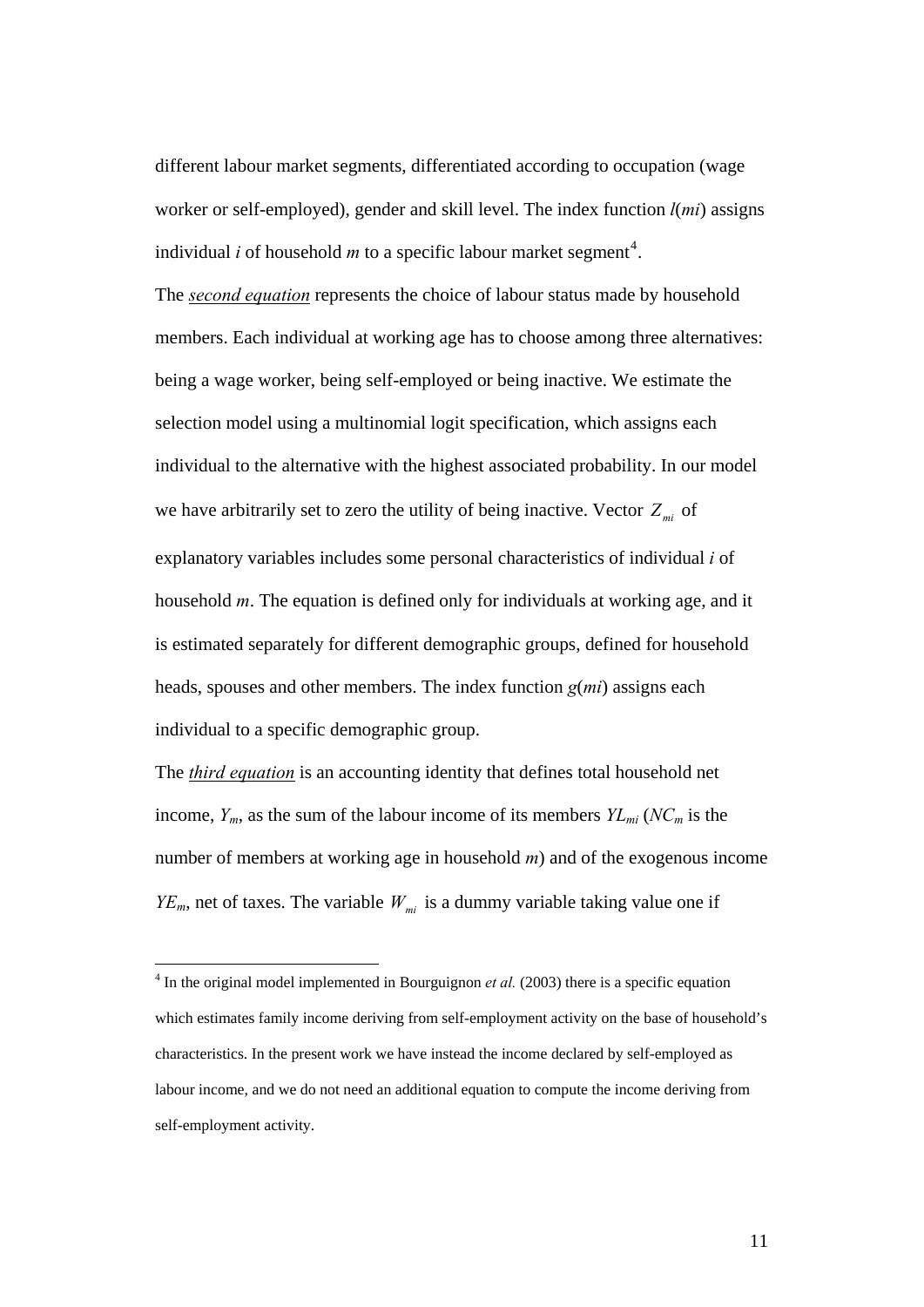individual *i* of household *m* is a wage worker, and zero otherwise. Taxes on income are computed according to "Ley de equidad fiscal", which was introduced in 2003.

Real net income in equation *(5)* is computed dividing nominal household income by a household specific consumer price index, as computed in equation *(4)*, where  $\eta_{ms}$  are consumption shares for different goods and  $P_s$  is the price of good *s*. We have grouped the various commodities into 10 consumption goods.

#### **Estimation**

The aim of the first equation in the model is to obtain efficient estimates for labour incomes and incomes deriving from self-employment activity, but only for those individuals that are observed to be inactive in the survey. These estimates are used in the case that, after a policy reform, one or more of them will change their labour market status and become wage workers or go into self-employment activity. In this case, using these estimates, we will be able to assign a wage or a labour income to individuals that have changed their labour market status after the simulation run.

For all the other individuals that are observed to receive a wage or to earn a positive income from their activity, we use instead the observed wage and income levels and not the estimated ones.

*Equation (1)* is estimated separately for each labour market segment, which is defined according to occupation, gender and skill level. An individual is considered high-skilled when his/her education attainment is more than primary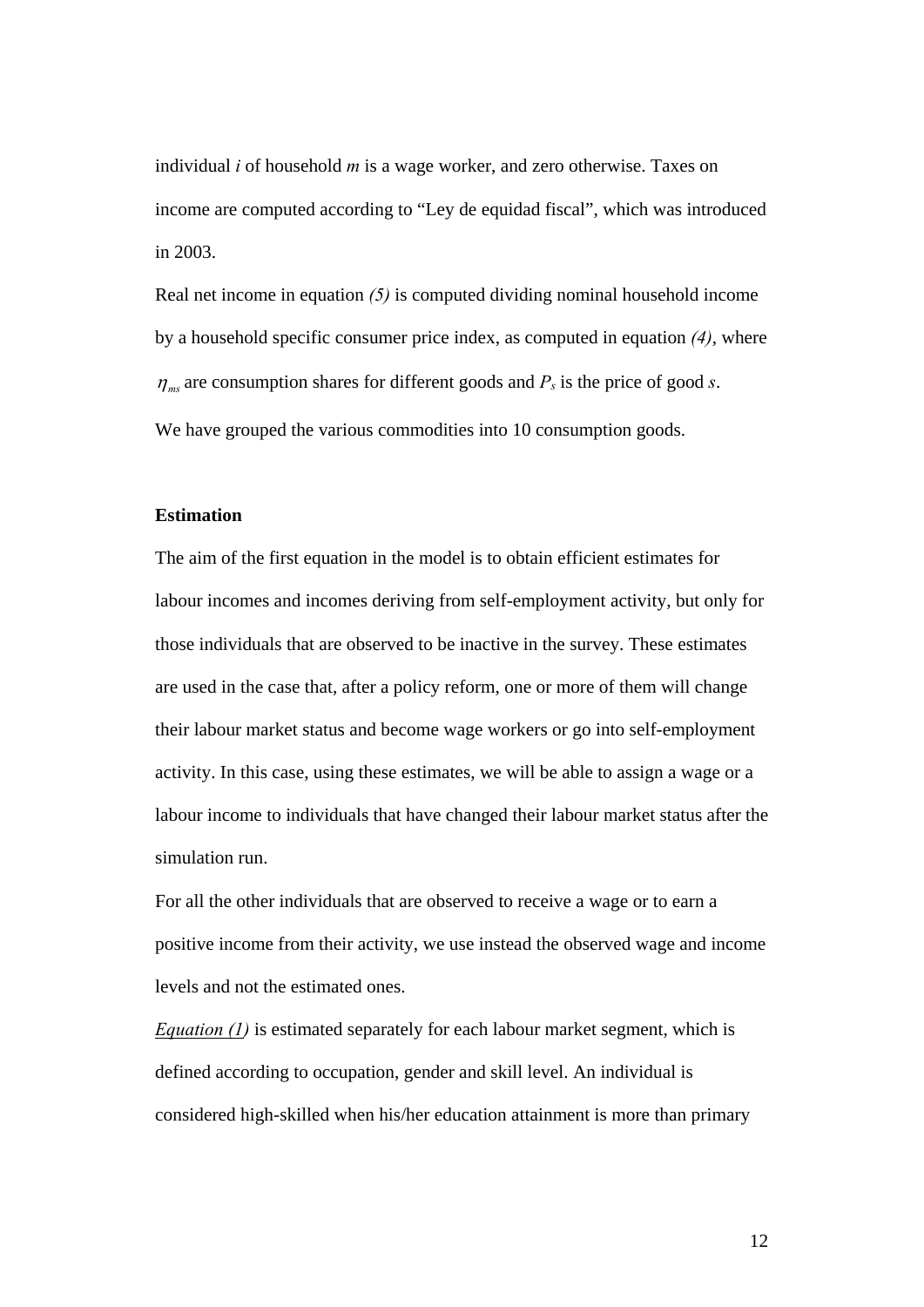school, and unskilled otherwise. We estimated the equation using a Heckman two-step procedure to correct for the selection bias<sup>[5](#page-12-0)</sup>. Vector  $X_{mi}$  includes some regional dummies, the logarithm of age, and the number of school years attended. In the selection equation we used a dummy indicating the presence or not of children under six, a dummy variable indicating the racial group (distinguished in white and non-white), and the number of adults living in the household to correct for the selection bias. The estimation results for the labour market segments lowskilled wage workers, women, and high-skilled self-employed, men, are reported in Appendix, Tables 1A and 2A.

*Equation (2)* represents the choice of the labour status made by individuals. Each individual can choose among three alternatives: being inactive, being a wage worker or being self-employed. The utility of being inactive is arbitrarily set to zero. Parameters of this equation were obtained through the estimation of a multinomial logit model, assuming that the residual terms  $\varepsilon_i$  are distributed according to the Extreme Value Distribution – Type  $I^6$  $I^6$ . The estimation was

<span id="page-12-0"></span><sup>&</sup>lt;sup>5</sup> Inactive people are divided only according to gender and skill level.

<span id="page-12-1"></span> $6$  The Extreme Value distribution (Type I) is also known as Gumbel (from the name of the statistician who first studied it) or double exponential distribution, and it is a special case of the Fisher-Tippett distribution. It can take two forms: one is based on the smallest extreme and the other on the largest. We will focus on the latter, which is the one of interest for us. The standard Gumbel distribution function (maximum) has the following probability and cumulative density functions, respectively:

pdf:  $f(x) = \exp(-x - e^{-x})$ CDF:  $F(x) = \exp(-e^{-x}).$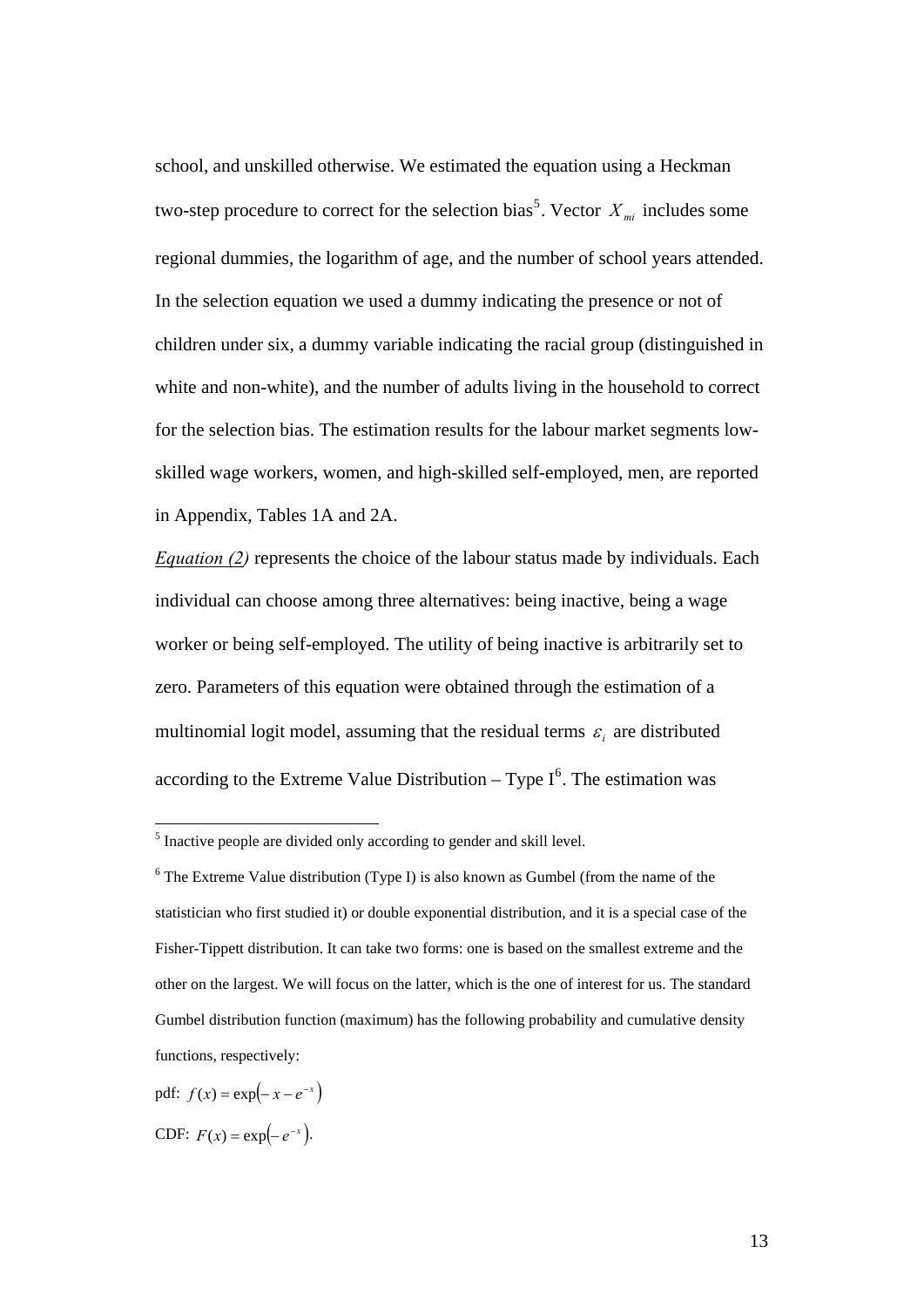conducted on sub-samples of individuals at working age, differentiated according to their demographic group (household heads, spouses, and other members). The explanatory variables include some regional dummies, sex, logarithm of age, skill level, illiteracy and racial group, the number of household members and that of children under six. For spouses and other members we also used labour market status, skill level and illiteracy of the household head. The model is estimated by Maximum Likelihood. The estimation results are reported in Appendix, Tables 3A to 5A.

Following the procedure described in Duncan and Weeks (1998), we drew a set of error terms  $\varepsilon$ , for each individual from the extreme value distribution, in order to obtain for each individual an estimate that is consistent with his/her observed activity or inactivity choice. From these drawn values, we selected 100 error terms for each individual, in such a way that, when adding it to the deterministic part of the model, it perfectly predicts the activity status that is observed in the survey.

After a policy change, only the deterministic part of the model is recomputed. Then, by adding the random error terms previously drawn to the recomputed deterministic component, a probability distribution over the three alternatives (being a wage worker, being self-employed or being inactive) is generated for each individual. This implies that the model does not assign every individual from the sample to one particular choice, but it gives the individual probabilities of being in one condition rather than in the other. This way, the model does not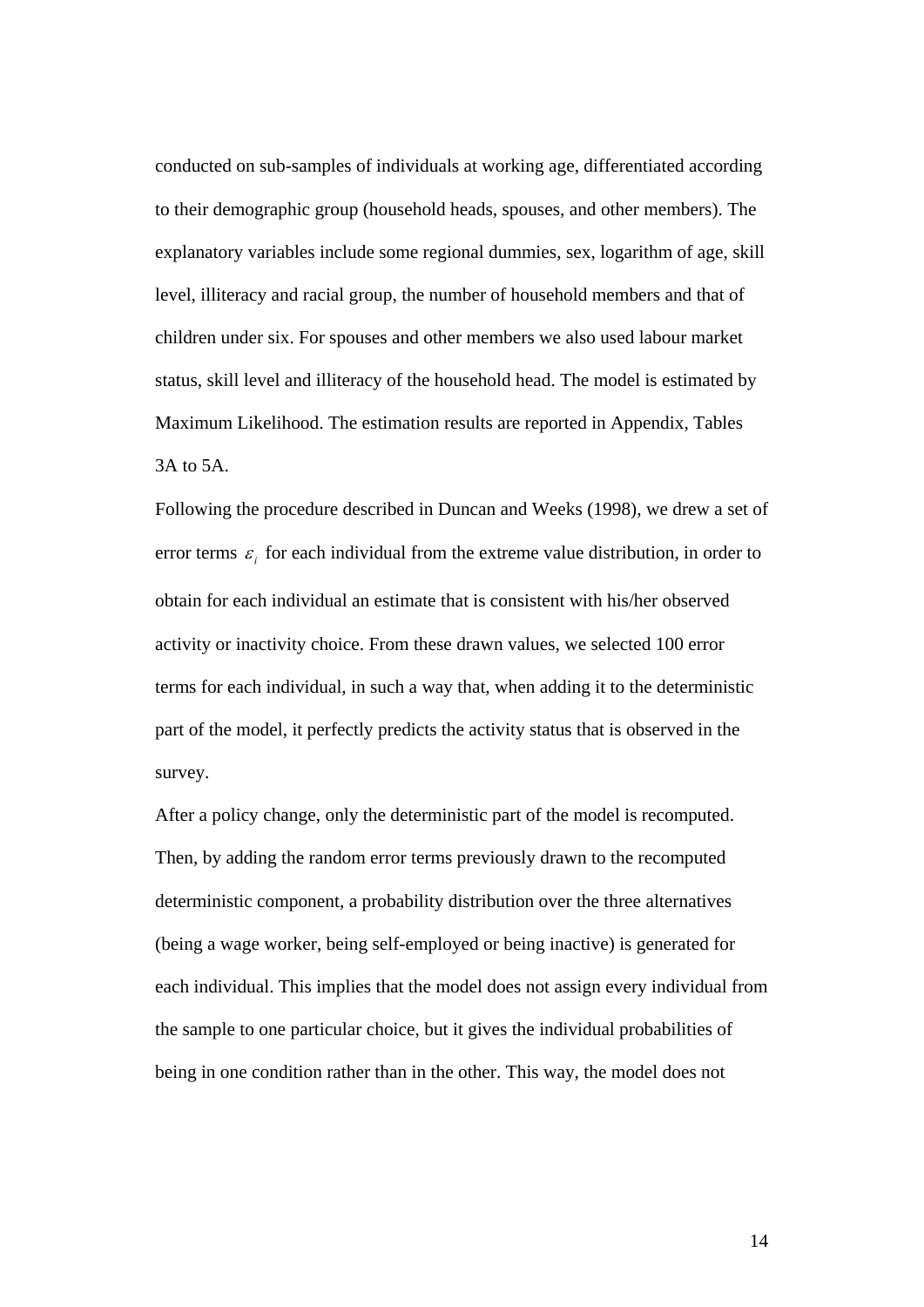identify a particular choice for each individual after the policy change, but generates a probability distribution over the different alternatives<sup>[7](#page-14-0)</sup>.

#### **2.2. The CGE Model**

 $\overline{a}$ 

The main characteristics of the CGE model are the following. There are two representative households, divided according to their residence in urban or rural areas. Both maximize utility according to a Linear Expenditure System (LES) system. They obtain income from their supply of labour and capital, and they also receive transfers from the government and remittances from abroad.

Domestic production is carried on by 38 production sectors, which are producing 38 commodities following a Leontief technology in the aggregation of value added (capital and aggregate labour) and the intermediate aggregate. The aggregation of intermediate inputs is done according to a Leontief technology, while capital and labour are aggregated into value added according to a Constant Elasticity of Substitution (CES) function.

Labour demand is divided into eight different labour types, distinguished according to sex, qualification level and occupation (wage workers or selfemployed) of the workers. These labour types are then aggregated to form a

<span id="page-14-0"></span><sup>7</sup> This procedure is also described in Creedy and Kalb (2005). See also Creedy *et al.* (2002b).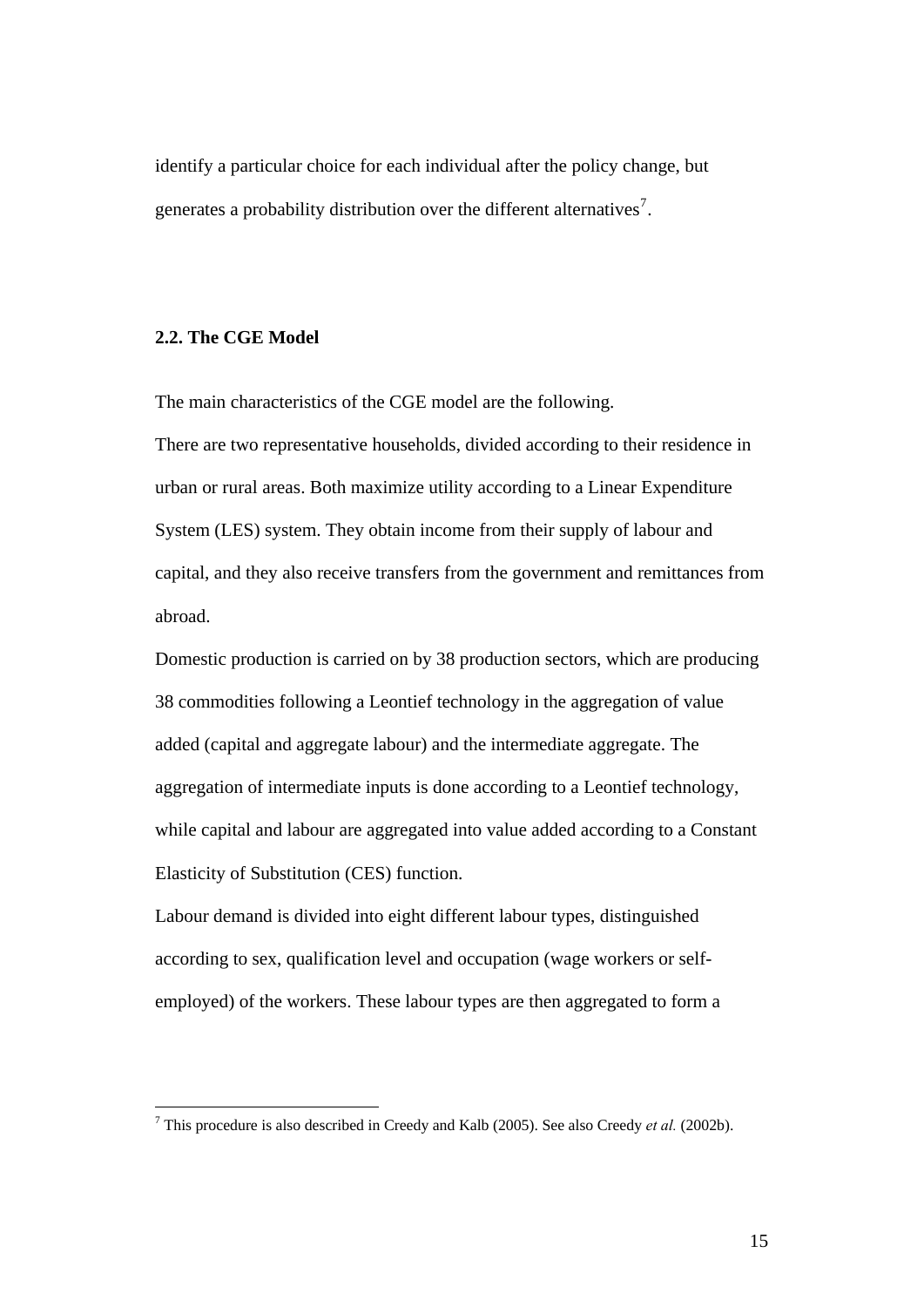"labour aggregate" according to a CES function. The price of each labour type is set at the level of its marginal productivity.

Investments in the economy are savings-driven.

The public sector consumes goods, saves, and raises taxes on households' income, on firms' output and sells, on consumption of certain goods and tariffs on imports. It also pays subsidies to exports, and transfers to firms and households. The equilibrium of public budget constraint is reached through the change in public savings.

For the foreign sector the Armington assumption holds, and domestic production and imports are aggregated through a CES function. Domestic production is divided into supply of exports and supply of domestically produced good for the internal market following a Constant Elasticity of Transformation (CET) function. A stylized scheme of the production structure and of the foreign sector design is reported in Appendix B.

### **Calibration**

The calibration of the model is done on the Social Accounting Matrix (SAM) for Nicaragua for the year 2000 (see Sánchez and Vos, 2005 for details). Some parameter values were taken from the existing literature. Sánchez and Vos (2005) is the source for the values of the substitution elasticities in the production function, in the Armington function (aggregation of the composite good sold on the internal market), and in the CET function (aggregation of internal production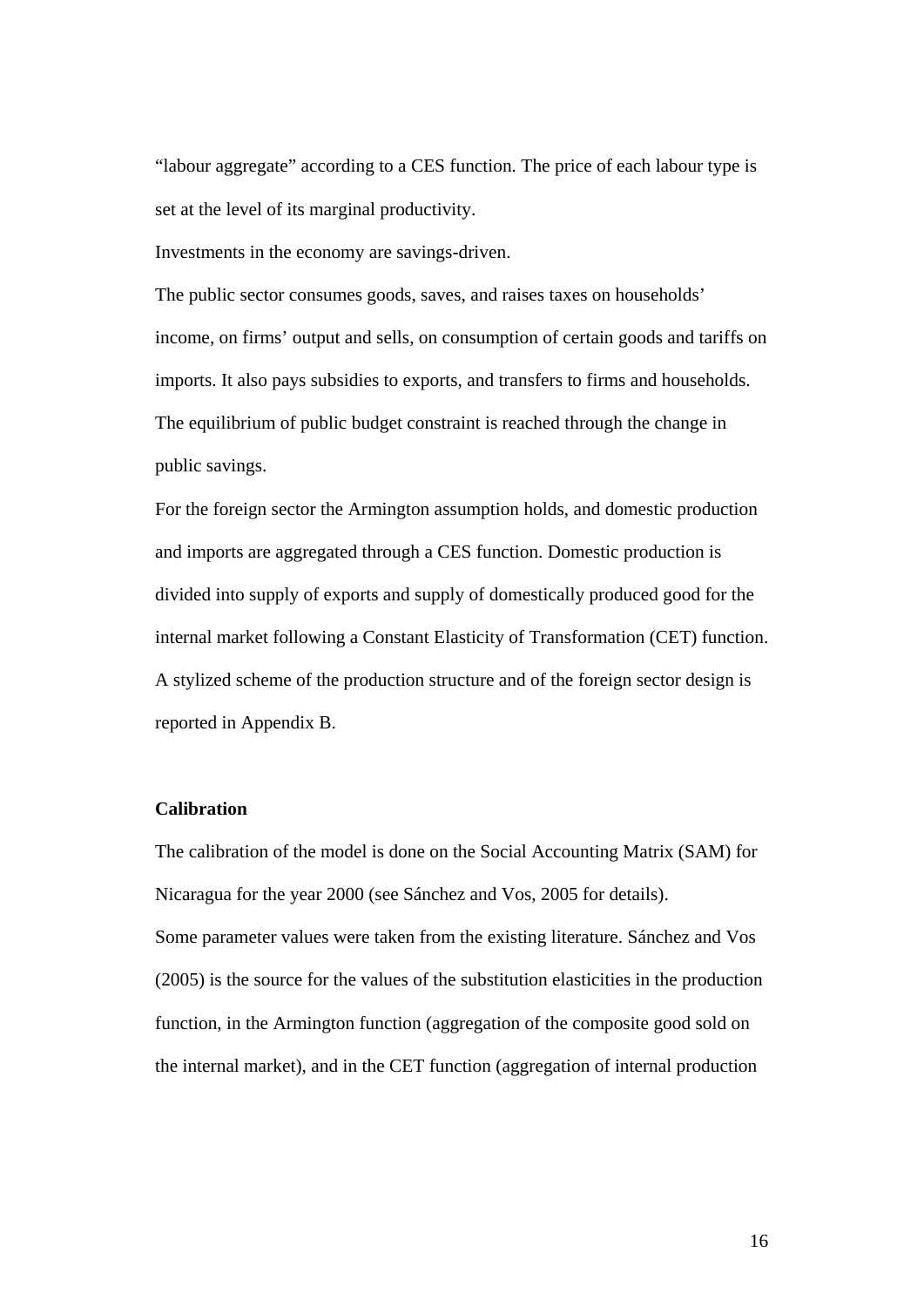intended to the internal market and exports) $8$ . Sánchez and Vos (2005) also estimated the values of income elasticity of consumption demand using the data of the EMNV 2001. The values for the Frisch parameter were taken from Lluch, Powell and Williams (1977).

For what concerns the elasticity of substitution among the eight different labour types, we implemented a sensitivity analysis, using different values of elasticity. We report the results of the simulation for the different values considered in this sensitivity analysis (see Appendix C).

#### **2.3. Linking The Two Models**

The basic difficulty of the Top-Down approach is to ensure consistency between the micro and macro levels of analysis. Thus, it is necessary to introduce a system of equations to ensure the achievement of consistency between the two models<sup>[9](#page-16-1)</sup>. In practice, this consists in imposing the macro results obtained with the CGE model onto the microeconomic level of analysis. In particular, the changes in the commodity prices,  $P_q$ , must be equal to those resulting from the CGE model; the changes in average earnings with respect to the benchmark in the micro-

<span id="page-16-0"></span> 8 Sánchez and Vos (2005) used the values estimated in Sánchez (2004) for a similar model for Costa Rica, carrying on a sensitivity analysis for some parameter values.

<span id="page-16-1"></span><sup>&</sup>lt;sup>9</sup> This way, what happens in the MS module can be made consistent with the CGE modelling by adjusting parameters in the MS model, but, from a theoretical point of view, it would be more satisfying to obtain consistency by modelling behaviour identically in the two models.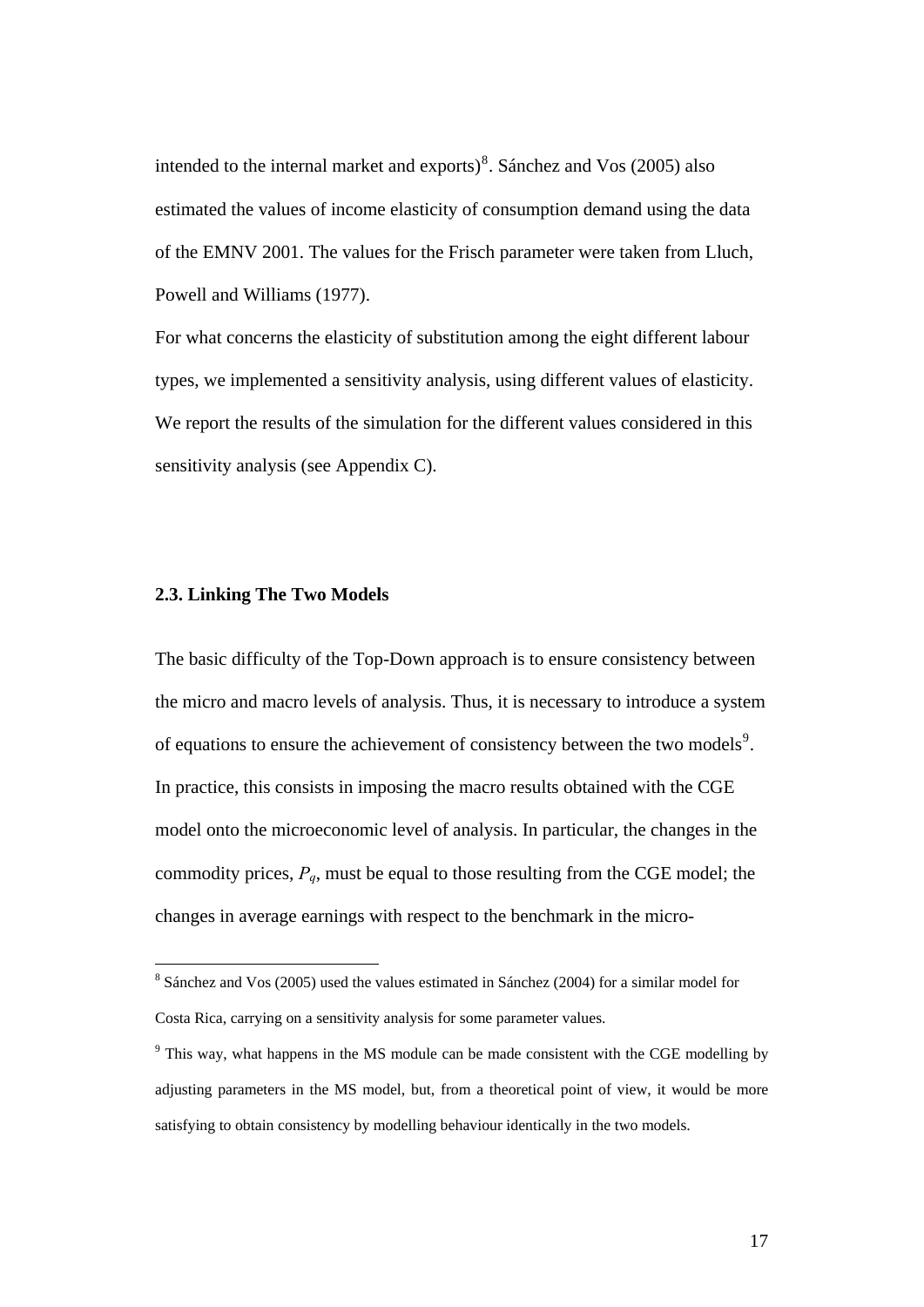simulation module must be equal to the changes in the wage rate obtained with the CGE model, as well as the change in the return to capital in the microsimulation module must be equal to the one observed after the simulation run in the CGE model. In addition, the changes in the number of wage workers in the micro-simulation model must match those observed in the CGE model. In our model, these consistency conditions translate into the following set of constraints, which can be called "linking" equations:

Household specific consumer price 
$$
PCI_m = \sum_{s=1}^{NG} \eta_{ms} \cdot P_{ms} \cdot (1 + \Delta P_s^{CGE})
$$
 (L.1)

Logarithm of wage earnings: Capital income:  $YK_m = KS_m \cdot (1 + \Delta PK^{CGE})$  (L.3)

$$
Log(YL_{mi}) = Log\left[\hat{YL}_{mi} \cdot (1 + \Delta PL^{CGE})\right]
$$
 (L.2)  

$$
VK = KS \cdot (1 + \Delta PL^{CGE})
$$
 (L.3)

$$
\Delta E M P_l^{MS} = \Delta E M P_l^{CGE}
$$
 (L.4)

The variables with no superscripts are those coming from the microsimulation module; those with the  $\land$  notation correspond to the ones that have been estimated: in particular,  $Log(Y\hat{L}_{mi})$  is the wage level resulting from the regression model for individual *i*, member of household *m*, while  $\hat{W}_{mi}$  is the labour market status of individual *i* of household *m* deriving from the estimation of the binomial choice model.

 $\Delta P_s^{CGE}$ ,  $\Delta P L^{CGE}$  and  $\Delta P K^{CGE}$  indicate, respectively, the change in the prices of goods, the change in the wage rate and in the return to capital deriving from the simulation run of the CGE model, while  $\triangle EMP_i^{CGE}$  and  $\triangle EMP_i^{MS}$  are the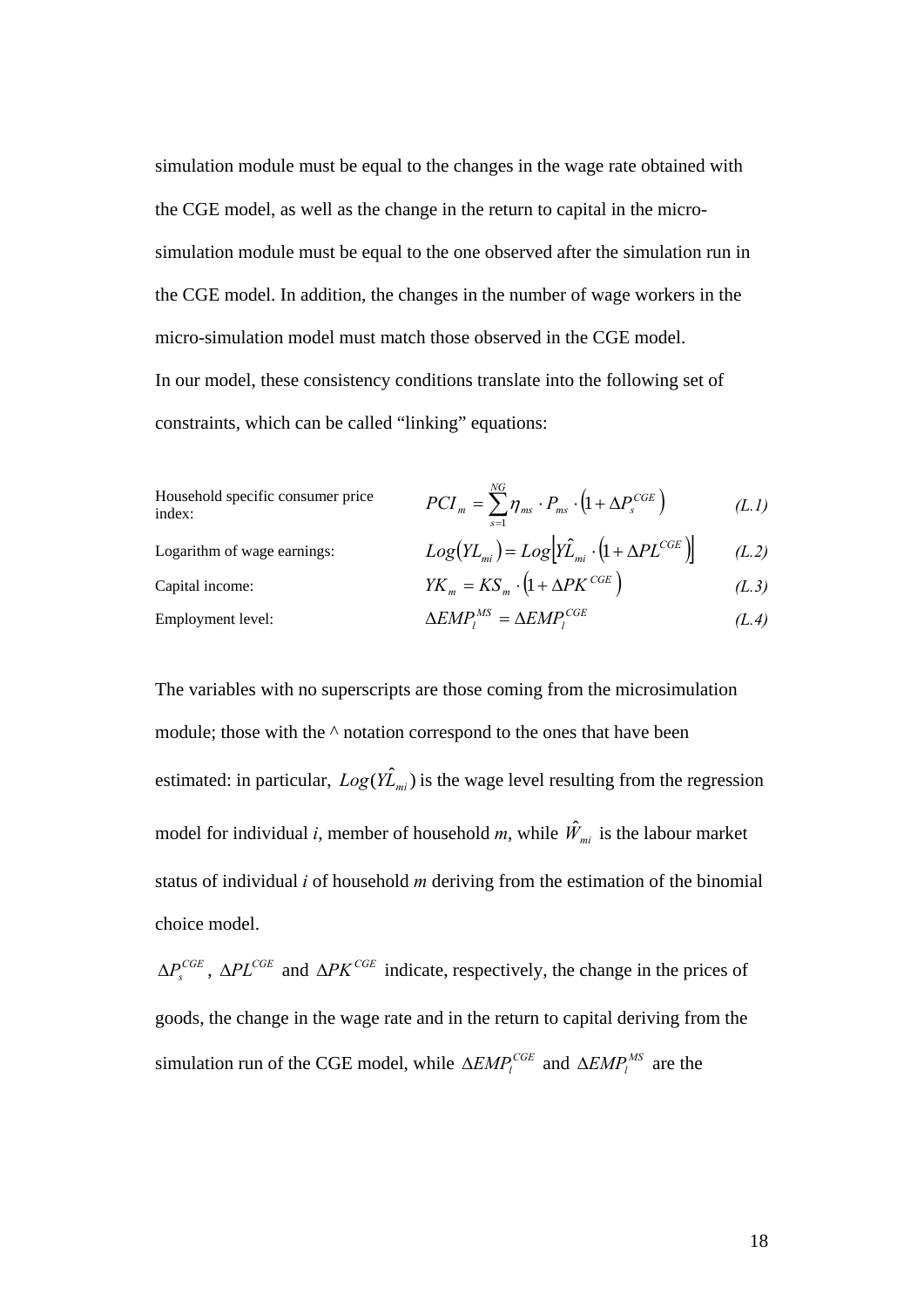employment level percentage changes for the CGE model and the microsimulation model for labour type *l*.

From equation *(L.4)*, the number of newly employed (or inactive) of labour type *l* resulting from the MS model must be equal to the change in the employment level of labour type *l* observed after the CGE run. This implies that the CGE model determines the employment level of the economy after the simulation, and that the MS model selects which individuals among the inactive persons have the highest probability of becoming employed (if the employment level is increased from the CGE simulation result), or either who, among the wage workers or selfemployed, has the lowest probability of being employed after the policy change (if the employment level is decreased) $^{10}$  $^{10}$  $^{10}$ .

One possible way of imposing the equality between the two sets of parameters of system of equations *(L)* is through a change in the parameters of the selection and regression models. Following Bourguignon *et al.* (2003b), we restrict this change in the parameters to a change in the intercepts of functions *(1)* and *(2)*. The justification for this choice is that it implies a *neutrality* of the changes, that is, changing the intercepts *a* of equation *(1)* just shifts proportionally the estimated labour income of all individuals, without causing any change in the ranking between one individual and the other. The same applies for the labour market status selection equation: we choose to change the intercept  $\alpha$  of equation *(2)*, and this will shift proportionally all the individual probabilities of each alternative,

 $\overline{a}$ 

<span id="page-18-0"></span> $10$  And, in this case, his/her new wage level will be determined by the regression model of wage earnings.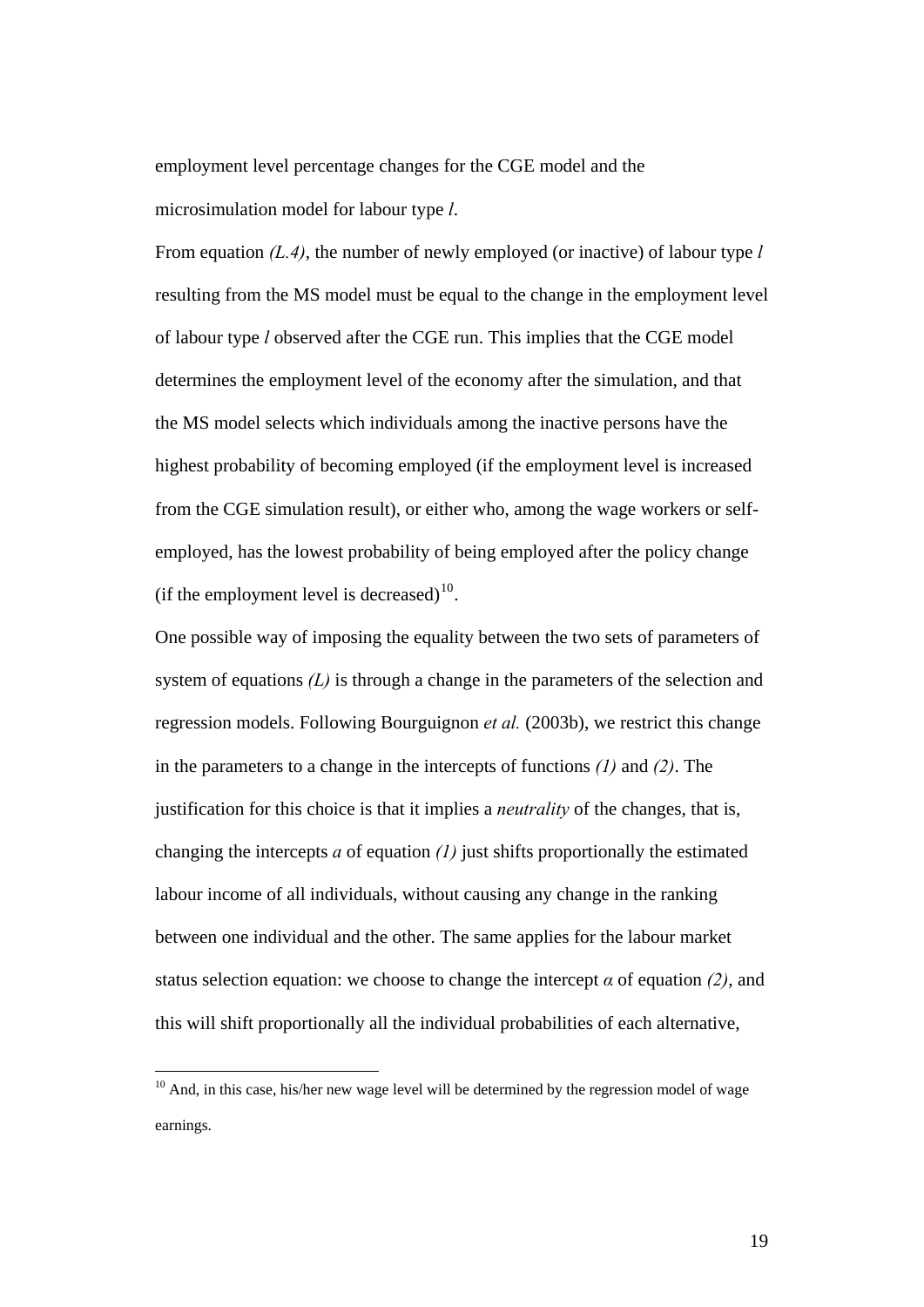without changing their relative positions in the probability distribution, only to let some more individuals become employed (or some less if the employment rate of the CGE model is decreased), irrespectively of their personal characteristics. This change in the intercept will be of the amount that is necessary to reach the number of wage workers or self-employed resulting from the CGE model. Thus, this choice preserves the ranking of individuals according to their *ex-ante* probability of being employed, which was previously determined by the estimation of the multinomial model. For this reason the change in the intercept parameter satisfies this neutrality property.

# **3. Simulation**

The simulation of the introduction of DR-CAFTA into the Nicaraguan economy consists of a reduction of tariff rates on imports from the US.

As we are working with a static model, we cannot model the scheduled gradual change in the tariff rates, which is planned to be distributed along the ten years following the introduction of the Trade Agreement. As our model does not have any dynamic characteristic, it will be able capture the effects of the Treaty in the short-medium run, say about five years. Thus, the simulation we implemented will take into account the reduction in the tariff rates which is intended to take place after the first five years of effectiveness of the Treaty. This choice is expected to have no big influence on the results of the model, as the main tariff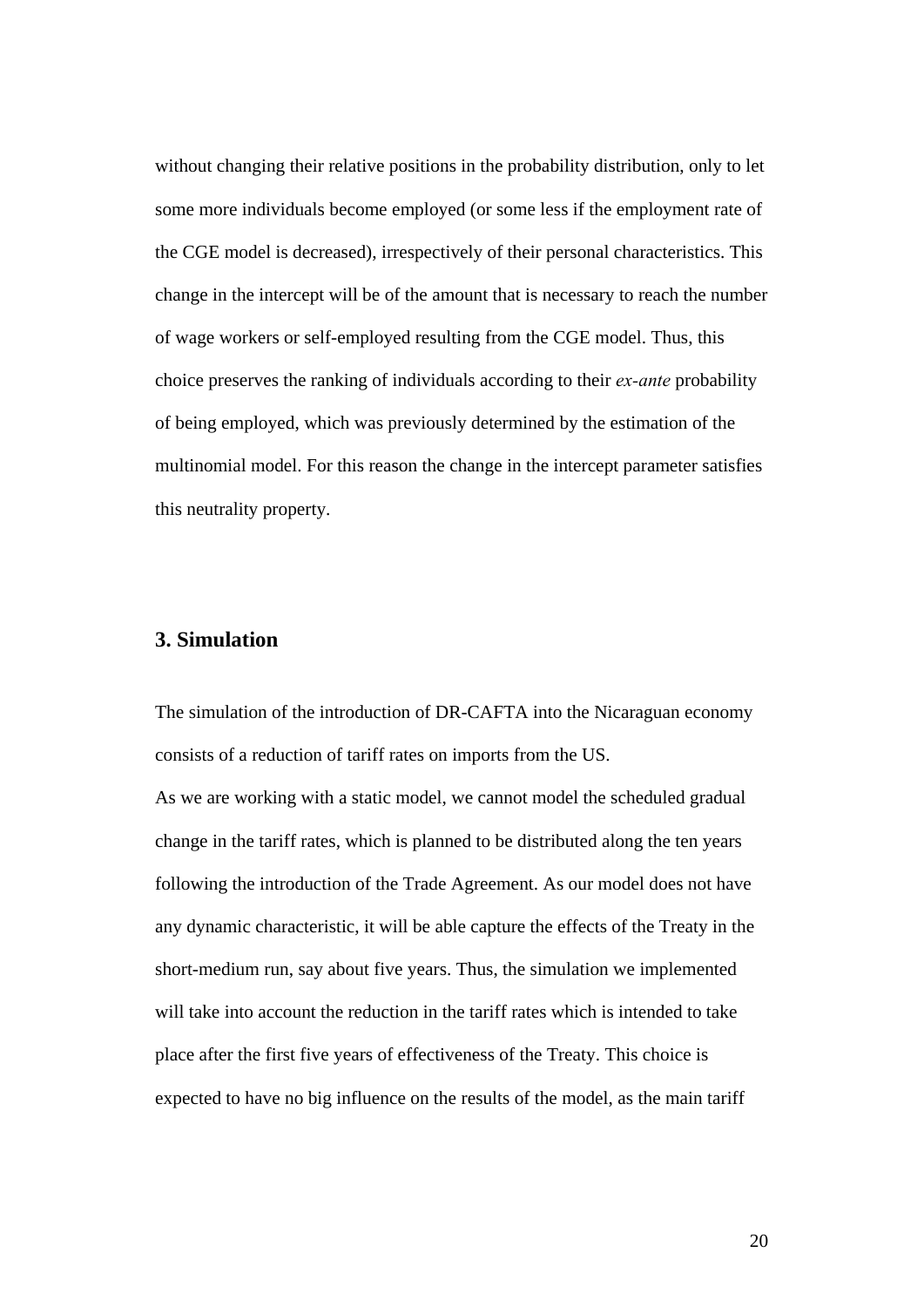reduction for most of the commodities will take place in the first year after the introduction of the Agreement.

As our model is only a one-country study, we are not going to model the changes in the regime adopted in USA with respect to goods and commodities imported from Nicaragua. So, for instance, we are not going to take into account the access quotas imposed on these imports from Nicaragua to USA. These quotas are represented by limits to the importable quantities of some goods (in particular, beef, peanuts, cheese and sugar), but they are planned to reach an unlimited amount for beef and peanuts after the fifteenth year of enforcement of the Treaty, while for cheese they will be more than doubled after sixteen years. The unique quota which is expected to remain quite low is the one imposed on sugar, which will reach an amount 30% superior than the one imposed in the first year of enforcement of the Agreement.

The general reduction in the first five years after the introduction of the Treaty is about thirty percent of the previously adopted tariffs. The reductions adopted for the specific commodities and services are reported in Table 1C. As the supporters of the agreement with US expected an increase in the capital

investments from USA in Nicaragua, we also considered an exogenous change in the initial capital endowment of different amounts (2, 5 and 10 %, respectively). The percentage changes resulting from the simulation for a selected set of variables are reported in Appendix C, Tables 2C-13C.

A sensitivity analysis was also conducted to take into account different possible values for the elasticity of substitution of labour demand at the stage of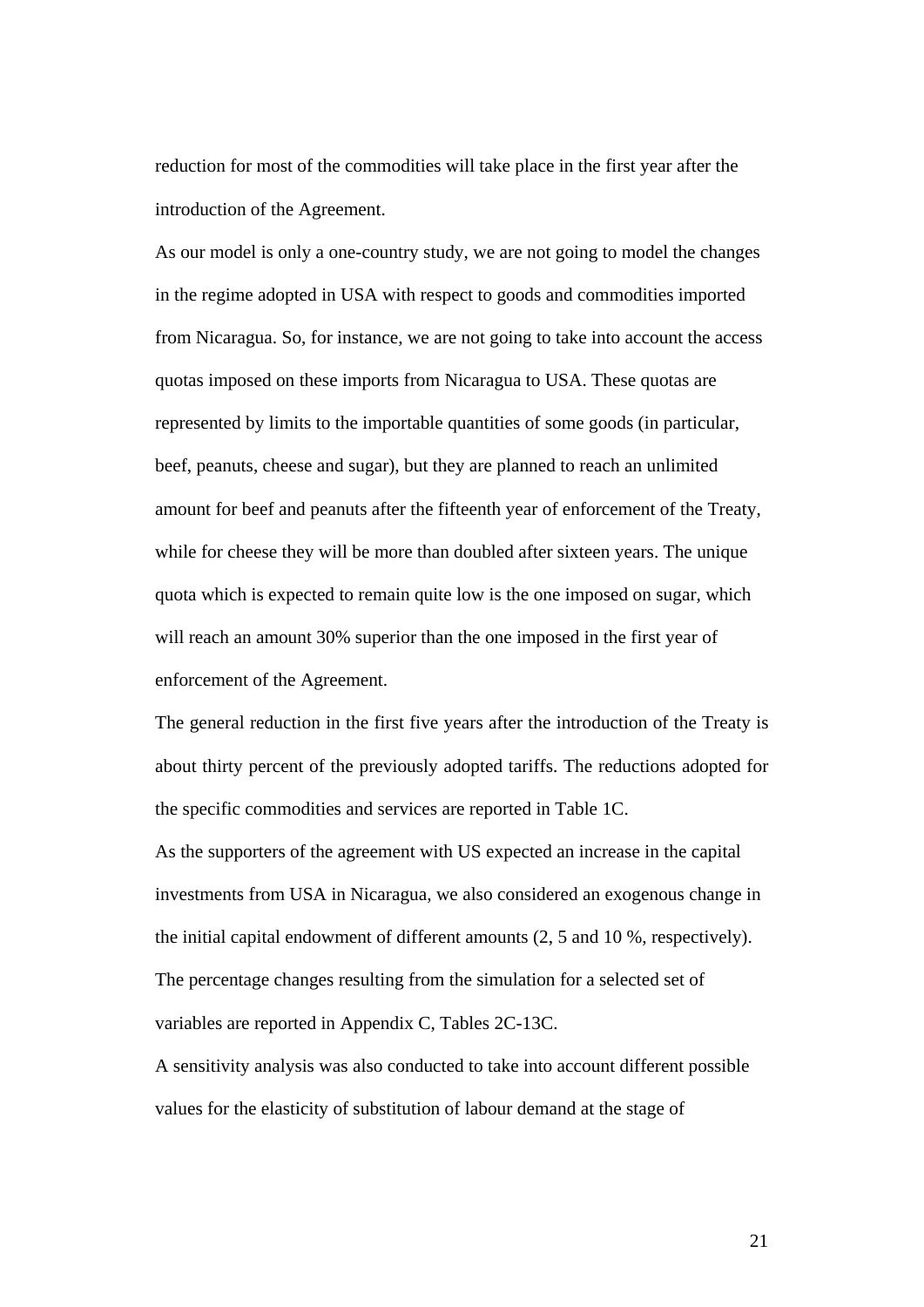aggregation of the eight different types of labour, which are divided according to sex, qualification level and occupation (wage workers or self-employed) of the workers, as explained in the description of the CGE model.

The results show a very little answer of the economy to the tariff change. This outcome is not completely surprising, because the tariff levels which were in force previous the introduction of the DR-CAFTA were already quite low. Moreover, other studies found not only for Nicaragua but also for other countries in the region the same small answer to trade liberalization $11$ .

The sole reduction of tariffs on imports will cause a very small increase in total domestic production which in the best hypothesis will be of 0.2 %. However, if we consider a small value for the elasticity of substitution among different labour inputs (elasticity fixed at 0.3), the change in domestic output is even negative. The negative response of output in this case is alleviated when considering a positive shock in the initial capital endowment, but this shock has to be of significant amount to cause a positive change in output (10% change in capital endowment).

However, if we try to have a closer look to the sectoral effects of the reform (see Tables 3C, 6C and 9C), and considering only the tariff reduction, we can observe that traditional sectors such as the agricultural and textile sectors are increasing

 $\overline{a}$ 

<span id="page-21-0"></span><sup>&</sup>lt;sup>11</sup> See for instance Sánchez (2005), Vos *et al.* (2004), and the book edited by Ganuza et al. (2004), which contains sixteen country-studies on different countries in Latin and Central America on the consequences of the trade liberalization carried on during the last decades in this region.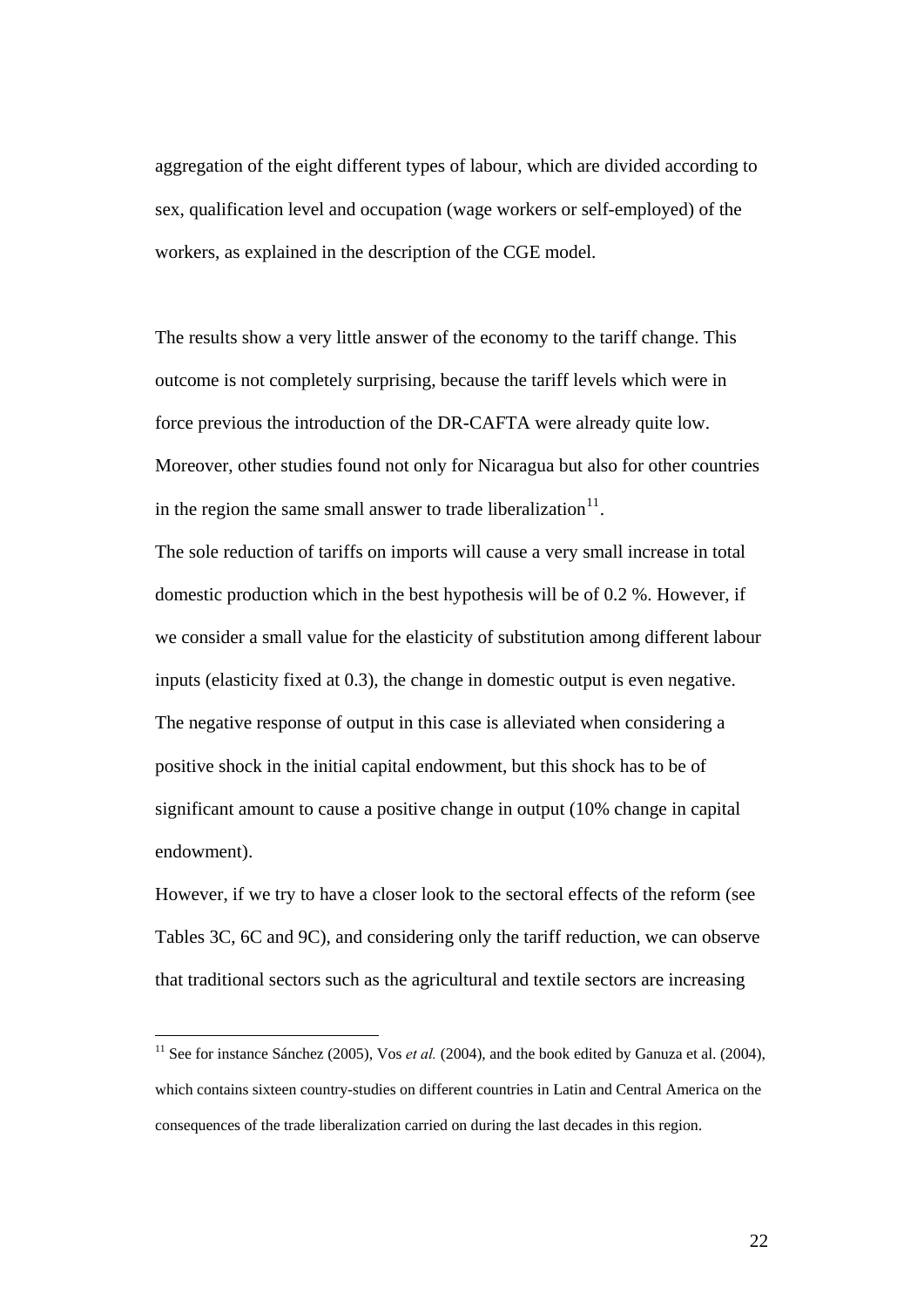their production, while the capital intensive (industrial sectors) sectors lose. On the contrary, when we take into account also the capital shock (simulations 2, 3 and 4), the direction of these results is inverted, so that we have the capital intensive sectors gaining and the traditional sectors (agricultural and textile sectors) that decrease their production level.

In all cases, however, the overall increase in production seems to be driven by the growth of the exporting sectors, which are gaining in all the simulations. Anyway, the reduction of the tariff rates on imports does not generate significant losses for the government, as tax revenues do not decrease of high amounts. When the elasticity of substitution for labour is considered at the same level of the one used for value added aggregation, tax revenues even increase, due to the higher production and consumption levels in the economy. This increase becomes even bigger when we introduce a positive shock to capital endowment.

Taking into consideration the positive shock to capital endowment, the changes considered are in general of a higher amount, but anyway in the best hypothesis of a 10% change in the capital stock, the resulting change in domestic production will be around 1.5%.

In the first scenario (reduction of tariff rates on imports only), the change in labour demand apparently favours unskilled workers, and women in particular, except for the case with a low elasticity of substitution, where a small increase in the demand for qualified workers is experienced. The change in the employment levels of wage workers and self-employed depends similarly on the adopted value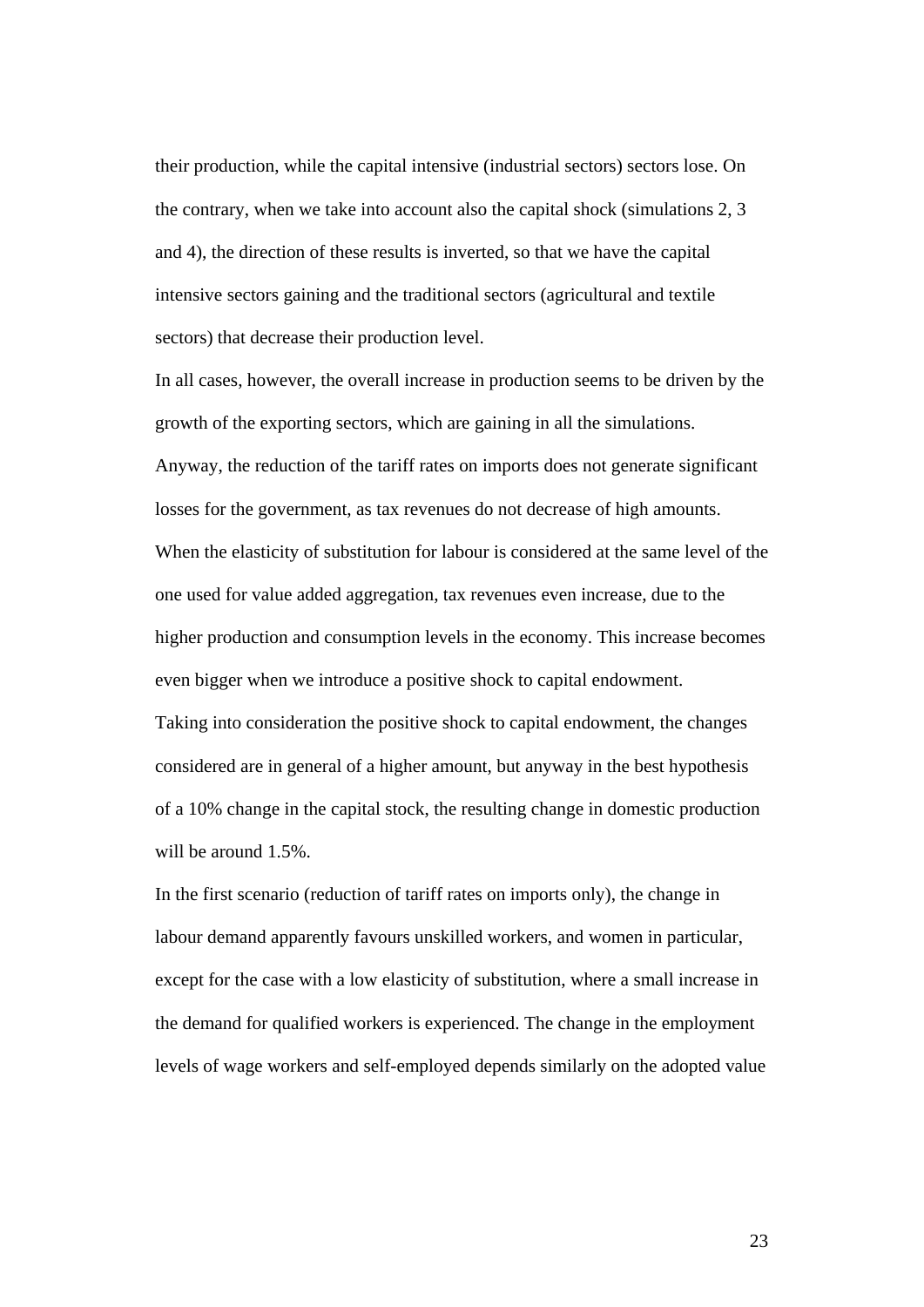of the elasticity of substitution. Anyway, all the changes occurring in the employment levels of the different labour inputs are very small. When the elasticity of substitution is sufficiently high (higher than 0.3), real wage is observed to increase, as well as real income does, thus increasing consumption levels for both rural and urban households.

For what concerns the microeconomic results, that is the changes in income distribution and poverty, we can observe in general very small changes in the underlying indices.

Taking into account only the reduction in tariffs on imports, poverty rates at a national level decrease in all the counterfactuals. On the contrary, income inequality is rising (even if of a very little amount), especially when we consider separated indices for urban and rural areas. Poverty seems to decrease more in urban than in rural areas.

This result of an increasing income inequality in both urban and rural areas confirms what was already found by Vos *et al.* (2004) for most of Latin and Central American countries in the case of trade liberalization.

When we take into account the positive shock on capital, then income inequality is observed to decrease. Anyway, the negative changes resulting in both income inequality and poverty indices remain very small (and in some cases they are even positive, such as in the case with constant elasticity of substitution in labour inputs equal to the elasticities used in value added aggregation), and especially in rural areas, where poverty is observed to have its greatest incidence.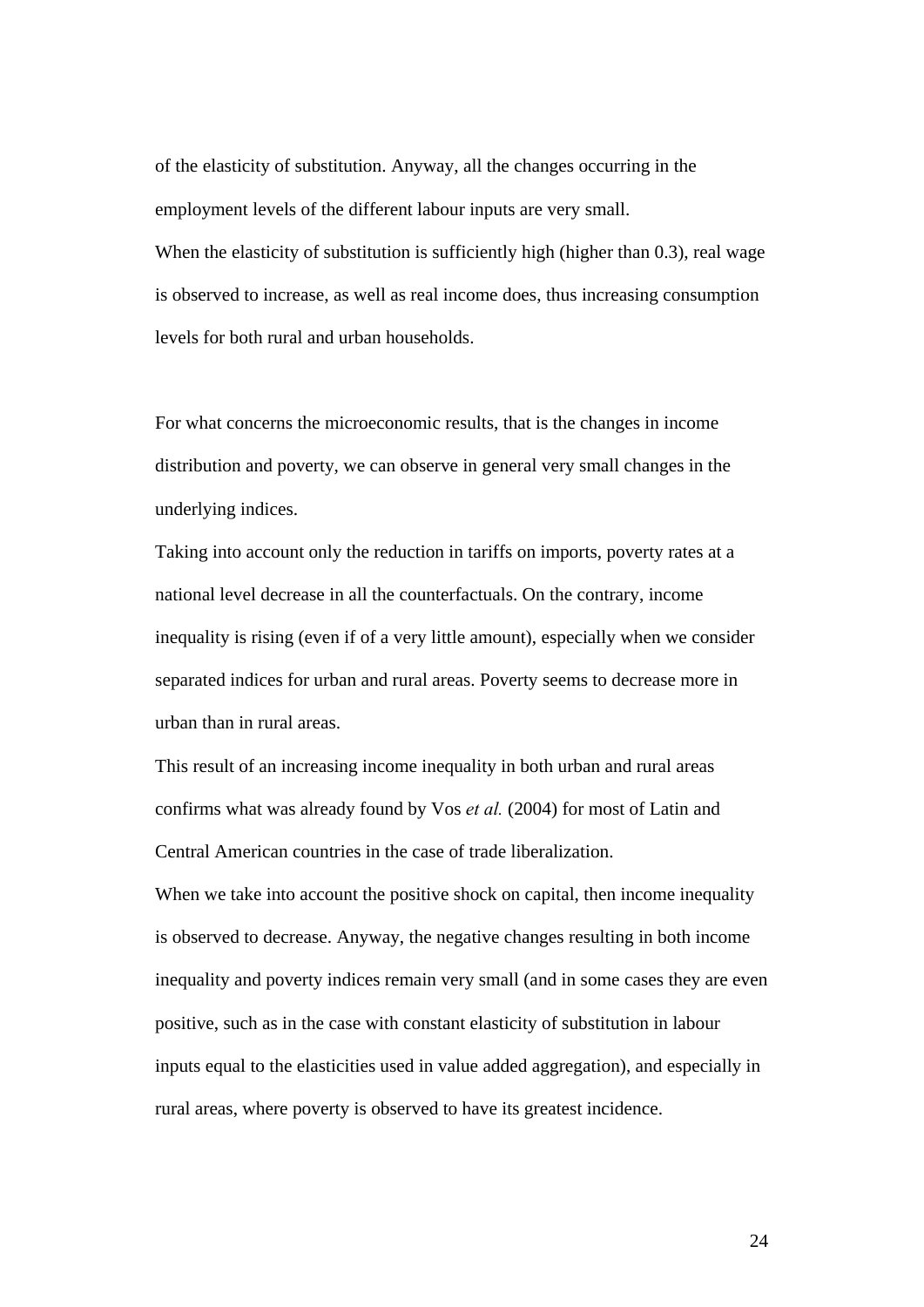# **4. Conclusion**

The small positive results deriving from our analysis show that after the introduction of the Free Trade Agreement with US in Nicaragua cannot be seen as the unique solution to the high poverty rates and the unequal income distribution of the country. In the best hypothesis the consequent increment in production would be of around 1.5%. This result is not surprising, as the tariff levels in force before the introduction of the DR-CAFTA were already quite low, after the process of trade liberalization carried on during the 1990s in all Central and Latin America's countries.

The main impact of the Treaty is to be found in the increase of exports, which, according to the supporters of the Agreement, are expected to be the leading engine of future development and economic growth in the country. Anyway, this increment in the amount of exported good is able to increase domestic production of only 1.5 percentage points in the best scenario.

It is true however that in our model we did not take into account the possible improvement in productivity generated by the new investments in advanced technology coming from the US, which could have given a major boost to the economy. Anyway, the dynamic model developed by Sánchez and Vos (2006), which includes also a positive shock on factor productivity, finds again small responses of the economy to trade liberalization, and to the Trade Agreement with the USA in particular.

The DR-CAFTA alone seems to be unable to bring about big changes in the structure of the economy, and especially for what concerns poverty and inequality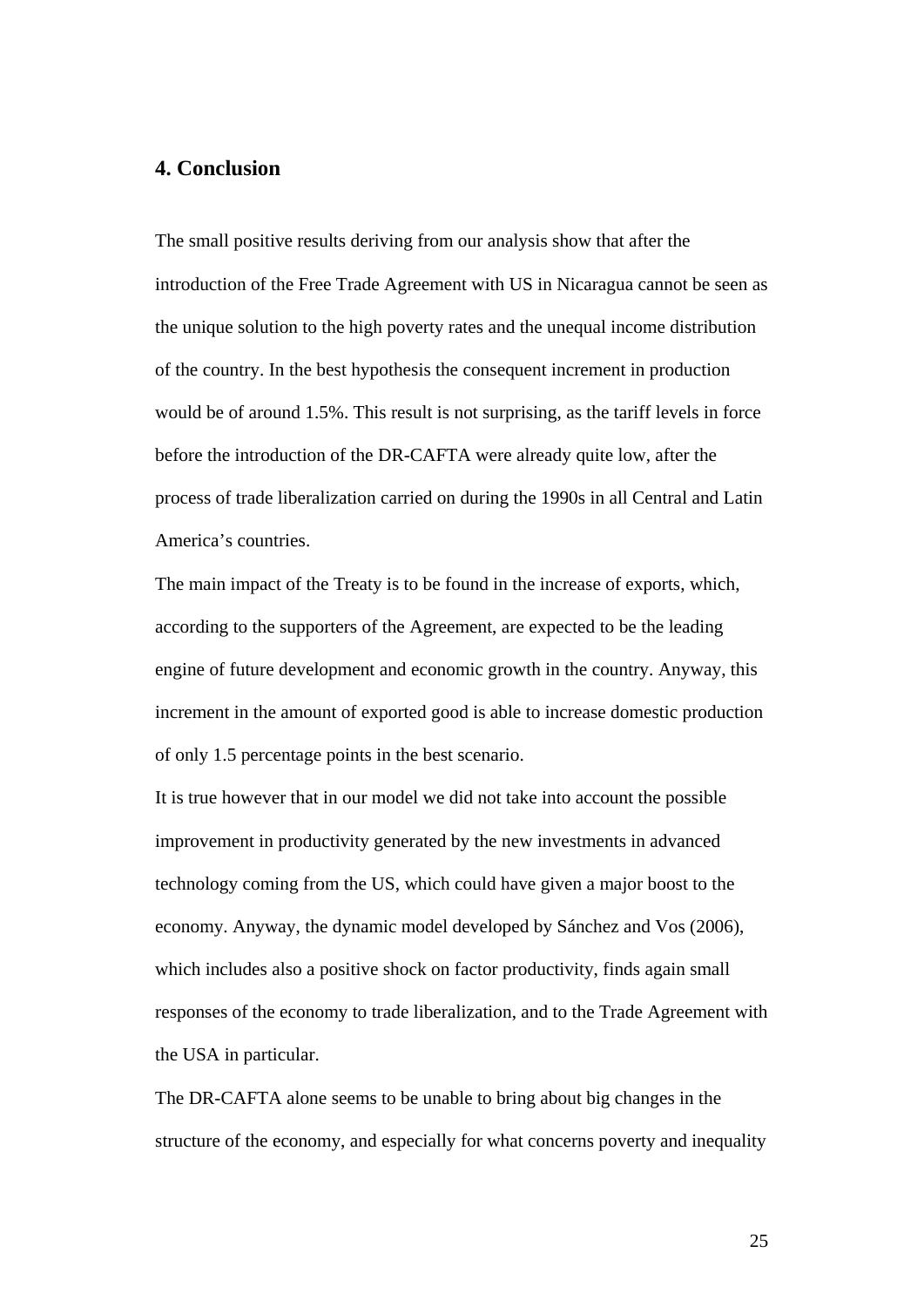reduction. It should at least be accompanied by other policies supporting lower incomes, especially in rural areas. One possible future implementation of the model presented here could be the design and the analysis of such a policy.

#### **References**

Armington P.S. (1968), A Theory of Demand for Products Distinguished by Place of Production, IMF Staff Paper n° 16, pp.159-176.

Arntz, M., Boeters S., Gürtzgen N., Schubert S. (2006), Analysing Welfare Reform in a Microsimulation-AGE Model: The Value of Disaggregation, ZEW Discussion Paper No. 06-076, Mannheim.

Bussolo M. and Lay J. (2003), Globalisation and Poverty Changes: A Case Study on Colombia, Working Paper No. 226, OECD Development Centre, Paris.

Bourguignon F., Robilliard A.S. and Robinson S. (2003b), Representative versus real households in the macro-economic modelling of inequality, Document de travail DIAL/Unité de recherche CIPRE.

Cockburn J. (2001), Trade Liberalization and Poverty in Nepal: A Computable General Equilibrium Micro-simulation Approach. Working Paper 01-18, CRÉFA, Université Laval.

Cororaton C.B., Cockburn J. (2005), Trade Reform and Poverty in the Philippines: a Computable General Equilibrium Microsimulation Analysis, CIRPÉE, Working Paper 05-13, Université Laval.

Creedy J. and Kalb G. (2005), Discrete hours labour supply modelling: specification, estimation and simulation, Journal of Economic Surveys 19, 697-734.

Creedy J., Duncan A. (2002a), Behavioural Microsimulation with Labour Supply Responses, Journal of Economic Surveys n. 16, pp. 1-38.

Creedy J., Duncan A., Harris M. and Scutella R. (2002b), Microsimulation Modelling of Taxation and The Labour Market: The Melbourne Institute Tax Transfer Simulator, Cheltenham: Edward Elgar.

Davies J.B. (2004), Microsimulation, CGE and Macro Modelling for Transition and Developing Economies, WIDER Discussion Paper No. 2004/08.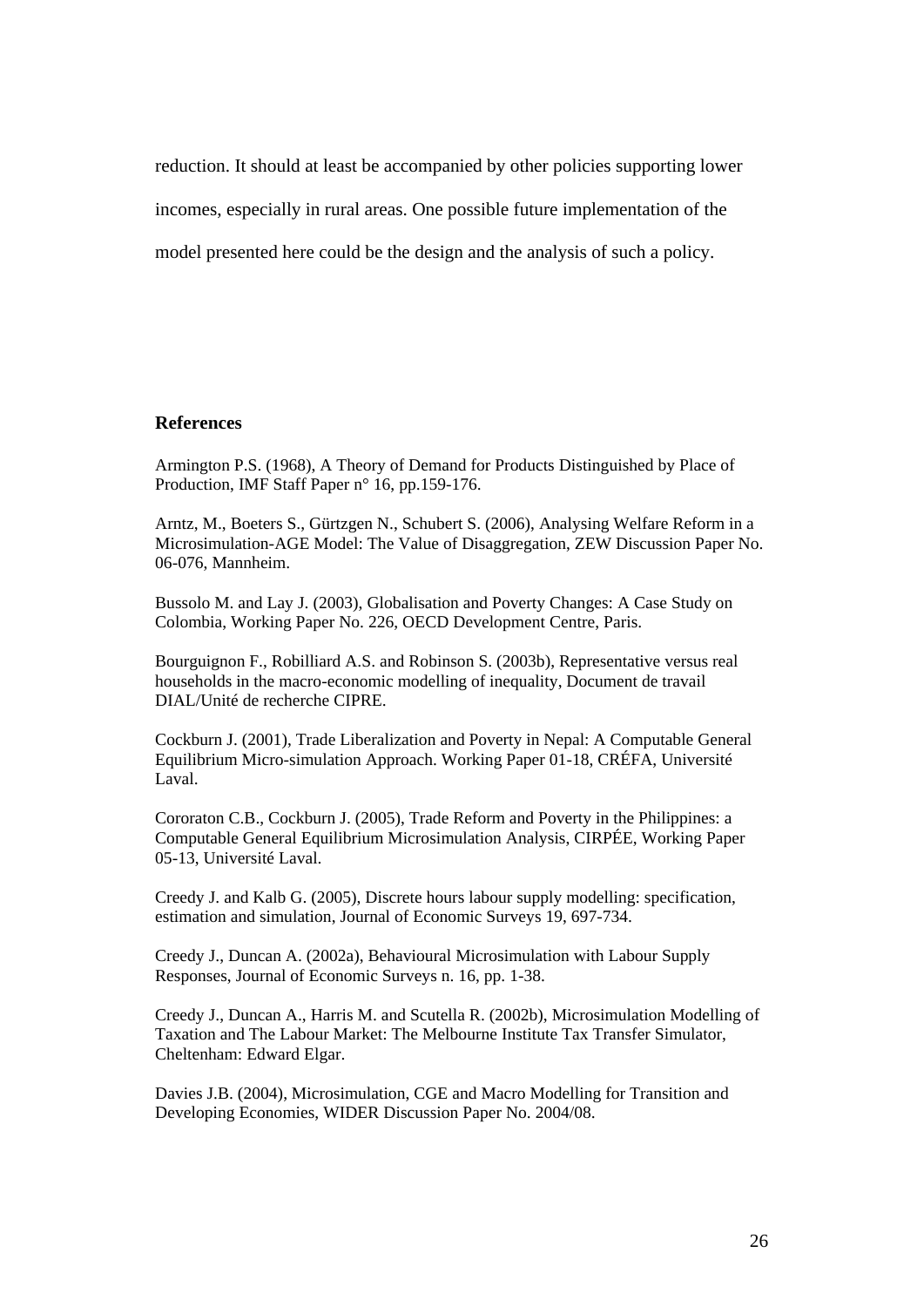ECLAC (2006), Statistical Yearbook for Latin America and the Caribbean 2006, Santiago: ECLAC-United Nations.

Ganuza E., Morley S., Robinson S., Vos R. (eds.) (2004), ¿Quién se beneficia del libre commercio? Promoción de exportaciones y pobreza en América Latina y el Caribe en los 90, Bogotá, PNUD-AlfaOmega.

Hérault N. (2005), A Micro-Macro Model for South Africa: Building and Linking a Microsimulation Model to a CGE Model, Melbourne Institute Working Paper Series, WP No. 16/05.

Instituto Nacional de Estadísticas y Censos de Nicaragua and The World Bank (Poverty and Human Resources Development Research Group, LSMS Data), Encuesta Nacional de Hogares sobre Medición de Nivel de Vida, 2001

Lluch C., A.A. Powell and R. Williams (1977), Patterns in Household Demand and Saving, London: Oxford University Press.

Sánchez C., M.V. (2004), Rising inequality and falling poverty in Costa Rica's agriculture during trade reform. A macro-micro general equilibrium analysis. Maastricht: Shaker.

Sánchez C., M.V. (2005), Reformas económicas, régimen cambiario y choques externos : efectos en el desarrollo económico, la disegualdad y la pobreza en Costa Rica, El Salvador y Honduras, Serie de Estudio y Perspectivas, N° 36, Sede Subregional CEPAL en Mexico.

Sánchez C., M.V. and R. Vos (2006), DR-CAFTA: ¿panacea o fatalidad para el desarrollo económico y social en Nicaragua?, CEPAL, Serie Estudios y Perspectivas N° 57, Sede Subregional de la CEPAL en México.

Sánchez C., M.V. and R. Vos (2005), Impacto del CAFTA en el Crecimiento, la Pobreza y la Disegualidad en Nicaragua. Una evaluación ex-ante con un modelo de equilibrio general computable dinámico. Informe Final, New York and Mexico City, December 2005.

Savard L. (2003), Poverty and Income Distribution in A CGE-Household Micro-Simulation Model: Top-Down/Bottom-Up Approach, CIRPÉE Working Paper 03-43, Université Laval.

The World Bank (2003), Nicaragua, Reporte de Pobreza. Documento del Banco Mundial. Departamento de Centro América, Región de América Latina y el Caribe. Informe No. 26128-NI.

The World Bank (2003), Human Development Report 2006, Published for theUnited Nations Development Programme (UNDP): New York.

Vos R., Ganuza E., Morley S., Robinson S., Pineiro V. (2004), Are Export Promotion and Trade Liberalization Good for Latin America's poor ? A Comparative Macro-Micro CGE Analysis, Institute of Social Studies, Working Paper Series No. 399, The Hague.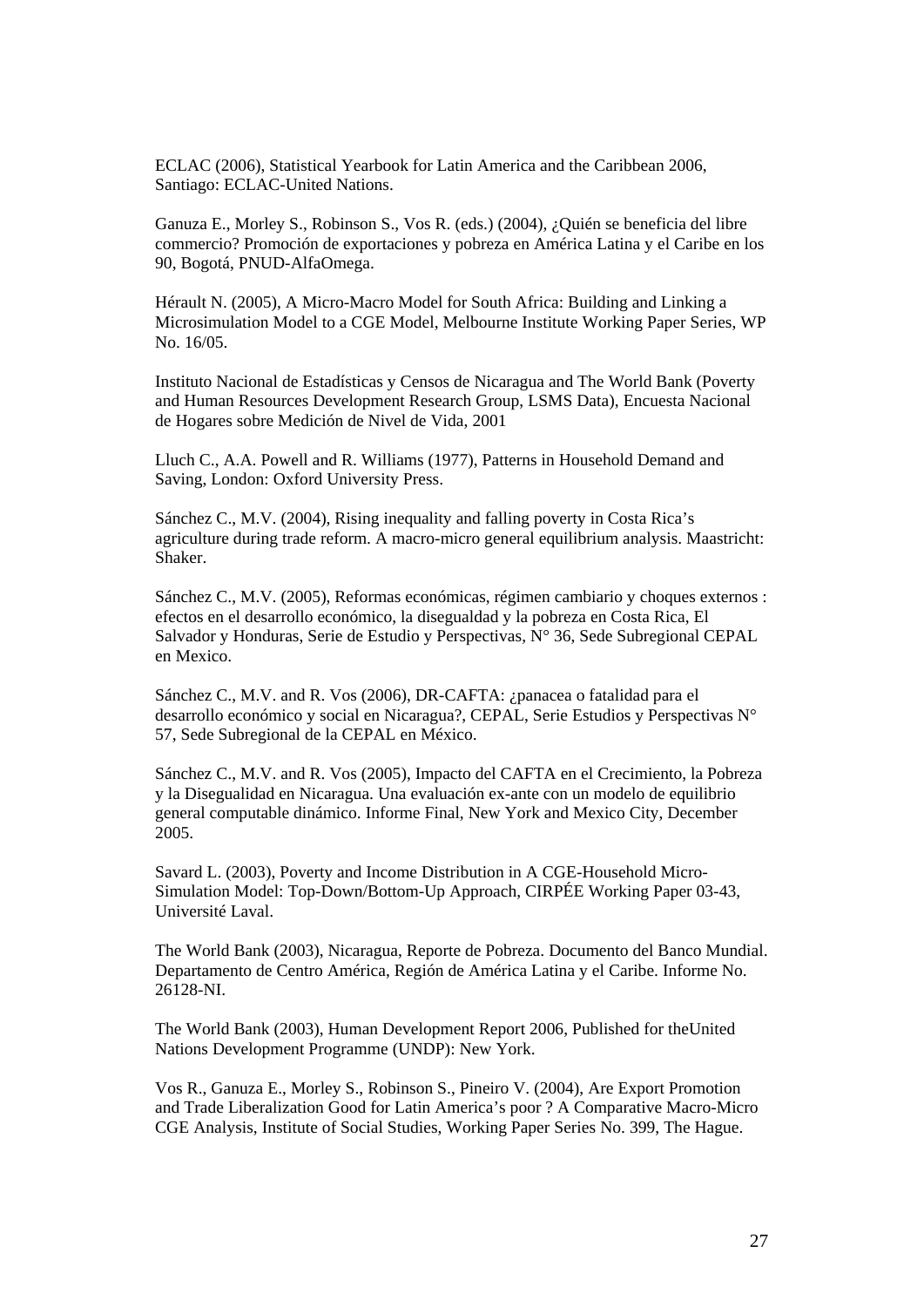# **Appendix A – Estimation Results**

| <b>Table 1A</b> - Estimation results, Heckman selection model for labour income |  |  |
|---------------------------------------------------------------------------------|--|--|
| (low-skilled wage workers, women)                                               |  |  |

| Heckman selection model, two-step estimates  |             |            |                            |        |
|----------------------------------------------|-------------|------------|----------------------------|--------|
| (regression model with sample selection)     |             |            |                            |        |
|                                              |             |            | Number of obs.             | 3126   |
|                                              |             |            | Censored obs.              | 2396   |
|                                              |             |            | Uncensored obs.            | 730    |
|                                              |             |            | Wald chi <sub>2</sub> (10) | 151.74 |
|                                              |             |            | Prob > chi2                | 0.0000 |
| Dependent variable: logarithm of yearly wage |             |            |                            |        |
|                                              | Coefficient | Std. Error | z                          | P >  z |
| constant                                     | 6.120207    | 1.318075   | 4.64                       | 0.000  |
| lage                                         | 0.221083    | 0.169068   | 1.31                       | 0.191  |
| arur                                         | $-0.997838$ | 0.442870   | $-2.25$                    | 0.024  |
| r1                                           | $-0.146869$ | 0.253803   | $-0.58$                    | 0.563  |
| r2                                           | $-0.850731$ | 0.271074   | $-3.14$                    | 0.002  |
| r <sub>3</sub>                               | $-0.885224$ | 0.377423   | $-2.35$                    | 0.019  |
| lambda                                       | 1.939433    | 1.187985   | 1.63                       | 0.103  |
| Selection equation                           |             |            |                            |        |
| constant                                     | $-0.172367$ | 0.269785   | $-0.64$                    | 0.523  |
| lage                                         | $-0.049158$ | 0.060533   | $-0.81$                    | 0.417  |
| arur                                         | $-0.452511$ | 0.054082   | $-8.37$                    | 0.000  |
| r1                                           | 0.144866    | 0.092596   | 1.56                       | 0.118  |
| r2                                           | $-0.146336$ | 0.094710   | $-1.55$                    | 0.122  |
| r <sub>3</sub>                               | $-0.292587$ | 0.103431   | $-2.83$                    | 0.005  |
| gr                                           | 0.085156    | 0.129487   | 0.66                       | 0.511  |
| ch <sub>6</sub>                              | $-0.012388$ | 0.054211   | $-0.23$                    | 0.819  |
| nad                                          | $-0.036539$ | 0.013463   | $-2.71$                    | 0.007  |
| rho                                          | 0.878940    |            |                            |        |
| sigma                                        | 2.206558    |            |                            |        |

lage: logarithm of age; arur: urban/rural area (0 urban, 1 rural); r1, r2, r3: regional dummies for the four regions, Managua, Pacific, Central and Atlantic regions (reference region Managua); gr: racial group (0 white, 1 non-white); ch6 = presence or not of children under 6 (0 no children under 6, 1 one or more children under 6); nad: number of adults living in the household; lambda: inverse mills ratio.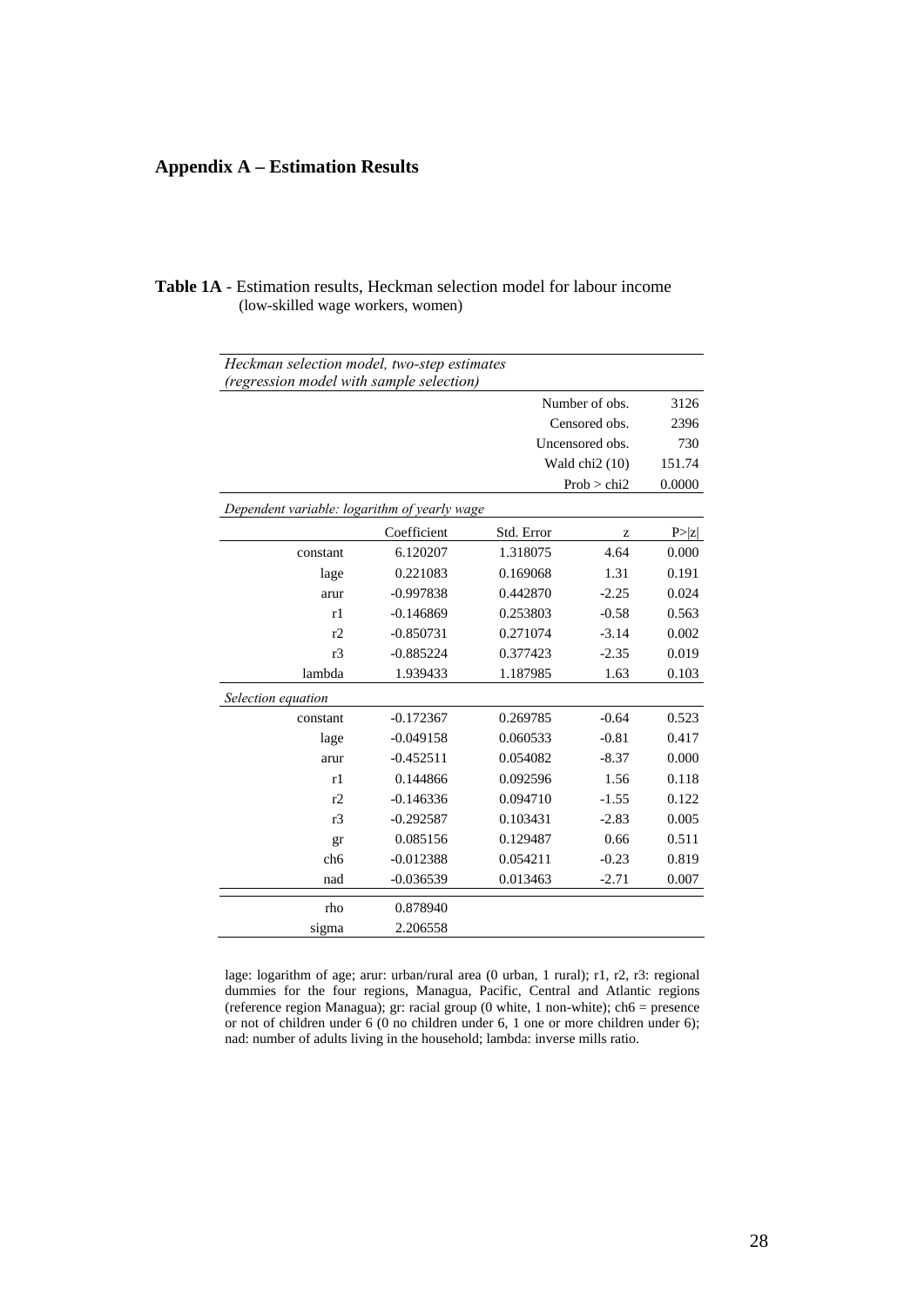| Heckman selection model, two-step estimates           |             |            |                            |        |
|-------------------------------------------------------|-------------|------------|----------------------------|--------|
| (regression model with sample selection)              |             |            |                            |        |
|                                                       |             |            | Number of obs.             | 958    |
|                                                       |             |            | Censored obs.              | 488    |
|                                                       |             |            | Uncensored obs.            | 470    |
|                                                       |             |            | Wald chi <sub>2</sub> (10) | 270.65 |
|                                                       |             |            | Prob > chi2                | 0.0000 |
| Dependent variable: logarithm of yearly labour income |             |            |                            |        |
|                                                       | Coefficient | Std. Error | Z                          | P >  z |
| constant                                              | 8.314737    | 2.186083   | 3.80                       | 0.000  |
| lage                                                  | 0.497086    | 0.566287   | 0.88                       | 0.380  |
| arur                                                  | $-0.319998$ | 0.247125   | $-1.29$                    | 0.195  |
| r1                                                    | $-0.428120$ | 0.242832   | $-1.76$                    | 0.078  |
| r2                                                    | $-0.406418$ | 0.262587   | $-1.55$                    | 0.122  |
| r <sub>3</sub>                                        | $-0.148755$ | 0.328582   | $-0.45$                    | 0.651  |
| annist                                                | 0.134023    | 0.062750   | 2.14                       | 0.033  |
| lambda                                                | $-1.695824$ | 0.471557   | $-3.60$                    | 0.000  |
| Selection equation                                    |             |            |                            |        |
| constant                                              | $-5.800225$ | 0.488066   | $-11.88$                   | 0.000  |
| lage                                                  | 2.016758    | 0.128209   | 15.73                      | 0.000  |
| arur                                                  | 0.007804    | 0.132835   | 0.06                       | 0.953  |
| r1                                                    | 0.042955    | 0.126017   | 0.34                       | 0.733  |
| r2                                                    | 0.174041    | 0.137928   | 1.26                       | 0.207  |
| r <sub>3</sub>                                        | 0.230188    | 0.175659   | 1.31                       | 0.190  |
| annist                                                | $-0.044537$ | 0.033413   | $-1.33$                    | 0.183  |
| gr                                                    | $-0.224695$ | 0.229871   | $-0.98$                    | 0.328  |
| ch6                                                   | 0.384146    | 0.097169   | 3.95                       | 0.000  |
| nad                                                   | $-0.126610$ | 0.024663   | $-5.13$                    | 0.000  |
| rho                                                   | $-0.815810$ |            |                            |        |
| sigma                                                 | 2.078696    |            |                            |        |

#### **Table 2A** - Estimation results, Heckman selection model for labour income (high-skilled self-employed, men)

See Table 1A; annist: years of schooling.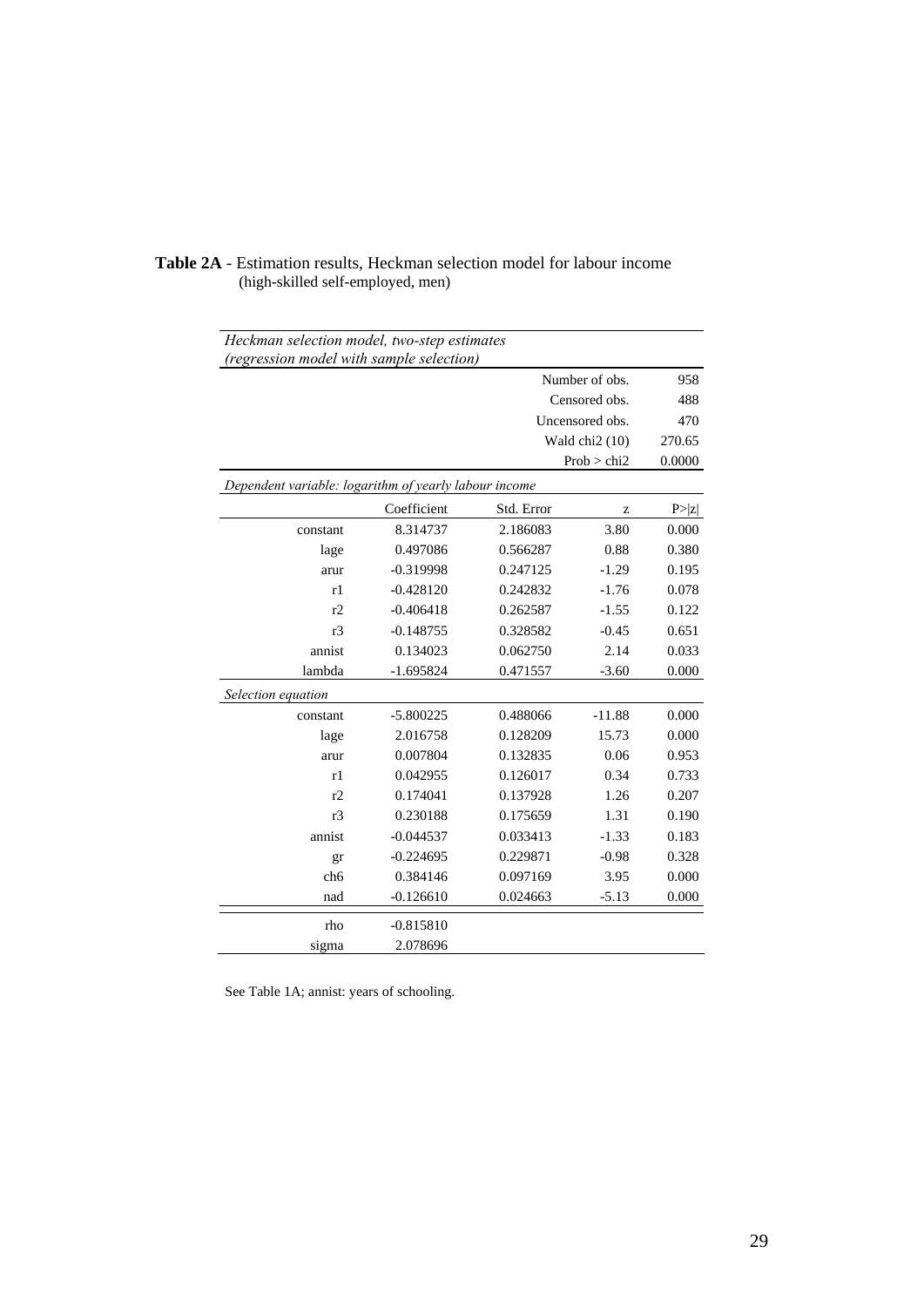| Multinomial logistic regression                                                     |                          |            |                       |            |  |  |
|-------------------------------------------------------------------------------------|--------------------------|------------|-----------------------|------------|--|--|
| (labour market status $=$ inactivity is the base outcome)<br>Number of obs.<br>3590 |                          |            |                       |            |  |  |
|                                                                                     | LR chi <sub>2</sub> (22) | 797.50     |                       |            |  |  |
|                                                                                     |                          |            | Prob > chi2           | 0.0000     |  |  |
|                                                                                     |                          |            | Pseudo R <sub>2</sub> | 0.1103     |  |  |
|                                                                                     |                          |            | Log likelihood        | $-3217.29$ |  |  |
| Labour market status: Wage worker                                                   |                          |            |                       |            |  |  |
|                                                                                     | <b>RRR</b>               | Std. Error | z                     | P >  z     |  |  |
| arur                                                                                | 0.856107                 | 0.113767   | $-1.17$               | 0.242      |  |  |
| r1                                                                                  | 1.204847                 | 0.203082   | 1.11                  | 0.269      |  |  |
| r2                                                                                  | 0.919470                 | 0.163786   | $-0.47$               | 0.637      |  |  |
| r <sub>3</sub>                                                                      | 1.140500                 | 0.236109   | 0.64                  | 0.525      |  |  |
| sex                                                                                 | 0.164213                 | 0.019620   | $-15.12$              | 0.000      |  |  |
| lage                                                                                | 0.101116                 | 0.022915   | $-10.11$              | 0.000      |  |  |
| qual                                                                                | 1.668111                 | 0.241817   | 3.53                  | 0.000      |  |  |
| alfa                                                                                | 0.904310                 | 0.125660   | $-0.72$               | 0.469      |  |  |
| gr                                                                                  | 1.005275                 | 0.283091   | 0.02                  | 0.985      |  |  |
| lnc                                                                                 | 0.999180                 | 0.125738   | $-0.01$               | 0.995      |  |  |
| nch <sub>6</sub>                                                                    | 0.875273                 | 0.059414   | $-1.96$               | 0.050      |  |  |
| Labour market status: Self-employed                                                 |                          |            |                       |            |  |  |
| arur                                                                                | 1.365137                 | 0.170192   | 2.50                  | 0.013      |  |  |
| r1                                                                                  | 1.287282                 | 0.218066   | 1.49                  | 0.136      |  |  |
| r2                                                                                  | 1.510400                 | 0.264805   | 2.35                  | 0.019      |  |  |
| r3                                                                                  | 1.902738                 | 0.384524   | 3.18                  | 0.001      |  |  |
| sex                                                                                 | 0.184854                 | 0.020611   | $-15.14$              | 0.000      |  |  |
| lage                                                                                | 0.397288                 | 0.087407   | $-4.20$               | 0.000      |  |  |
| qual                                                                                | 0.880234                 | 0.128972   | $-0.87$               | 0.384      |  |  |
| alfa                                                                                | 0.935067                 | 0.119069   | $-0.53$               | 0.598      |  |  |
| gr                                                                                  | 0.782463                 | 0.206958   | $-0.93$               | 0.354      |  |  |
| lnc                                                                                 | 1.191989                 | 0.142684   | 1.47                  | 0.142      |  |  |
| nch6                                                                                | 0.877780                 | 0.055559   | $-2.06$               | 0.039      |  |  |

**Table 3A** - Estimation results, multinomial model, household heads (RRR)

arur: urban/rural area (0 urban, 1 rural); r1, r2, r3: regional dummies for the four regions, Managua, Pacific, Central and Atlantic regions (reference region Managua); sex: gender dummy (0 man, 1 woman); lage: logarithm of age; qual: skill level (0 primary school or less, 1 more than primary school); alfa: dummy variable for illiteracy (0 literate, 1 illiterate or semi-literate); gr: racial group (0 white, 1 non-white); lnc: logarithm of number of household members; nch6: number of children under 6.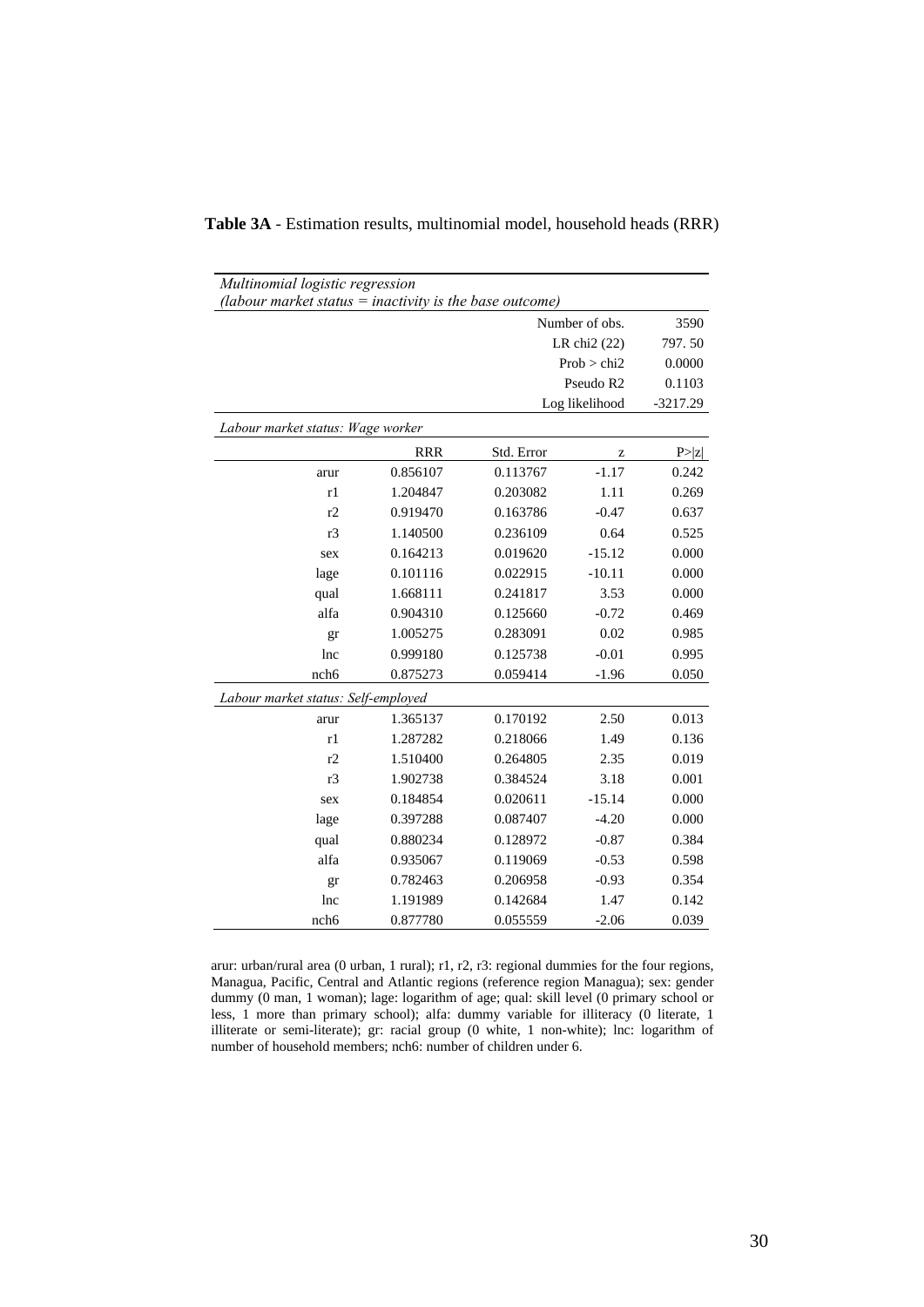| Multinomial logistic regression<br>(labour market status $=$ inactivity is the base outcome) |            |            |                |            |
|----------------------------------------------------------------------------------------------|------------|------------|----------------|------------|
|                                                                                              |            |            | Number of obs. | 2572       |
|                                                                                              |            |            | LR chi2 (30)   | 1324.38    |
|                                                                                              |            |            | Prob > chi2    | 0.0000     |
|                                                                                              |            |            | Pseudo R2      | 0.2344     |
|                                                                                              |            |            | Log likelihood | $-2163.44$ |
| Labour market status: Wage worker                                                            |            |            |                |            |
|                                                                                              | <b>RRR</b> | Std. Error | z              | P >  z     |
| arur                                                                                         | 0.441348   | 0.067240   | $-5.37$        | 0.000      |
| r1                                                                                           | 1.236323   | 0.228341   | 1.15           | 0.251      |
| r2                                                                                           | 0.972160   | 0.189136   | $-0.15$        | 0.885      |
| r3                                                                                           | 0.830216   | 0.188088   | $-0.82$        | 0.411      |
| sex                                                                                          | 0.033707   | 0.010730   | $-10.65$       | 0.000      |
| lage                                                                                         | 1.675376   | 0.236386   | 3.66           | 0.000      |
| qual                                                                                         | 2.658774   | 0.421025   | 6.18           | 0.000      |
| alfa                                                                                         | 0.688802   | 0.129472   | $-1.98$        | 0.047      |
| gr                                                                                           | 1.351889   | 0.421050   | 0.97           | 0.333      |
| lnc                                                                                          | 1.136499   | 0.201381   | 0.72           | 0.470      |
| ch <sub>6</sub>                                                                              | 0.788947   | 0.106655   | $-1.75$        | 0.080      |
| sh1                                                                                          | 1.017216   | 0.217309   | 0.08           | 0.936      |
| sh2                                                                                          | 0.695049   | 0.153931   | $-1.64$        | 0.100      |
| qual_hhh                                                                                     | 1.096629   | 0.171393   | 0.59           | 0.555      |
| alfa_hhh                                                                                     | 0.633085   | 0.124560   | $-2.32$        | 0.020      |
| Labour market status: Self-employed                                                          |            |            |                |            |
| arur                                                                                         | 0.550564   | 0.062605   | $-5.25$        | 0.000      |
| r1                                                                                           | 1.625452   | 0.278943   | 2.83           | 0.005      |
| r2                                                                                           | 0.868100   | 0.155040   | $-0.79$        | 0.428      |
| r3                                                                                           | 0.998334   | 0.195205   | $-0.01$        | 0.993      |
| sex                                                                                          | 0.110186   | 0.034215   | $-7.10$        | 0.000      |
| lage                                                                                         | 1.710129   | 0.196716   | 4.66           | 0.000      |
| qual                                                                                         | 0.904985   | 0.129851   | $-0.70$        | 0.487      |
| alfa                                                                                         | 0.612875   | 0.078585   | $-3.82$        | 0.000      |
| gr                                                                                           | 0.741322   | 0.158286   | $-1.40$        | 0.161      |
| lnc                                                                                          | 1.300308   | 0.180817   | 1.89           | 0.059      |
| ch6                                                                                          | 0.765705   | 0.085410   | $-2.39$        | 0.017      |
| sh1                                                                                          | 0.485880   | 0.088480   | $-3.96$        | 0.000      |
| sh2                                                                                          | 0.997432   | 0.176471   | $-0.01$        | 0.988      |
| qual_hhh                                                                                     | 1.215565   | 0.169844   | 1.40           | 0.162      |
| alfa_hhh                                                                                     | 0.894089   | 0.115555   | $-0.87$        | 0.386      |

|  |  |  | Table 4A - Estimation results, multinomial model, spouses (RRR) |  |  |  |
|--|--|--|-----------------------------------------------------------------|--|--|--|
|--|--|--|-----------------------------------------------------------------|--|--|--|

See Table 3A; sh1, sh2: dummy variables for the occupational status of the household head (inactive, wage worker or self-employed, reference category inactivity); alfa\_hhh: dummy variable for literacy of the household head (0 literate, 1 illiterate or semi-literate).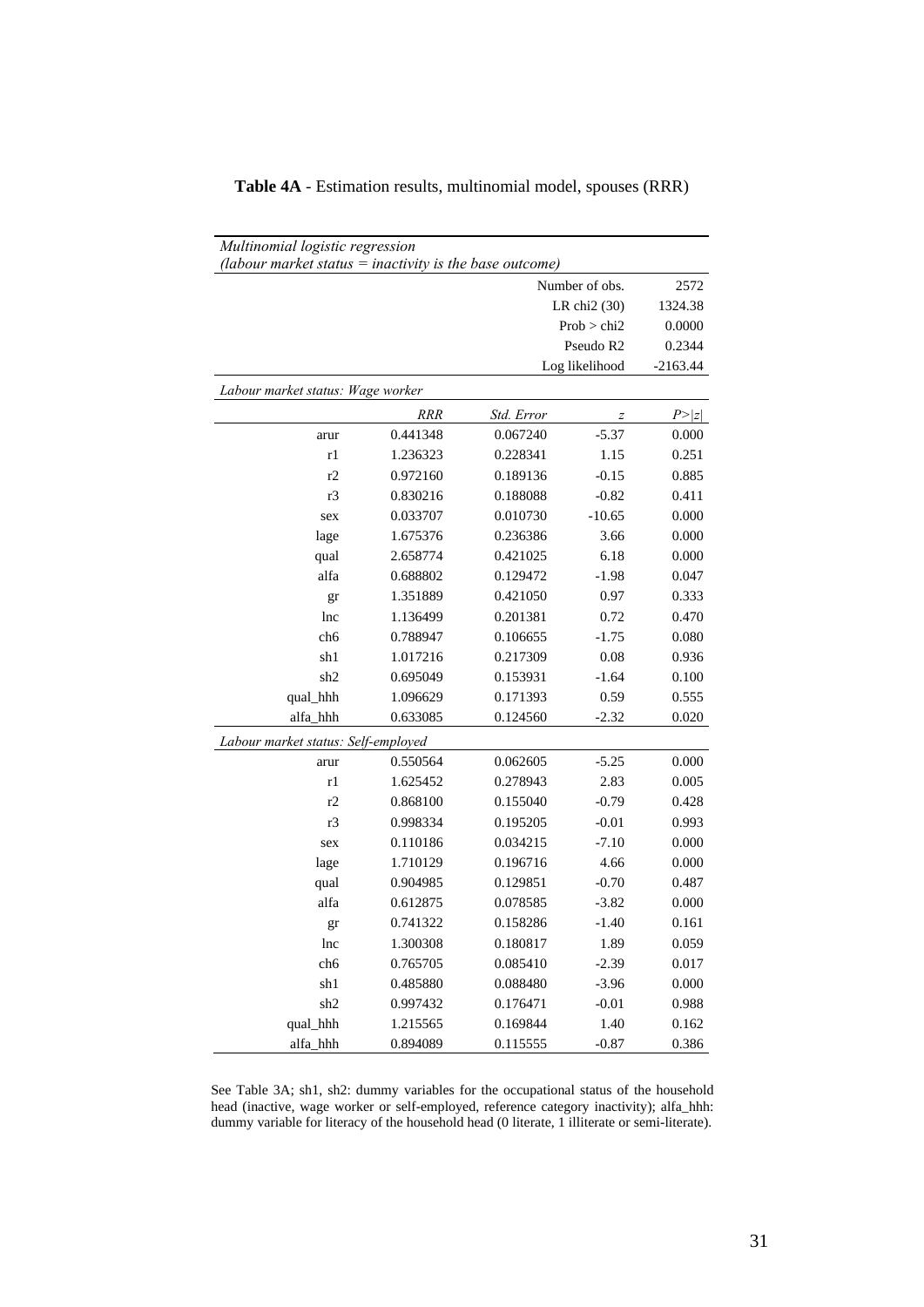| Multinomial logistic regression<br>(labour market status $=$ inactivity is the base outcome) |            |            |                          |            |
|----------------------------------------------------------------------------------------------|------------|------------|--------------------------|------------|
|                                                                                              |            |            | Number of obs.           | 4992       |
|                                                                                              |            |            | LR chi <sub>2</sub> (32) | 1721.62    |
|                                                                                              |            |            | Prob > chi2              | 0.0000     |
|                                                                                              |            |            | Pseudo R2                | 0.1634     |
|                                                                                              |            |            | Log likelihood           | $-4408.04$ |
| Labour market status: Wage worker                                                            |            |            |                          |            |
|                                                                                              | <b>RRR</b> | Std. Error | $\overline{z}$           | P >  z     |
| arur                                                                                         | 0.824444   | 0.072712   | $-2.19$                  | 0.029      |
| r1                                                                                           | 0.979827   | 0.107931   | $-0.19$                  | 0.853      |
| r2                                                                                           | 0.918551   | 0.107773   | $-0.72$                  | 0.469      |
| r <sub>3</sub>                                                                               | 0.711421   | 0.097806   | $-2.48$                  | 0.013      |
| sex                                                                                          | 0.204095   | 0.015428   | $-21.02$                 | 0.000      |
| lage                                                                                         | 6.759236   | 0.881377   | 14.65                    | 0.000      |
| qual                                                                                         | 0.957752   | 0.084746   | $-0.49$                  | 0.626      |
| alfa                                                                                         | 0.699411   | 0.080142   | $-3.12$                  | 0.002      |
| gr                                                                                           | 0.880421   | 0.170281   | $-0.66$                  | 0.510      |
| lnc                                                                                          | 0.887087   | 0.100894   | $-1.05$                  | 0.292      |
| ch                                                                                           | 1.205024   | 0.148301   | 1.52                     | 0.130      |
| ch <sub>6</sub>                                                                              | 1.430704   | 0.130579   | 3.92                     | 0.000      |
| sh1                                                                                          | 0.977419   | 0.096661   | $-0.23$                  | 0.817      |
| sh <sub>2</sub>                                                                              | 0.787106   | 0.074041   | $-2.54$                  | 0.011      |
| qual_hhh                                                                                     | 0.724914   | 0.073728   | $-3.16$                  | 0.002      |
| alfa_hhh                                                                                     | 1.385381   | 0.123121   | 3.67                     | 0.000      |
| Labour market status: Self-employed                                                          |            |            |                          |            |
| arur                                                                                         | 1.276138   | 0.123260   | 2.52                     | 0.012      |
| r1                                                                                           | 1.344980   | 0.214562   | 1.86                     | 0.063      |
| r2                                                                                           | 2.176651   | 0.349789   | 4.84                     | 0.000      |
| r3                                                                                           | 1.921958   | 0.337287   | 3.72                     | 0.000      |
| sex                                                                                          | 0.150325   | 0.013125   | $-21.7$                  | 0.000      |
| lage                                                                                         | 2.516042   | 0.383694   | 6.05                     | 0.000      |
| qual                                                                                         | 0.710553   | 0.072736   | $-3.34$                  | 0.001      |
| alfa                                                                                         | 0.914365   | 0.104452   | $-0.78$                  | 0.433      |
| gr                                                                                           | 1.328942   | 0.301983   | 1.25                     | 0.211      |
| lnc                                                                                          | 1.100904   | 0.144585   | 0.73                     | 0.464      |
| ch                                                                                           | 1.304911   | 0.183973   | 1.89                     | 0.059      |
| ch6                                                                                          | 0.947604   | 0.096573   | $-0.53$                  | 0.597      |
| sh1                                                                                          | 0.651611   | 0.091971   | $-3.03$                  | 0.002      |
| sh2                                                                                          | 2.897396   | 0.328958   | 9.37                     | 0.000      |
| qual_hhh                                                                                     | 0.700602   | 0.090371   | $-2.76$                  | 0.006      |
| alfa_hhh                                                                                     | 1.030809   | 0.097232   | 0.32                     | 0.748      |

**Table 5A** - Estimation results, multinomial model, other members (RRR)

See Table 3A; sh1, sh2: dummy variables for the occupational status of the household head (inactive, wage worker or self-employed, reference category inactivity); alfa\_hhh: dummy variable for literacy of the household head (0 literate, 1 illiterate or semiliterate).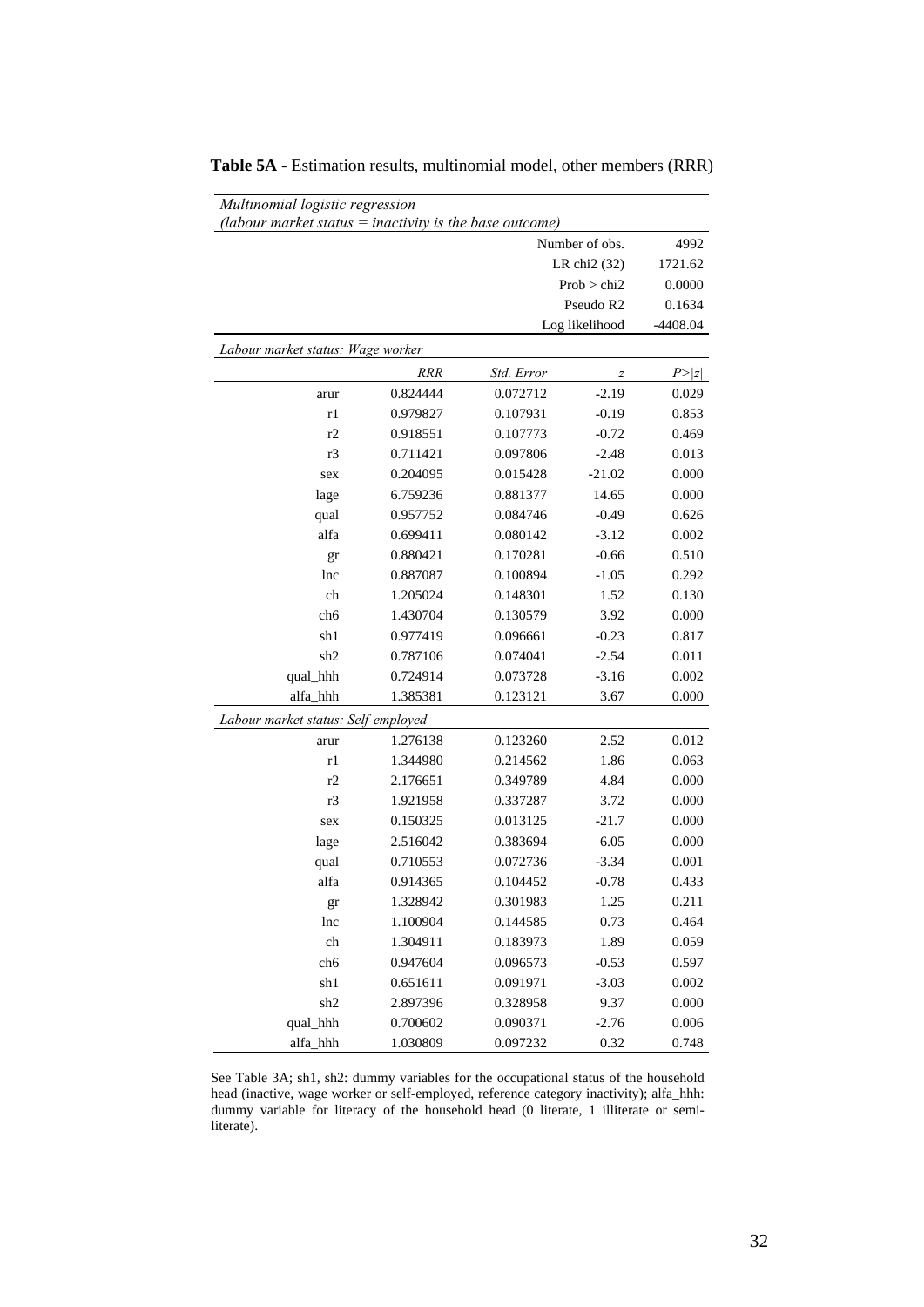**Appendix B – The Structure of Production and Foreign Sector** 



Labour Input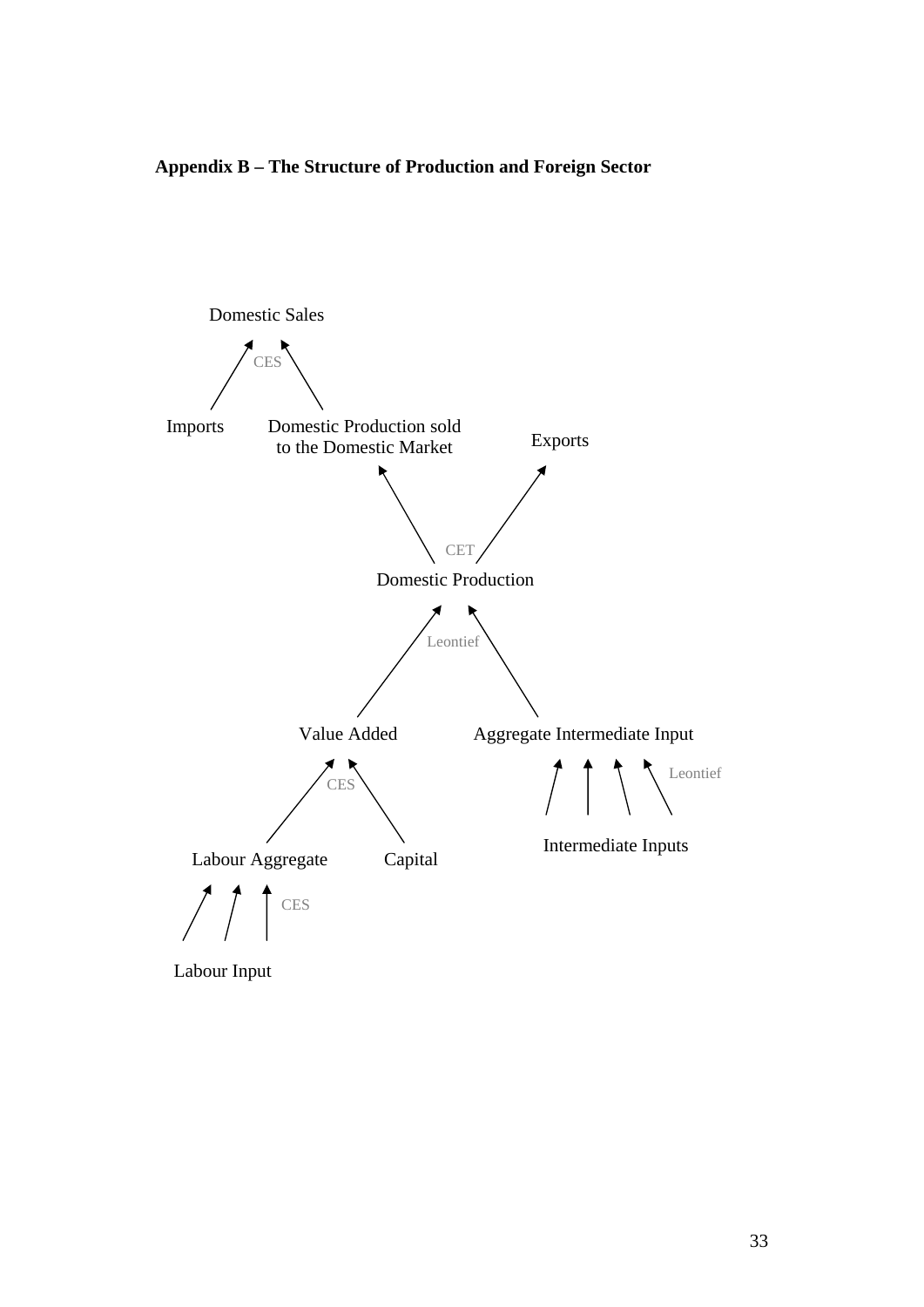# **Appendix C – Simulations**

| <b>Commodity or service group</b>                              | Percentage change |
|----------------------------------------------------------------|-------------------|
| Coffee                                                         | $-0.536$          |
| Other agricultural products                                    | $-0.543$          |
| Animals and animal products                                    | $-0.667$          |
| Forestry and wood extraction                                   | $-0.308$          |
| Fish and other fishing products                                | $-0.956$          |
| Mining                                                         |                   |
| Meat and fish                                                  | $-0.180$          |
| Sugar <sup>"</sup>                                             | 0.178             |
| Milk products                                                  | $-0.050$          |
| Other industrial food products                                 | $-0.407$          |
| Beverages and tobacco                                          | $-0.231$          |
| Textiles, clothes, shoes and leather products                  | $-0.221$          |
| Textiles, clothes, shoes and leather products (Zona Franca)    | $-0.221$          |
| Wood products and furniture                                    | $-0.191$          |
| Pulp, paper and paper products, printing                       | $-0.380$          |
| Refined petrol, chemical products, rubber and plastic products | $-0.147$          |
| Glass and other non metallic products                          | $-0.123$          |
| Common metals and their products                               | $-0.320$          |
| Machinery and transport equipment                              | $-0.129$          |
| Motor vehicles trade and repair                                | $-0.846$          |
| Average reduction                                              | $-0.314$          |

**Table 1C** - Tariff change in the first five years after the introduction of DR-CAFTA

\* The raise in the tariff of this good is due to the fact that the quota imposed on the quantity of sugar was transformed in tariff in the first year.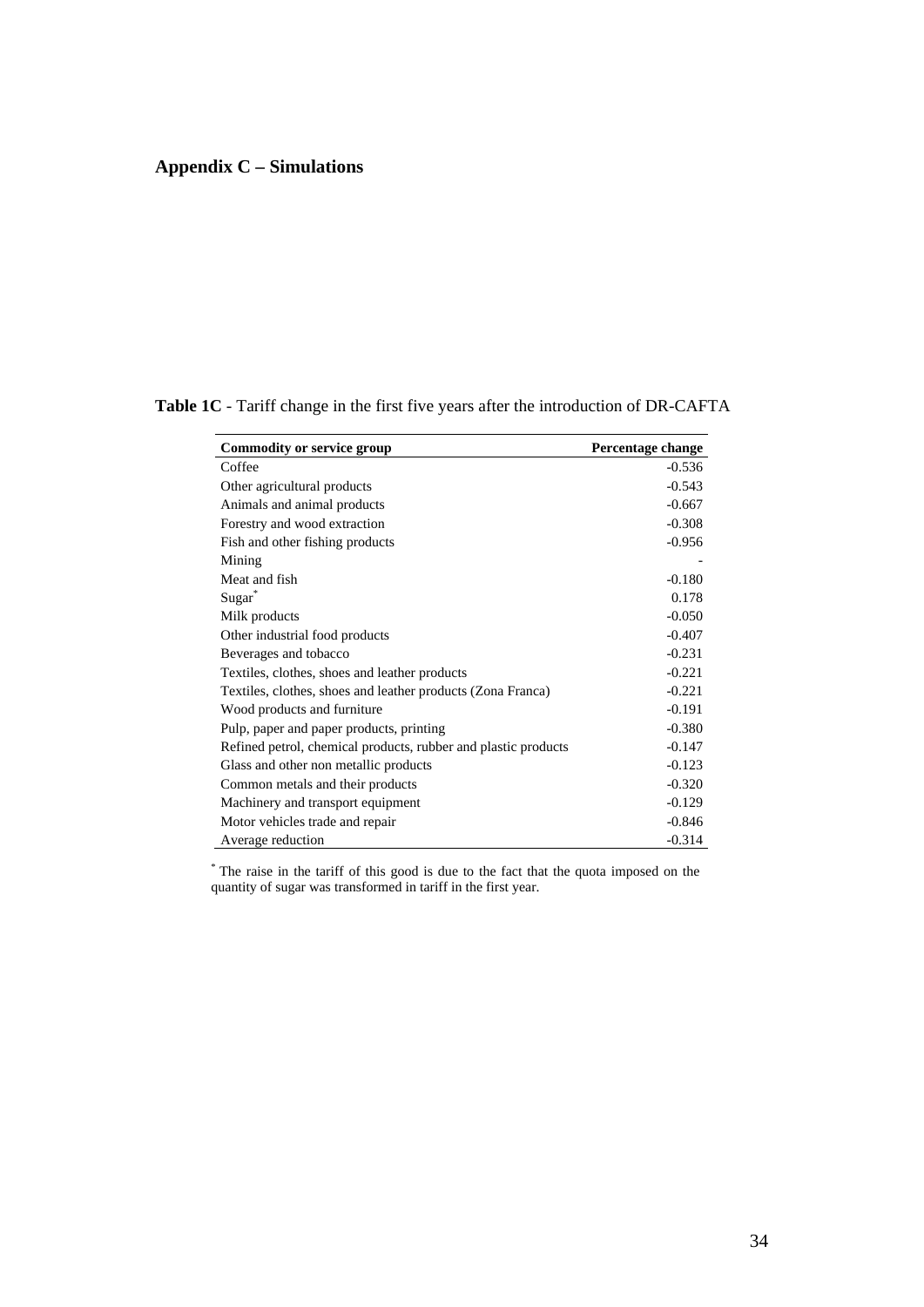|                                        | Sim1     | Sim <sub>2</sub> | Sim <sub>3</sub> | Sim4     |
|----------------------------------------|----------|------------------|------------------|----------|
| Wage rate                              | $-0.269$ | $-0.211$         | $-0.278$         | 1.594    |
| Real wage rate                         | $-0.026$ | $-0.018$         | 0.054            | 2.126    |
| Capital return                         | $-0.211$ | $-0.073$         | $-0.346$         | $-4.066$ |
| Consumer price index                   | $-0.243$ | $-0.193$         | $-0.332$         | $-0.521$ |
| Capital endowment                      | 0.000    | 2.000            | 5.000            | 10.000   |
| Public savings                         | $-1.161$ | 7.879            | 20.087           | 28.818   |
| Tax revenues                           | $-0.754$ | 1.855            | 5.062            | 8.221    |
| Public expenditure                     | $-0.360$ | $-0.160$         | $-0.141$         | 0.562    |
| Aggregate employment                   | 0.000    | 0.000            | 0.000            | 0.000    |
| Imports                                | 0.136    | $-0.532$         | $-0.239$         | 0.280    |
| <b>Exports</b>                         | 0.277    | 0.451            | 3.382            | 8.331    |
| Sales on the domestic market           | $-0.232$ | $-0.149$         | $-0.247$         | 1.015    |
| Domestic production                    | $-0.274$ | $-0.212$         | $-0.279$         | 1.592    |
| Investment                             | 0.005    | $-0.021$         | $-0.141$         | $-2.159$ |
| High-skilled workers employment level  | 0.004    | $-0.046$         | $-0.051$         | $-0.027$ |
| Low-skilled workers employment level   | $-0.004$ | 0.046            | 0.051            | 0.027    |
| Male workers employment level          | $-0.005$ | $-0.029$         | $-0.029$         | 0.049    |
| Female workers employment level        | 0.005    | 0.029            | 0.029            | $-0.049$ |
| Wage workers employment level          | 0.157    | 0.038            | $-0.009$         | 0.141    |
| Self-employed workers employment level | $-0.157$ | $-0.038$         | 0.009            | $-0.141$ |
| Wage rate high-skilled                 | $-0.278$ | $-0.121$         | $-0.181$         | 1.672    |
| Wage rate low-skilled                  | $-0.260$ | $-0.301$         | $-0.376$         | 1.516    |

**Table 2C** - Simulation results, macroeconomic variables, elasticity of substitution for labour inputs 0.3 (percentage deviations from benchmark values)

Sim1: reduction of tariff rates on imports from USA (see Table 1C).

Sim2: reduction of tariff rates on imports from USA and 2% reduction of initial capital endowment.

Sim3: reduction of tariff rates on imports from USA and 5% reduction of initial capital endowment.

Sim4: reduction of tariff rates on imports from USA and 10% reduction of initial capital endowment.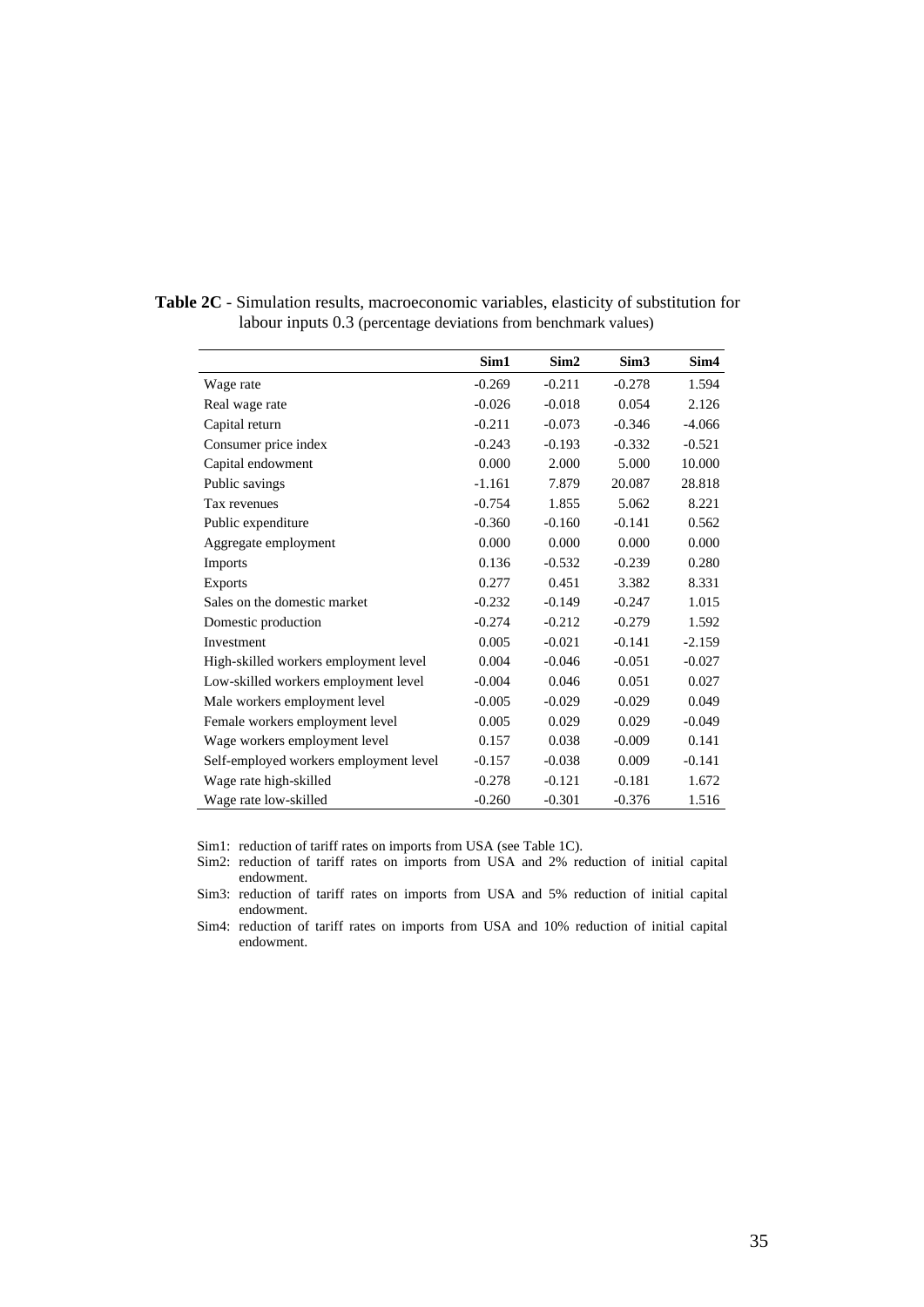|                              | Sim1     | Sim <sub>2</sub> | Sim <sub>3</sub> | Sim <sub>4</sub> |
|------------------------------|----------|------------------|------------------|------------------|
| <b>Agricultural sectors</b>  |          |                  |                  |                  |
| Domestic production          | 2.774    | $-1.157$         | $-3.697$         | $-4.109$         |
| Sales on the domestic market | 3.280    | $-1.180$         | $-4.198$         | $-5.128$         |
| Exports to USA               | 6.320    | $-0.876$         | $-0.232$         | 2.005            |
| Exports to other countries   | $-2.082$ | $-1.702$         | 0.297            | 2.648            |
| Imports from USA             | $-1.968$ | $-0.145$         | 1.574            | 2.623            |
| Imports from other countries | 7.438    | $-5.087$         | 0.075            | 1.004            |
| <b>Industrial sectors</b>    |          |                  |                  |                  |
| Domestic production          | $-3.504$ | $-0.064$         | 0.764            | 5.107            |
| Sales on the domestic market | $-1.630$ | $-0.017$         | 0.514            | 3.046            |
| Exports to USA               | $-6.198$ | 3.289            | 9.818            | 20.038           |
| Exports to other countries   | $-5.090$ | $-0.250$         | 2.592            | 7.932            |
| Imports from USA             | 0.887    | $-2.833$         | $-14.811$        | $-17.900$        |
| Imports from other countries | 0.110    | 0.064            | 3.235            | 4.643            |
| <b>Textile sectors</b>       |          |                  |                  |                  |
| Domestic production          | 0.986    | $-5.519$         | $-11.585$        | $-15.303$        |
| Sales on the domestic market | 1.537    | $-4.381$         | $-9.337$         | $-14.614$        |
| Exports to USA               | 0.841    | $-8.619$         | $-18.890$        | $-21.642$        |
| Exports to other countries   | 0.649    | $-7.383$         | $-15.803$        | $-18.609$        |
| Imports from USA             | 1.996    | $-6.155$         | $-14.148$        | $-19.597$        |
| Imports from other countries | 1.653    | $-6.498$         | $-14.497$        | $-19.936$        |
| <b>Exporting sectors</b>     |          |                  |                  |                  |
| Domestic production          | 8.721    | 3.073            | 7.421            | 9.877            |
| Sales on the domestic market | 10.724   | 10.247           | 23.936           | 28.422           |
| Exports to USA               | 5.380    | 4.846            | 12.002           | 16.662           |
| Exports to other countries   | 7.682    | 0.077            | 0.569            | 2.397            |
| Exports (all)                | 6.657    | 2.200            | 5.659            | 8.748            |
| Imports from USA             | 2.133    | $-7.048$         | $-16.243$        | $-21.763$        |
| Imports from other countries | 8.985    | 7.975            | 18.933           | 22.996           |
| Imports (all)                | 8.276    | 6.421            | 15.294           | 18.366           |

**Table 3C** - Simulation results, sectoral changes (elasticity of substitution for labour inputs 0.3) (percentage deviations from benchmark values)

· Agricultural sectors: coffee, sugar cane, corn, other agricultural products, animals and animal products, products of the forest and wood extraction, fishing.

· Industrial sectors: mining, energy, water, meat and fish, sugar, milk products, other food, beverages, tobacco, textiles (local and Zona Franca), wood products, paper, refined oil products, chemical and plastic products, glass, metal, machinery and equipment, construction.

· Textile sectors: textiles (local and Zona Franca).

· Exporting sectors: all sectors with initial ratio exports/production grater than 50% (coffee, tobacco, textiles – only Zona Franca, transport services).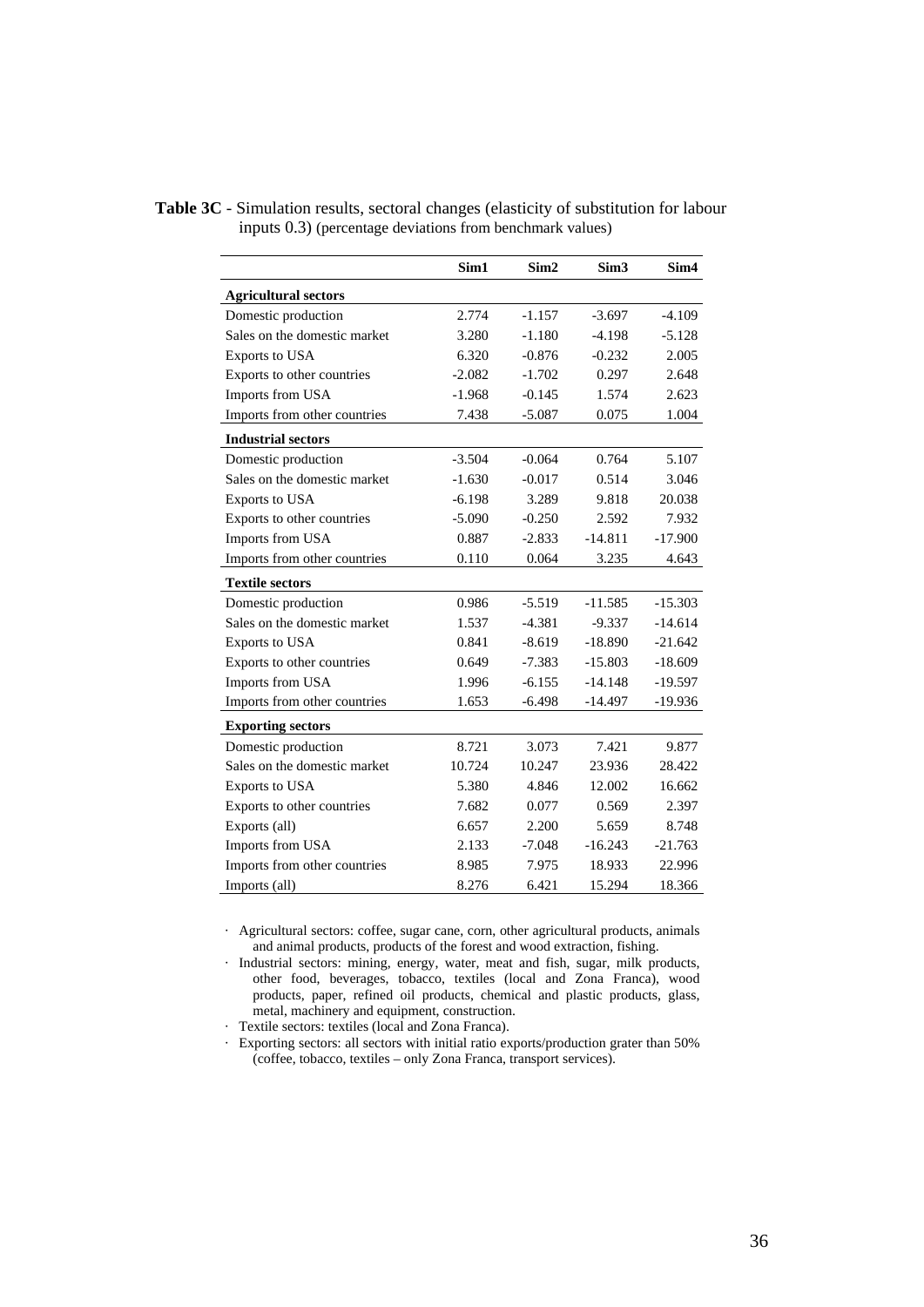|                                                                                                                                                                                                                                                                                                                                                                                      | Sim1      |                    |           | Sim <sub>2</sub> |           | Sim <sub>3</sub>   | Sim <sub>4</sub> |             |
|--------------------------------------------------------------------------------------------------------------------------------------------------------------------------------------------------------------------------------------------------------------------------------------------------------------------------------------------------------------------------------------|-----------|--------------------|-----------|------------------|-----------|--------------------|------------------|-------------|
|                                                                                                                                                                                                                                                                                                                                                                                      | Wage rate | <b>Empl.</b> level | Wage rate | Empl. level      | Wage rate | <b>Empl.</b> level | Wage rate        | Empl. level |
| High-skilled wage workers, men                                                                                                                                                                                                                                                                                                                                                       | $-1.049$  | 0.784              | 0.321     | 0.109            | 0.070     | 0.209              | 1.313            | 0.276       |
| women<br>High-skilled wage workers,                                                                                                                                                                                                                                                                                                                                                  | $-0.414$  | 0.141              | $-0.459$  | 0.248            | 0.546     | 0.269              | 1.586            | 0.006       |
| men<br>High-skilled self-employed,                                                                                                                                                                                                                                                                                                                                                   | $1.007\,$ | 1.268              | 0.527     | 0.735            | 0.029     | 0.307              | 2.242            | 0.636       |
| women<br>High-skilled self-employed,                                                                                                                                                                                                                                                                                                                                                 | 1.628     | $-1.872$           | 0.422     | $-0.632$         | 0.304     | 0.025              | 2.159            | $-0.554$    |
| Low-skilled wage workers, men                                                                                                                                                                                                                                                                                                                                                        | 0.017     | 0.290              | 0.039     | -0.173           | 0.290     | 0.011              | 0.902            | 0.684       |
| Low-skilled wage workers, women                                                                                                                                                                                                                                                                                                                                                      | $-0.247$  | 0.027              | $-0.280$  | 0.068            | 0.311     | 0.032              | 1.954            | $-0.354$    |
| Low-skilled self-employed, men                                                                                                                                                                                                                                                                                                                                                       | 0.347     | 0.074              | 0.497     | 0.286            | 0.533     | 0.256              | 1.722            | $-0.128$    |
| women<br>Low-skilled self-employed,                                                                                                                                                                                                                                                                                                                                                  | $-0.517$  | 0.245              | $-0.253$  | 0.041            | $-0.171$  | $-0.108$           | 1.864            | 0.267       |
|                                                                                                                                                                                                                                                                                                                                                                                      | Urban     | Rural              | Urban     | Rural            | Urban     | Rural              | Urban            | Rural       |
| Households' nominal income                                                                                                                                                                                                                                                                                                                                                           | $-0.209$  | $-0.249$           | $-0.125$  | $-0.262$         | $-0.231$  | $-0.324$           | $-0.076$         | 1.420       |
| Households' real income                                                                                                                                                                                                                                                                                                                                                              | 0.036     | $-0.004$           | 0.064     | 0.049            | 0.096     | 0.032              | 0.485            | 1.825       |
| Households' disposable income                                                                                                                                                                                                                                                                                                                                                        | $-0.209$  | $-0.249$           | $-0.125$  | $-0.262$         | 0.231     | 0.324              | 0.076            | 1.420       |
| Households' consumption expenditure                                                                                                                                                                                                                                                                                                                                                  | $-0.222$  | $-0.249$           | $-0.133$  | $-0.262$         | $-0.246$  | $-0.324$           | 0.081            | 1.420       |
| Households' savings                                                                                                                                                                                                                                                                                                                                                                  | 0.209     | 0.249              | 0.125     | $-0.262$         | 0.231     | 0.324              | 0.076            | 1.420       |
| Household specific price index                                                                                                                                                                                                                                                                                                                                                       | $-0.245$  | 0.245              | 0.189     | $-0.213$         | 0.327     | $-0.356$           | $-0.558$         | 0.397       |
| Households' consumption level                                                                                                                                                                                                                                                                                                                                                        | 0.023     | 0.011              | 0.058     | 0.056            | 0.082     | 0.028              | 0.469            | 1.847       |
| Households' utility level                                                                                                                                                                                                                                                                                                                                                            | 0.023     | $-0.009$           | 0.059     | 0.059            | 0.084     | 0.032              | 0.483            | 1.989       |
| Sim4: reduction of tariff rates on imports from USA and 10% reduction of initial capital endowment<br>Sim2: reduction of tariff rates on imports from USA and 2% reduction of initial capital endowment.<br>Sim3: reduction of tariff rates on imports from USA and 5% reduction of initial capital endowment.<br>Sim1: reduction of tariff rates on imports from USA (see Table 1C) |           |                    |           |                  |           |                    |                  |             |

Table 4C - Simulation results, employment and wage rate changes, household income and consumption levels, elasticity<br>of substitution for labour innuts 0.3 (percentage deviations from benchmark values) - Simulation results, employment and wage rate changes, household income and consumption levels, elasticity of substitution for labour inputs 0.3 (percentage deviations from benchmark values) **Table 4C**

37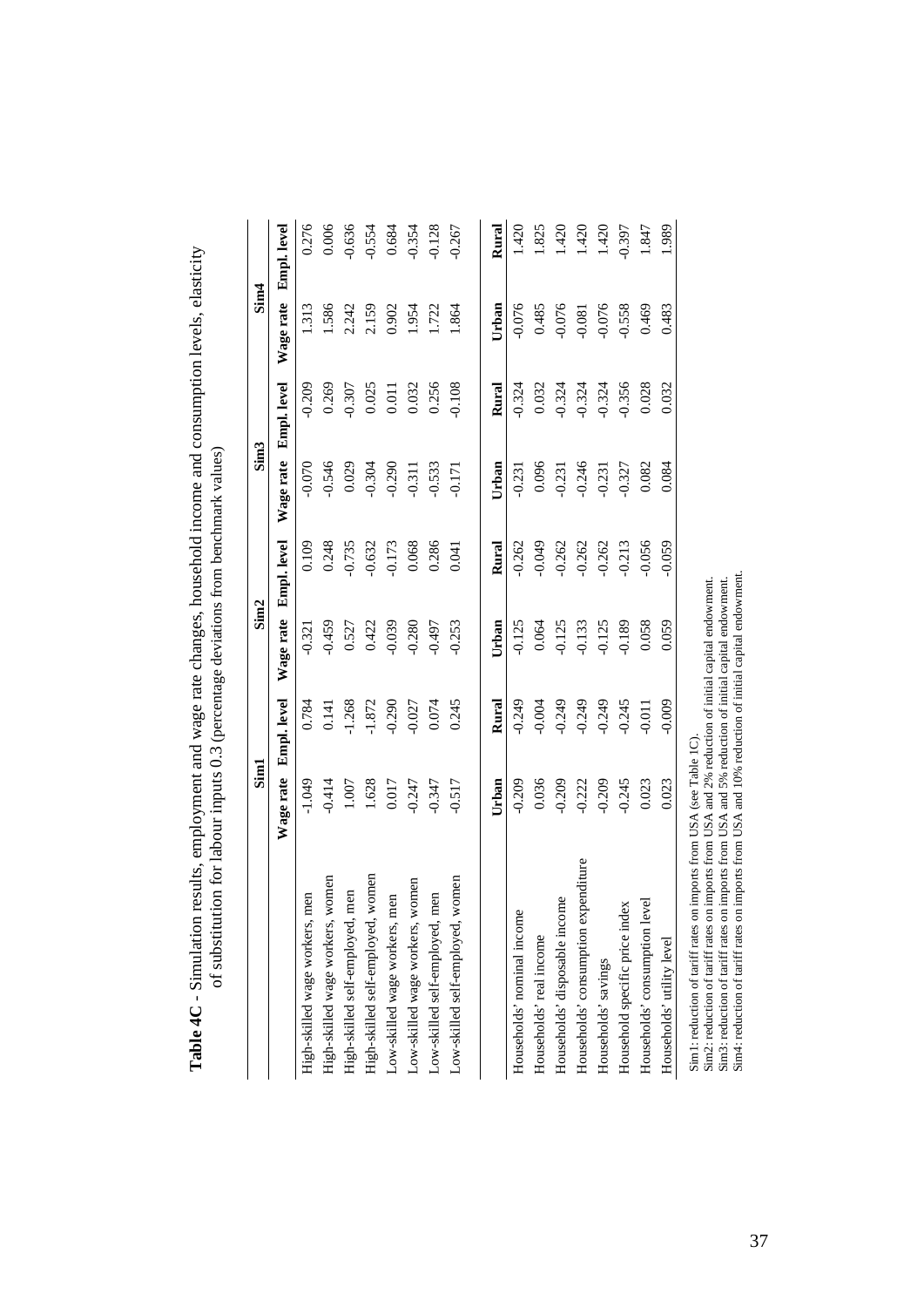|                                        | Sim1     | Sim <sub>2</sub> | Sim <sub>3</sub> | Sim4     |
|----------------------------------------|----------|------------------|------------------|----------|
| Wage rate                              | 0.057    | 0.092            | 0.649            | 1.561    |
| Real wage rate                         | 0.070    | 0.497            | 0.818            | 2.936    |
| Capital return                         | $-0.042$ | $-1.035$         | $-1.301$         | $-6.444$ |
| Consumer price index                   | $-0.013$ | $-0.403$         | $-0.168$         | $-1.335$ |
| Capital endowment                      | 0.000    | 2.000            | 5.000            | 10.000   |
| Public savings                         | 0.432    | 6.386            | 23.009           | 44.283   |
| Tax revenues                           | $-0.003$ | 1.807            | 6.374            | 11.644   |
| Public expenditure                     | $-0.093$ | 0.113            | 0.298            | 0.075    |
| Aggregate employment                   | 0.000    | 0.000            | 0.000            | 0.000    |
| <b>Imports</b>                         | 0.134    | 0.806            | $-0.364$         | 3.039    |
| <b>Exports</b>                         | 0.272    | 3.210            | 3.124            | 14.019   |
| Sales on the domestic market           | 0.088    | $-0.073$         | 0.346            | 1.189    |
| Domestic production                    | 0.048    | 0.090            | 0.647            | 1.537    |
| Investment                             | 0.078    | $-0.177$         | 0.199            | 0.620    |
| High-skilled workers employment level  | $-0.002$ | $-0.157$         | $-0.038$         | 0.337    |
| Low-skilled workers employment level   | 0.002    | 0.157            | 0.038            | $-0.337$ |
| Male workers employment level          | $-0.049$ | 0.109            | $-0.154$         | 0.318    |
| Female workers employment level        | 0.049    | $-0.109$         | 0.154            | $-0.318$ |
| Wage workers employment level          | 0.060    | $-0.066$         | $-0.046$         | 0.389    |
| Self-employed workers employment level | $-0.060$ | 0.066            | 0.046            | $-0.389$ |
| Wage rate high-skilled                 | 0.067    | 0.407            | 0.734            | 0.901    |
| Wage rate low-skilled                  | 0.047    | $-0.223$         | 0.564            | 2.222    |

**Table 5C** - Simulation results, macroeconomic variables (elasticity of substitution for labour inputs 0.7) (percentage deviations from benchmark values)

Sim1: reduction of tariff rates on imports from USA (see Table 1C).

Sim3: reduction of tariff rates on imports from USA and 5% reduction of initial capital endowment.

Sim4: reduction of tariff rates on imports from USA and 10% reduction of initial capital endowment.

Sim2: reduction of tariff rates on imports from USA and 2% reduction of initial capital endowment.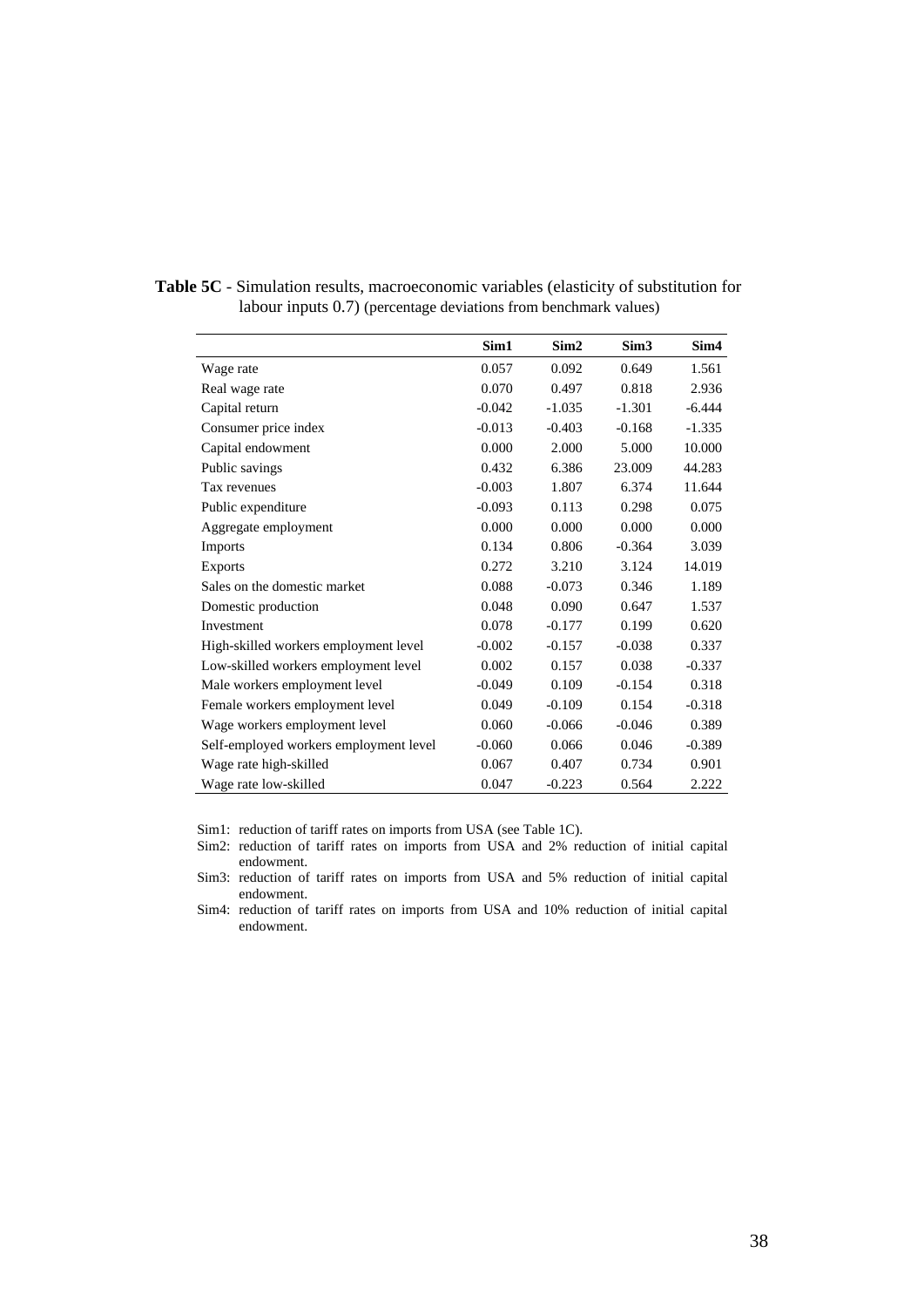|                              | Sim1      | Sim <sub>2</sub> | Sim <sub>3</sub> | Sim <sub>4</sub> |
|------------------------------|-----------|------------------|------------------|------------------|
| <b>Agricultural sectors</b>  |           |                  |                  |                  |
| Domestic production          | 1.602     | $-3.424$         | $-4.130$         | $-3.045$         |
| Sales on the domestic market | 2.260     | $-4.090$         | $-3.930$         | $-6.140$         |
| Exports to USA               | $-15.866$ | 4.579            | $-1.032$         | 17.177           |
| Exports to other countries   | $-5.222$  | $-0.128$         | $-3.670$         | 5.739            |
| Imports from USA             | $-23.624$ | $-0.489$         | $-0.566$         | $-14.752$        |
| Imports from other countries | $-5.402$  | 4.078            | 4.475            | 6.586            |
| <b>Industrial sectors</b>    |           |                  |                  |                  |
| Domestic production          | $-1.534$  | 1.479            | 3.121            | 0.501            |
| Sales on the domestic market | $-1.107$  | 0.791            | 1.548            | 1.021            |
| <b>Exports to USA</b>        | 5.808     | 5.196            | 8.520            | 17.506           |
| Exports to other countries   | 2.212     | 5.354            | 5.983            | 1.145            |
| Imports from USA             | $-2.775$  | $-23.814$        | $-26.493$        | $-13.117$        |
| Imports from other countries | 1.647     | 6.864            | 5.777            | 3.969            |
| <b>Textile sectors</b>       |           |                  |                  |                  |
| Domestic production          | 5.713     | $-5.089$         | $-2.465$         | $-26.377$        |
| Sales on the domestic market | 5.185     | $-6.468$         | $-1.311$         | $-27.392$        |
| Exports to USA               | 8.359     | 0.282            | $-8.791$         | $-24.329$        |
| Exports to other countries   | 7.111     | $-2.227$         | $-5.820$         | $-25.371$        |
| Imports from USA             | 7.476     | $-2.380$         | $-5.900$         | $-26.145$        |
| Imports from other countries | 7.131     | $-2.669$         | $-6.280$         | $-26.384$        |
| <b>Exporting sectors</b>     |           |                  |                  |                  |
| Domestic production          | 1.274     | 6.660            | 5.905            | 34.624           |
| Sales on the domestic market | 8.076     | 14.503           | 20.272           | 61.429           |
| <b>Exports to USA</b>        | 3.693     | 9.964            | 11.441           | 37.070           |
| Exports to other countries   | $-1.463$  | 3.318            | 0.161            | 23.162           |
| Exports (all)                | 0.833     | 6.277            | 5.183            | 29.354           |
| Imports from USA             | 9.225     | 1.657            | $-8.694$         | $-21.648$        |
| Imports from other countries | 9.463     | 13.159           | 17.851           | 50.293           |
| Imports (all)                | 9.439     | 11.969           | 15.105           | 42.851           |

**Table 6C** - Simulation results, sectoral changes (elasticity of substitution for labour inputs 0.7) (percentage deviations from benchmark values)

· Agricultural sectors: coffee, sugar cane, corn, other agricultural products, animals and animal products, products of the forest and wood extraction, fishing.

· Industrial sectors: mining, energy, water, meat and fish, sugar, milk products, other food, beverages, tobacco, textiles (local and Zona Franca), wood products, paper, refined oil products, chemical and plastic products, glass, metal, machinery and equipment, construction.

· Textile sectors: textiles (local and Zona Franca).

· Exporting sectors: all sectors with initial ratio exports/production grater than 50% (coffee, tobacco, textiles – only Zona Franca, transport services).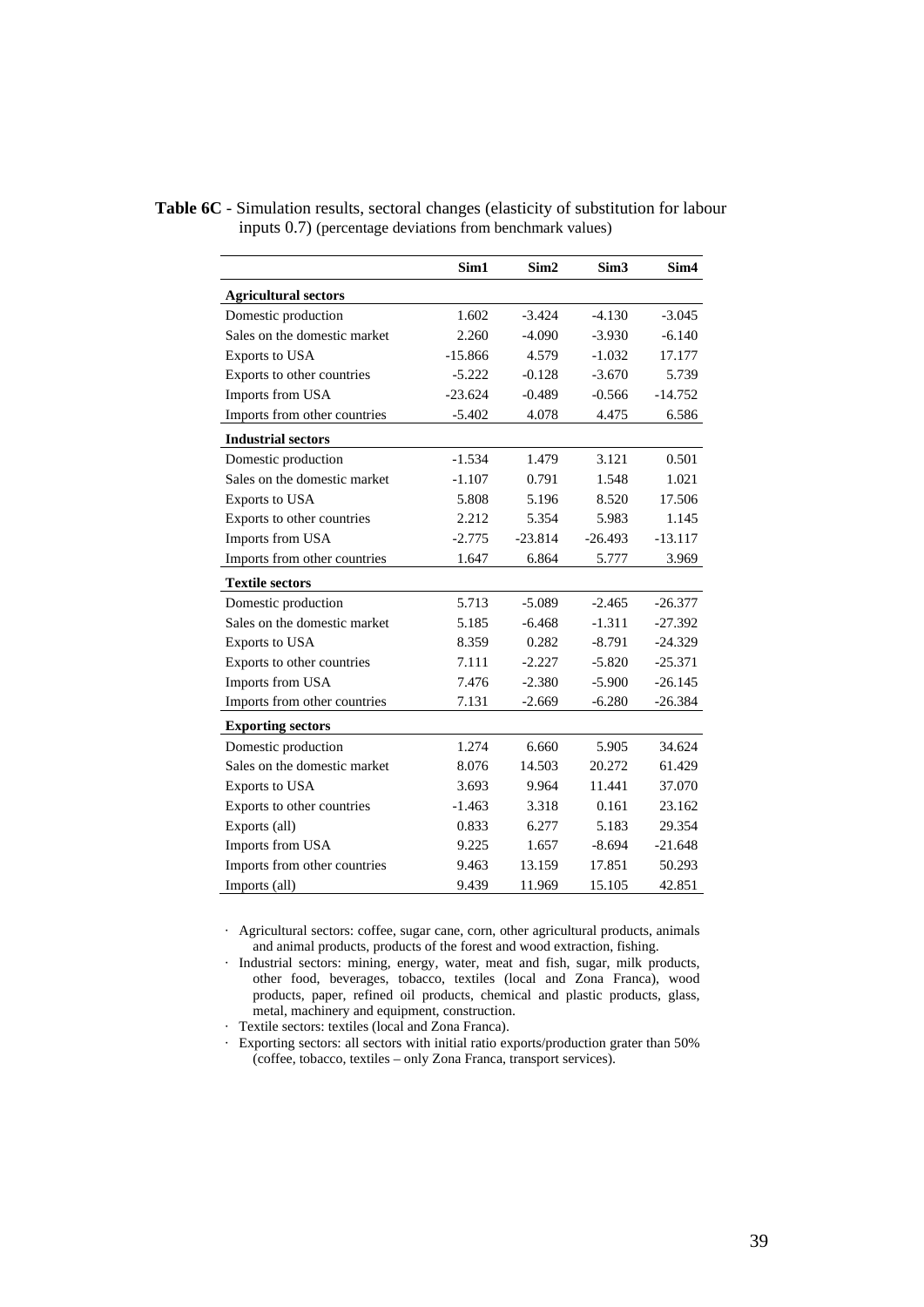| Wage rate<br>$-0.038$<br>$-0.999$<br>$-0.186$<br>0.602<br>5.535<br>$0.870\,$<br>$-0.462$<br>women<br>women<br>Low-skilled wage workers, women<br>men<br>men<br>men<br>men<br>High-skilled self-employed,<br>High-skilled wage workers,<br>High-skilled wage workers,<br>High-skilled self-employed,<br>Low-skilled wage workers,<br>Low-skilled self-employed, |                    |           | Sim <sub>2</sub>   |           | Sim <sub>3</sub>   | Sim <sub>4</sub> |                    |
|----------------------------------------------------------------------------------------------------------------------------------------------------------------------------------------------------------------------------------------------------------------------------------------------------------------------------------------------------------------|--------------------|-----------|--------------------|-----------|--------------------|------------------|--------------------|
|                                                                                                                                                                                                                                                                                                                                                                | <b>Empl.</b> level | Wage rate | <b>Empl.</b> level | Wage rate | <b>Empl.</b> level | Wage rate        | <b>Empl.</b> level |
|                                                                                                                                                                                                                                                                                                                                                                | 0.086              | 0.376     | $-0.285$           | 0.911     | $-0.262$           | $-0.296$         | 1.838              |
|                                                                                                                                                                                                                                                                                                                                                                | 1.058              | 0.982     | $-0.884$           | 0.430     | 0.216              | 3.272            | $-1.683$           |
|                                                                                                                                                                                                                                                                                                                                                                | 0.551              | 0.112     | 0.202              | 0.911     | 0.262              | 0.705            | 0.826              |
|                                                                                                                                                                                                                                                                                                                                                                | 5.199              | 0.032     | 0.058              | $-0.833$  | 1.492              | $-0.421$         | 1.965              |
|                                                                                                                                                                                                                                                                                                                                                                | $-0.815$           | 0.730     | 0.825              | 0.662     | 0.016              | 0.500            | 1.031              |
|                                                                                                                                                                                                                                                                                                                                                                | 0.234              | 0.013     | 0.077              | 0.911     | 0.262              | 0.512            | 1.019              |
|                                                                                                                                                                                                                                                                                                                                                                | 0.513              | 0.068     | 0.158              | 0.911     | $-0.262$           | 3.166            | 1.578              |
| 0.178<br>women<br>Low-skilled self-employed,                                                                                                                                                                                                                                                                                                                   | $-0.130$           | 0.043     | 0.046              | $-0.660$  | 1.315              | 3.725            | $-2.109$           |
| Urban                                                                                                                                                                                                                                                                                                                                                          | Rural              | Urban     | Rural              | Urban     | Rural              | Urban            | Rural              |
| 0.035<br>Households' nominal income                                                                                                                                                                                                                                                                                                                            | $-0.001$           | $-0.164$  | $-0.087$           | 0.050     | 0.608              | $-0.796$         | 1.843              |
| 0.045<br>Households' real income                                                                                                                                                                                                                                                                                                                               | 0.024              | 0.234     | 0.332              | 0.229     | 0.749              | 0.625            | 2.999              |
| 0.035<br>Households' disposable income                                                                                                                                                                                                                                                                                                                         | $-0.001$           | $-0.164$  | $-0.087$           | 0.050     | 0.608              | $-0.796$         | 1.843              |
| 0.037<br>Households' consumption expenditure                                                                                                                                                                                                                                                                                                                   | $-0.001$           | $-0.174$  | $-0.087$           | 0.054     | 0.608              | $-0.847$         | 1.843              |
| 0.035<br>Households' savings                                                                                                                                                                                                                                                                                                                                   | $-0.001$           | $-0.164$  | $-0.087$           | 0.050     | 0.608              | $-0.796$         | 1.843              |
| $-0.010$<br>ΙěΧ<br>Household specific price ind                                                                                                                                                                                                                                                                                                                | $-0.025$           | $-0.396$  | $-0.417$           | 0.178     | $-0.141$           | $-1.413$         | 1.122              |
| 0.050<br>Households' consumption level                                                                                                                                                                                                                                                                                                                         | 0.013              | 0.226     | 0.337              | 0.230     | 0.744              | 0.542            | 3.043              |
| 0.050<br>Households' utility level                                                                                                                                                                                                                                                                                                                             | 0.016              | 0.230     | 0.364              | 0.236     | 0.805              | 0.563            | 3.276              |

Table 7C - Simulation results, employment and wage rate changes, household income and consumption levels, elasticity - Simulation results, employment and wage rate changes, household income and consumption levels, elasticity of substitution for labour inputs 0.7 (percentage deviations from benchmark values) of substitution for labour inputs 0.7 (percentage deviations from benchmark values) **Table 7C**

Sim1: reduction of tariff rates on imports from USA (see Table 1C).<br>Sim2: reduction of tariff rates on imports from USA and 2% reduction of initial capital endowment.<br>Sim3: reduction of tariff rates on imports from USA and Sim4: reduction of tariff rates on imports from USA and 10% reduction of initial capital endowment. Sim2: reduction of tariff rates on imports from USA and 2% reduction of initial capital endowment. Sim3: reduction of tariff rates on imports from USA and 5% reduction of initial capital endowment. Sim1: reduction of tariff rates on imports from USA (see Table 1C).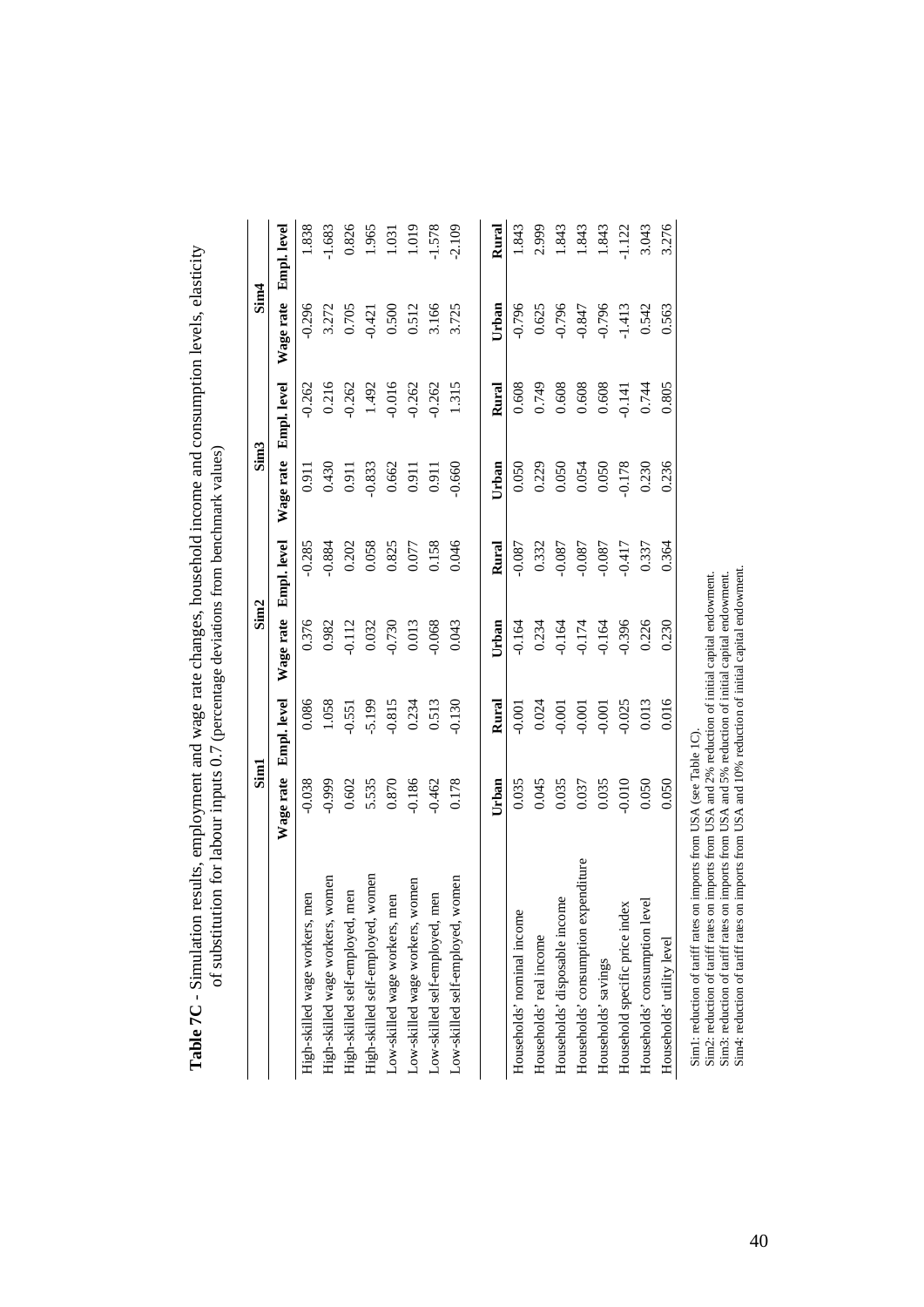**Table 8C** - Simulation results, macroeconomic variables, elasticity of substitution for labour inputs equal to value added aggregation sectoral elasticities (percentage deviations from benchmark values)

|                                        | Sim1     | Sim <sub>2</sub> | Sim <sub>3</sub> | Sim <sub>4</sub> |
|----------------------------------------|----------|------------------|------------------|------------------|
| Wage rate                              | 0.197    | 0.172            | 0.399            | 0.813            |
| Real wage rate                         | 0.173    | 0.483            | 0.406            | 1.236            |
| Capital return                         | $-0.082$ | $-0.900$         | $-0.386$         | $-2.106$         |
| Consumer price index                   | 0.024    | $-0.309$         | $-0.007$         | $-0.417$         |
| Capital endowment                      | 0.000    | 2.000            | 5.000            | 10.000           |
| Public savings                         | 0.759    | 9.952            | 23.589           | 30.675           |
| Tax revenues                           | 0.305    | 2.748            | 6.666            | 8.967            |
| Public expenditure                     | 0.085    | 0.122            | 0.410            | 0.771            |
| Aggregate employment                   | 0.000    | 0.000            | 0.000            | 0.000            |
| <b>Imports</b>                         | 0.288    | 1.313            | 0.728            | 0.068            |
| <b>Exports</b>                         | 0.591    | 4.254            | 5.376            | 7.894            |
| Sales on the domestic market           | 0.223    | 0.047            | 0.357            | 0.597            |
| Domestic production                    | 0.188    | 0.169            | 0.390            | 0.797            |
| Investment                             | 0.081    | 0.277            | 0.157            | $-1.990$         |
| High-skilled workers employment level  | $-0.027$ | $-0.146$         | $-0.148$         | $-0.354$         |
| Low-skilled workers employment level   | 0.027    | 0.146            | 0.148            | 0.354            |
| Male workers employment level          | $-0.021$ | $-0.115$         | $-0.128$         | 0.143            |
| Female workers employment level        | 0.021    | 0.115            | 0.128            | $-0.143$         |
| Wage workers employment level          | $-0.072$ | $-0.127$         | $-0.179$         | $-0.375$         |
| Self-employed workers employment level | 0.072    | 0.127            | 0.179            | 0.375            |
| Wage rate high-skilled                 | 0.254    | 0.468            | 0.706            | 1.532            |
| Wage rate low-skilled                  | 0.139    | $-0.123$         | 0.092            | 0.094            |

Sim1: reduction of tariff rates on imports from USA (see Table 1C).

Sim2: reduction of tariff rates on imports from USA and 2% reduction of initial capital endowment.

Sim3: reduction of tariff rates on imports from USA and 5% reduction of initial capital endowment.

Sim4: reduction of tariff rates on imports from USA and 10% reduction of initial capital endowment.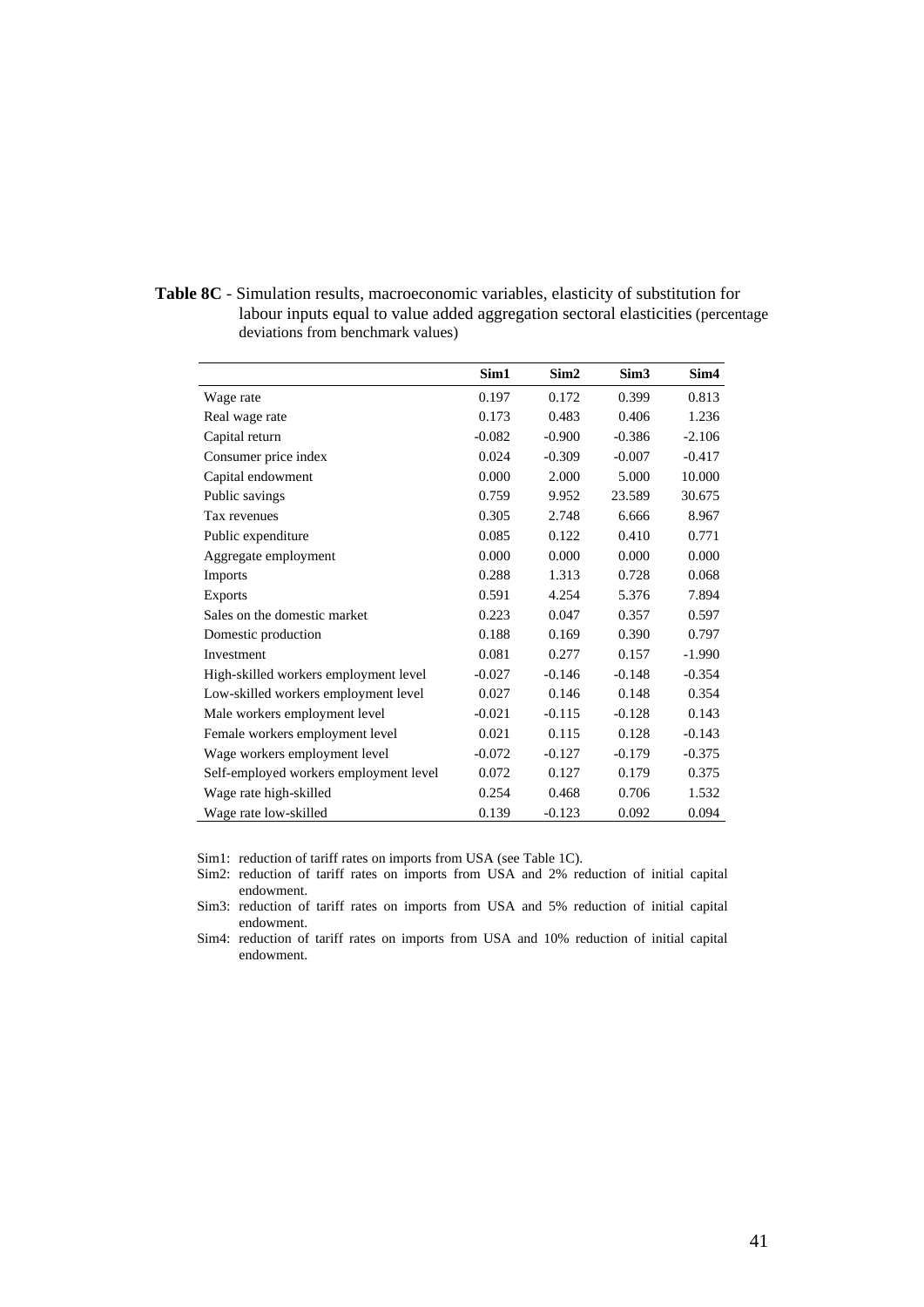**Table 9C** - Simulation results, sectoral changes (elasticity of substitution for labour inputs equal to value added aggregation sectoral elasticities) (percentage deviations from benchmark values)

|                              | Sim1      | Sim <sub>2</sub> | Sim <sub>3</sub> | Sim4      |
|------------------------------|-----------|------------------|------------------|-----------|
| <b>Agricultural sectors</b>  |           |                  |                  |           |
| Domestic production          | 3.613     | $-6.414$         | $-6.367$         | $-7.150$  |
| Sales on the domestic market | 4.681     | $-5.978$         | $-0.927$         | $-1.100$  |
| Exports to USA               | $-20.053$ | $-8.085$         | $-37.486$        | $-42.262$ |
| Exports to other countries   | $-7.365$  | $-4.892$         | $-22.812$        | $-24.609$ |
| Imports from USA             | $-33.527$ | 1.091            | 2.940            | 4.747     |
| Imports from other countries | $-4.675$  | $-0.614$         | $-1.355$         | $-0.622$  |
| <b>Industrial sectors</b>    |           |                  |                  |           |
| Domestic production          | $-1.623$  | 2.460            | 3.030            | 5.484     |
| Sales on the domestic market | $-1.162$  | 1.266            | 0.704            | 1.923     |
| Exports to USA               | 8.536     | 10.957           | 26.881           | 36.899    |
| Exports to other countries   | 3.041     | 8.609            | 15.385           | 19.393    |
| Imports from USA             | $-2.395$  | $-25.514$        | $-34.416$        | $-40.961$ |
| Imports from other countries | 2.085     | 8.054            | 9.342            | 9.996     |
| <b>Textile sectors</b>       |           |                  |                  |           |
| Domestic production          | 9.145     | 1.516            | $-1.092$         | $-10.006$ |
| Sales on the domestic market | 7.794     | 1.394            | $-1.261$         | $-8.856$  |
| Exports to USA               | 13.848    | 2.192            | $-1.298$         | $-17.184$ |
| Exports to other countries   | 11.799    | 1.777            | $-1.104$         | $-13.775$ |
| Imports from USA             | 11.399    | 2.155            | $-1.262$         | $-14.233$ |
| Imports from other countries | 11.054    | 1.812            | $-1.606$         | -14.595   |
| <b>Exporting sectors</b>     |           |                  |                  |           |
| Domestic production          | 2.149     | 5.895            | 6.392            | 9.272     |
| Sales on the domestic market | 11.256    | 17.710           | 37.849           | 52.240    |
| Exports to USA               | 5.917     | 10.246           | 16.334           | 22.094    |
| Exports to other countries   | $-1.497$  | 1.024            | $-6.356$         | $-8.347$  |
| Exports (all)                | 1.804     | 5.130            | 3.746            | 5.206     |
| Imports from USA             | 14.188    | 3.553            | 0.937            | $-15.084$ |
| Imports from other countries | 13.587    | 16.982           | 36.799           | 47.538    |
| Imports (all)                | 13.649    | 15.593           | 33.090           | 41.060    |

· Agricultural sectors: coffee, sugar cane, corn, other agricultural products, animals and animal products, products of the forest and wood extraction, fishing.

· Industrial sectors: mining, energy, water, meat and fish, sugar, milk products, other food, beverages, tobacco, textiles (local and Zona Franca), wood products, paper, refined oil products, chemical and plastic products, glass, metal, machinery and equipment, construction.

· Textile sectors: textiles (local and Zona Franca).

· Exporting sectors: all sectors with initial ratio exports/production grater than 50% (coffee, tobacco, textiles – only Zona Franca, transport services).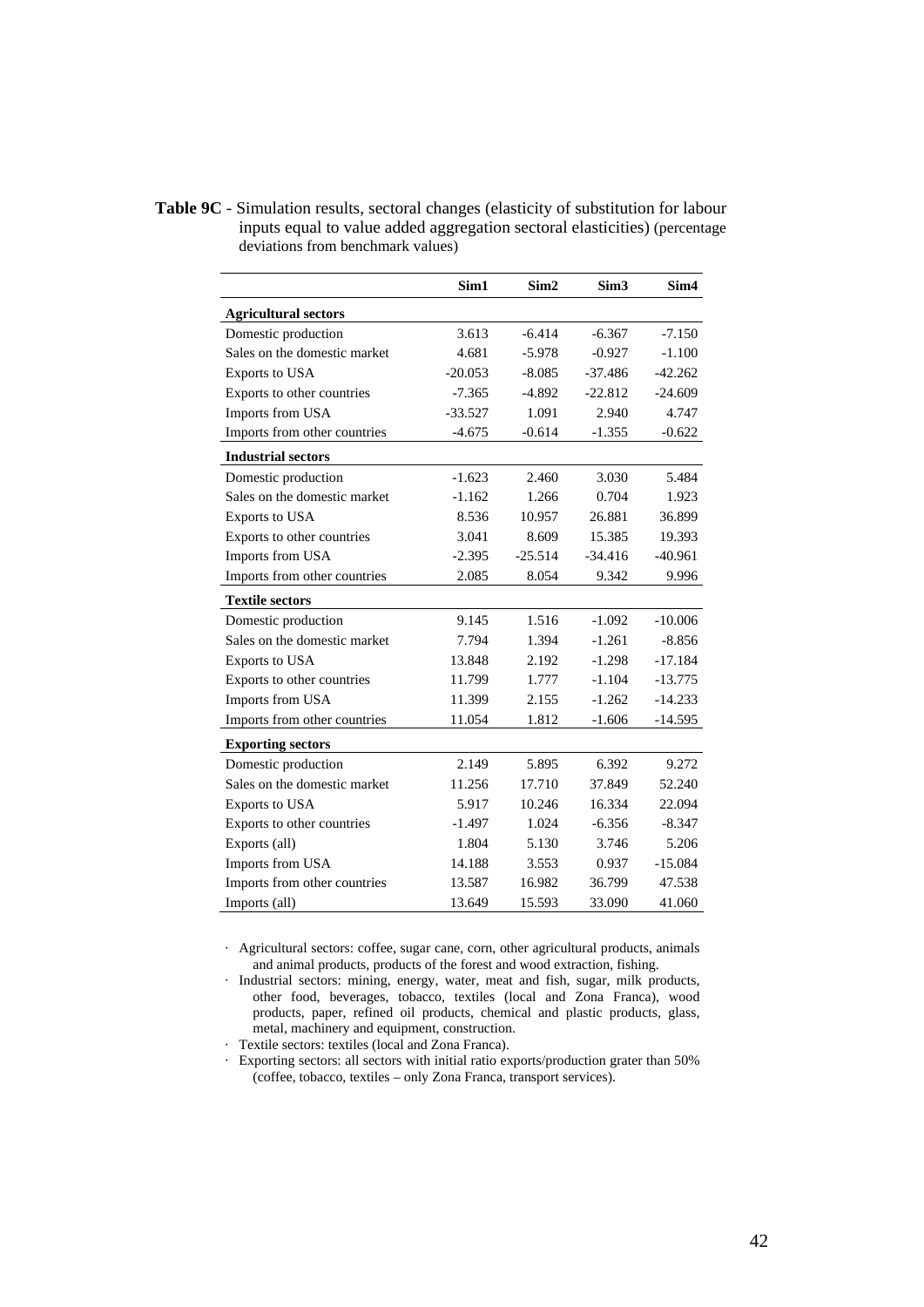|                                      | Sim1      |                    | Sim <sub>2</sub> |                    |           | Sim <sub>3</sub> | Sim <sub>4</sub> |                    |
|--------------------------------------|-----------|--------------------|------------------|--------------------|-----------|------------------|------------------|--------------------|
|                                      | Wage rate | <b>Empl.</b> level | Wage rate        | <b>Empl.</b> level | Wage rate | Empl. level      | Wage rate        | <b>Empl.</b> level |
| High-skilled wage workers. men       | 0.052     | 0.136              | 0.983            | $-0.807$           | 1.770     | $-1.356$         | 2.223            | $-1.394$           |
| High-skilled wage workers. women     | $-0.328$  | 0.518              | $-0.469$         | 0.641              | 0.668     | 1.065            | 1.117            | 0.316              |
| High-skilled self-employed. men      | 0.538     | 0.349              | 0.598            | $-0.427$           | 0.194     | 0.196            | 0.632            | 0.165              |
| women<br>High-skilled self-employed. | 5.093     | 4.667              | 0.288            | 0.457              | 0.622     | 0.231            | $1.510$          | 0.703              |
| Low-skilled wage workers. men        | 1.627     | $-1.416$           | 0.517            | $-0.347$           | 0.753     | 0.360            | 0.998            | $-0.199$           |
| Low-skilled wage workers. women      | $-0.289$  | 0.478              | 0.260            | 0.429              | 0.445     | 0.839            | 0.502            | 0.294<br>2.111     |
| Low-skilled self-employed. men       | $-0.650$  | 0.843              | 0.602            | 0.775              | 0.543     | 0.938            | 1.287            |                    |
| vomen<br>Low-skilled self-employed.  | 0.039     | 0.148              | 0.159            | 0.010              | 0.996     | $-0.599$         | 2.033            | 1.211              |
|                                      | Urban     | Rural              | Urban            | Rural              | Urban     | Rural            | Urban            | Rural              |
| Households' nominal income           | 0.120     | 0.074              | $-0.075$         | $-0.047$           | 0.192     | 0.135            | 0.087            | 0.168              |
| Households' real income              | $0.087\,$ | 0.076              | 0.234            | 0.277              | 0.191     | 0.167            | 0.490            | 0.619              |
| Households' disposable income        | 0.120     | $0.074$<br>0.074   | $-0.075$         | $-0.047$           | 0.192     | 0.135            | 0.087            | 0.168              |
| Households' consumption expenditure  | 0.127     |                    | $-0.079$         | 0.047              | 0.204     | 0.135            | 0.093            | 0.168              |
| Households' savings                  | 0.120     | 0.074              | $-0.075$         | $-0.047$           | 0.192     | 0.135            | 0.087            | 0.168              |
| Household specific price index       | 0.033     | 0.002              | 0.308            | $-0.324$           | $0.001\,$ | $-0.033$         | $-0.401$         | 0.448              |
| Households' consumption level        | 0.100     | 0.065              | 0.229            | 0.278              | 0.207     | 0.161            | 0.501            | 0.639              |
| Households' utility level            | 0.100     | 0.071              | 0.236            | 0.299              | 0.211     | 0.173            | 0.513            | 0.683              |

**Table 10C** - Simulation results, employment and wage rate changes, household income and consumption levels, elasticity Table 10C - Simulation results, employment and wage rate changes, household income and consumption levels, elasticity of substitution for labour inputs equal to value added aggregation sectoral elasticities (percentage deviations of substitution for labour inputs equal to value added aggregation sectoral elasticities (percentage deviations

Sim!: reduction of tariff rates on imports from USA (see Table IC).<br>Sim2: reduction of tariff rates on imports from USA and 2% reduction of initial capital endowment.<br>Sim3: reduction of tariff rates on imports from USA and Sim4: reduction of tariff rates on imports from USA and 10% reduction of initial capital endowment. Sim2: reduction of tariff rates on imports from USA and 2% reduction of initial capital endowment. Sim3: reduction of tariff rates on imports from USA and 5% reduction of initial capital endowment. Sim1: reduction of tariff rates on imports from USA (see Table 1C).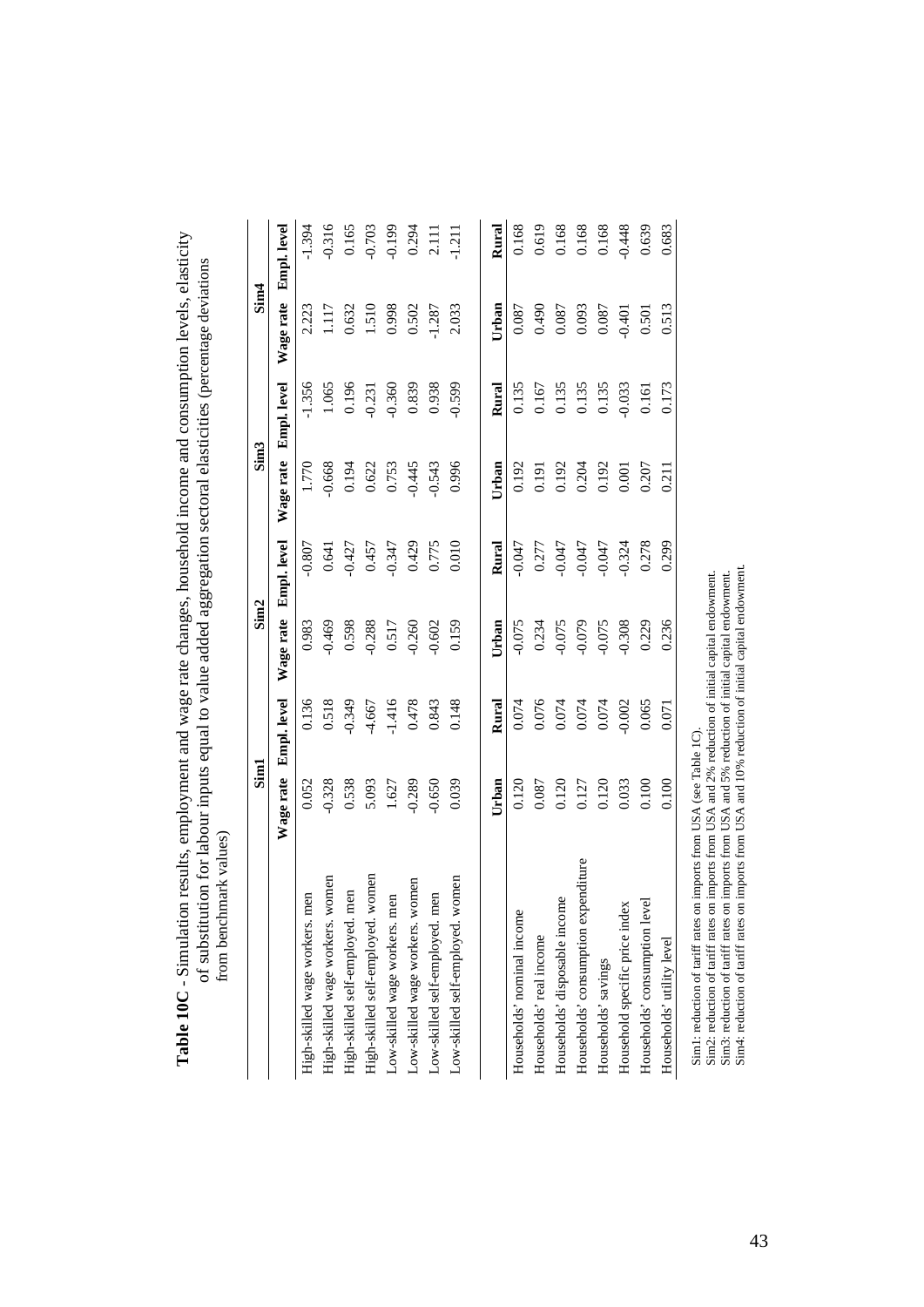|                                                                                                                                                                                                                                                                                                                                                                                                                                                                                                                                                                                                                                                                                                                                                                                                                                                                                                                                                                                                | for labour inputs $0.3$ ) |                  |          |          |          |          |          |                  |          |          |
|------------------------------------------------------------------------------------------------------------------------------------------------------------------------------------------------------------------------------------------------------------------------------------------------------------------------------------------------------------------------------------------------------------------------------------------------------------------------------------------------------------------------------------------------------------------------------------------------------------------------------------------------------------------------------------------------------------------------------------------------------------------------------------------------------------------------------------------------------------------------------------------------------------------------------------------------------------------------------------------------|---------------------------|------------------|----------|----------|----------|----------|----------|------------------|----------|----------|
|                                                                                                                                                                                                                                                                                                                                                                                                                                                                                                                                                                                                                                                                                                                                                                                                                                                                                                                                                                                                |                           | <b>Benchmark</b> |          | Sim1     |          | Sim2     |          | Sim <sub>3</sub> |          | Sim4     |
| Gini index                                                                                                                                                                                                                                                                                                                                                                                                                                                                                                                                                                                                                                                                                                                                                                                                                                                                                                                                                                                     |                           | 60.66            |          | 0.12%    |          | $-0.12%$ |          | $-0.09%$         |          | 0.04%    |
| Theil index                                                                                                                                                                                                                                                                                                                                                                                                                                                                                                                                                                                                                                                                                                                                                                                                                                                                                                                                                                                    |                           | 79.60            |          | 0.27%    |          | $-0.17%$ |          | $-0.17%$         |          | 0.09%    |
| $P_0$ General                                                                                                                                                                                                                                                                                                                                                                                                                                                                                                                                                                                                                                                                                                                                                                                                                                                                                                                                                                                  |                           | 58.18            |          | $-0.08%$ |          | $-0.04%$ |          | 0.12%            |          | $-1.15%$ |
| Extreme                                                                                                                                                                                                                                                                                                                                                                                                                                                                                                                                                                                                                                                                                                                                                                                                                                                                                                                                                                                        |                           | 35.35            |          | 0.14%    |          | $-0.27%$ |          | $-0.14%$         |          | $-1.49%$ |
| General<br>p.                                                                                                                                                                                                                                                                                                                                                                                                                                                                                                                                                                                                                                                                                                                                                                                                                                                                                                                                                                                  |                           | 32.34            |          | $-0.06%$ |          | $-0.34%$ |          | $-0.09%$         |          | $-1.44%$ |
| Extreme                                                                                                                                                                                                                                                                                                                                                                                                                                                                                                                                                                                                                                                                                                                                                                                                                                                                                                                                                                                        |                           | 18.23            |          | $-0.21%$ |          | $-0.48%$ |          | $-0.26%$         |          | $-1.61%$ |
| General<br>$P_2$                                                                                                                                                                                                                                                                                                                                                                                                                                                                                                                                                                                                                                                                                                                                                                                                                                                                                                                                                                               |                           | 22.62            |          | $-0.15%$ |          | $-0.45%$ |          | $-0.20%$         |          | $-1.53%$ |
| Extreme                                                                                                                                                                                                                                                                                                                                                                                                                                                                                                                                                                                                                                                                                                                                                                                                                                                                                                                                                                                        |                           | 12.78            |          | $-0.39%$ |          | $-0.70%$ |          | $-0.44%$         |          | $-1.56%$ |
|                                                                                                                                                                                                                                                                                                                                                                                                                                                                                                                                                                                                                                                                                                                                                                                                                                                                                                                                                                                                | Urban                     | Rural            | Urban    | Rural    | Urban    | Rural    | Urban    | Rural            | Urban    | Rural    |
| Gini index                                                                                                                                                                                                                                                                                                                                                                                                                                                                                                                                                                                                                                                                                                                                                                                                                                                                                                                                                                                     | 57.66                     | 55.32            | 2.31%    | 1.68%    | 1.96%    | 1.75%    | 2.02%    | 1.72%            | 2.09%    | 1.86%    |
| Theil index                                                                                                                                                                                                                                                                                                                                                                                                                                                                                                                                                                                                                                                                                                                                                                                                                                                                                                                                                                                    | 72.25                     | 58.72            | 0.22%    | $-0.18%$ | $-0.29%$ | $-0.08%$ | $-0.27%$ | $-0.09%$         | $-0.17%$ | 0.25%    |
| P <sub>0</sub> General                                                                                                                                                                                                                                                                                                                                                                                                                                                                                                                                                                                                                                                                                                                                                                                                                                                                                                                                                                         | 43.45                     | 77.00            | $-0.20%$ | 0.00%    | $-0.20%$ | 0.07%    | 0.10%    | 0.14%            | $-2.06%$ | $-0.49%$ |
| Extreme                                                                                                                                                                                                                                                                                                                                                                                                                                                                                                                                                                                                                                                                                                                                                                                                                                                                                                                                                                                        | 20.89                     | 53.83            | 0.20%    | 0.10%    | $-1.02%$ | 0.10%    | $-0.61%$ | 0.10%            | $-2.85%$ | $-0.81%$ |
| P0 is the "headcount ratio": it measures the incidence of poverty as the proportion of total population lying below the poverty line.<br>The poverty line for the general poverty rate is fixed at a level of 5157 \$C per year, while the extreme poverty line is 2691 \$C.<br>P1 is the "poverty gap ratio", which measures the intensity of poverty. as it reflects how far the poor are from the poverty line.<br>P2 is also called "severity of poverty index" as it gives an indication of the degree of inequality among the poor.<br>Sim4: reduction of tariff rates on imports from USA and 10% reduction of initial capital endowment.<br>Sim2: reduction of tariff rates on imports from USA and 2% reduction of initial capital endowment.<br>Sim3: reduction of tariff rates on imports from USA and 5% reduction of initial capital endowment.<br>Sim1: reduction of tariff rates on imports from USA (see Table 1C)<br>All the indices are computed on per-capita gross income. |                           |                  |          |          |          |          |          |                  |          |          |

| .<br>!<br>Ì |  |
|-------------|--|
|             |  |
|             |  |
| j           |  |
| י<br>.<br>E |  |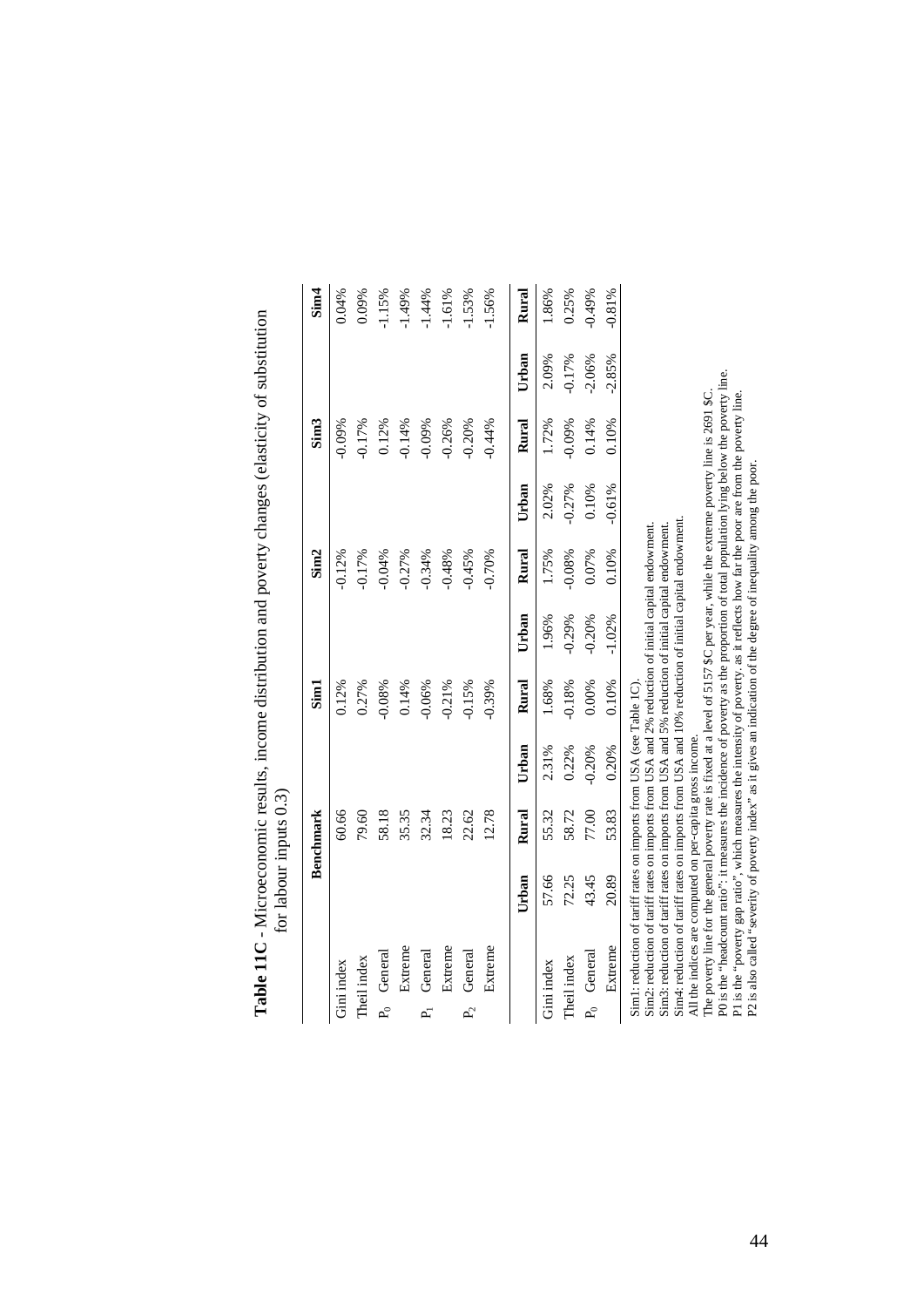|                                                                                                                                                                                                                                                                                                                                                                                                                                                                                                                                                                                                                                                                                                                                                                                                                                                                                                                                                                                                | for labour inputs 0.7) |           |          |          |          |                  |          |                  |          |          |
|------------------------------------------------------------------------------------------------------------------------------------------------------------------------------------------------------------------------------------------------------------------------------------------------------------------------------------------------------------------------------------------------------------------------------------------------------------------------------------------------------------------------------------------------------------------------------------------------------------------------------------------------------------------------------------------------------------------------------------------------------------------------------------------------------------------------------------------------------------------------------------------------------------------------------------------------------------------------------------------------|------------------------|-----------|----------|----------|----------|------------------|----------|------------------|----------|----------|
|                                                                                                                                                                                                                                                                                                                                                                                                                                                                                                                                                                                                                                                                                                                                                                                                                                                                                                                                                                                                |                        | Benchmark |          | Sim1     |          | Sim <sub>2</sub> |          | Sim <sub>3</sub> |          | Sim4     |
| Gini index                                                                                                                                                                                                                                                                                                                                                                                                                                                                                                                                                                                                                                                                                                                                                                                                                                                                                                                                                                                     |                        | 60.66     |          | 0.02%    |          | $-0.04%$         |          | 0.11%            |          | $-0.18%$ |
| Theil index                                                                                                                                                                                                                                                                                                                                                                                                                                                                                                                                                                                                                                                                                                                                                                                                                                                                                                                                                                                    |                        | 79.60     |          | 0.00%    |          | $-0.07%$         |          | $-0.30%$         |          | $-0.78%$ |
| $P_0$ General                                                                                                                                                                                                                                                                                                                                                                                                                                                                                                                                                                                                                                                                                                                                                                                                                                                                                                                                                                                  |                        | 58.18     |          | $-0.66%$ |          | 0.04%            |          | $-0.29%$         |          | $-1.40%$ |
| Extreme                                                                                                                                                                                                                                                                                                                                                                                                                                                                                                                                                                                                                                                                                                                                                                                                                                                                                                                                                                                        |                        | 35.35     |          | $-1.08%$ |          | $-0.34%$         |          | $-0.61%$         |          | $-2.36%$ |
| General<br>$\vec{P}$                                                                                                                                                                                                                                                                                                                                                                                                                                                                                                                                                                                                                                                                                                                                                                                                                                                                                                                                                                           |                        | 32.34     |          | $-1.11%$ |          | $-0.26%$         |          | $-0.67%$         |          | $-2.07%$ |
| Extreme                                                                                                                                                                                                                                                                                                                                                                                                                                                                                                                                                                                                                                                                                                                                                                                                                                                                                                                                                                                        |                        | 18.23     |          | $-1.00%$ |          | $-0.31%$         |          | $-1.11%$         |          | $-2.15%$ |
| General<br>P <sub>2</sub>                                                                                                                                                                                                                                                                                                                                                                                                                                                                                                                                                                                                                                                                                                                                                                                                                                                                                                                                                                      |                        | 22.62     |          | $-1.05%$ |          | $-0.30%$         |          | $-0.90%$         |          | $-2.12%$ |
| Extreme                                                                                                                                                                                                                                                                                                                                                                                                                                                                                                                                                                                                                                                                                                                                                                                                                                                                                                                                                                                        |                        | 12.78     |          | $-0.73%$ |          | $-0.26%$         |          | $-1.38%$         |          | $-1.88%$ |
|                                                                                                                                                                                                                                                                                                                                                                                                                                                                                                                                                                                                                                                                                                                                                                                                                                                                                                                                                                                                | Urban                  | Rural     | Urban    | Rural    | Urban    | Rural            | Urban    | Rural            | Urban    | Rural    |
| Gini index                                                                                                                                                                                                                                                                                                                                                                                                                                                                                                                                                                                                                                                                                                                                                                                                                                                                                                                                                                                     | 57.66                  | 55.32     | 1.91%    | 1.74%    | $-1.63%$ | 1.80%            | 2.07%    | 1.59%            | 1.71%    | 1.73%    |
| Theil index                                                                                                                                                                                                                                                                                                                                                                                                                                                                                                                                                                                                                                                                                                                                                                                                                                                                                                                                                                                    | 72.25                  | 58.72     | $-0.57%$ | $-0.07%$ | $-0.30%$ | 0.13%            | $-0.33%$ | $-0.31%$         | $-1.42%$ | $-0.03%$ |
| $P_0$ General                                                                                                                                                                                                                                                                                                                                                                                                                                                                                                                                                                                                                                                                                                                                                                                                                                                                                                                                                                                  | 43.45                  | 77.00     | $-1.96%$ | $-0.28%$ | $-0.10%$ | 0.14%            | $-0.59%$ | $-0.07%$         | $-3.04%$ | $-0.21%$ |
| Extreme                                                                                                                                                                                                                                                                                                                                                                                                                                                                                                                                                                                                                                                                                                                                                                                                                                                                                                                                                                                        | 20.89                  | 53.83     | $-2.44%$ | $-0.40%$ | $-1.63%$ | 0.30%            | $-0.61%$ | $-0.61%$         | $-4.28%$ | $-1.41%$ |
| P0 is the "headcount ratio": it measures the incidence of poverty as the proportion of total population lying below the poverty line.<br>The poverty line for the general poverty rate is fixed at a level of 5157 \$C per year, while the extreme poverty line is 2691 \$C.<br>P1 is the "poverty gap ratio", which measures the intensity of poverty. as it reflects how far the poor are from the poverty line.<br>P2 is also called "severity of poverty index" as it gives an indication of the degree of inequality among the poor.<br>Sin4: reduction of tariff rates on imports from USA and 10% reduction of initial capital endowment.<br>Sim2: reduction of tariff rates on imports from USA and 2% reduction of initial capital endowment.<br>Sim3: reduction of tariff rates on imports from USA and 5% reduction of initial capital endowment.<br>Sim1: reduction of tariff rates on imports from USA (see Table 1C)<br>All the indices are computed on per-capita gross income. |                        |           |          |          |          |                  |          |                  |          |          |

| Contractor in the contractor                                |               |
|-------------------------------------------------------------|---------------|
|                                                             |               |
|                                                             |               |
| can enough to an one distribution on a process ob one of ol |               |
|                                                             |               |
|                                                             |               |
|                                                             |               |
|                                                             |               |
|                                                             |               |
|                                                             | ı             |
|                                                             |               |
|                                                             |               |
|                                                             |               |
| i                                                           | $\frac{1}{2}$ |
| Ì                                                           |               |
| こうしょう へんせい てんこう                                             |               |